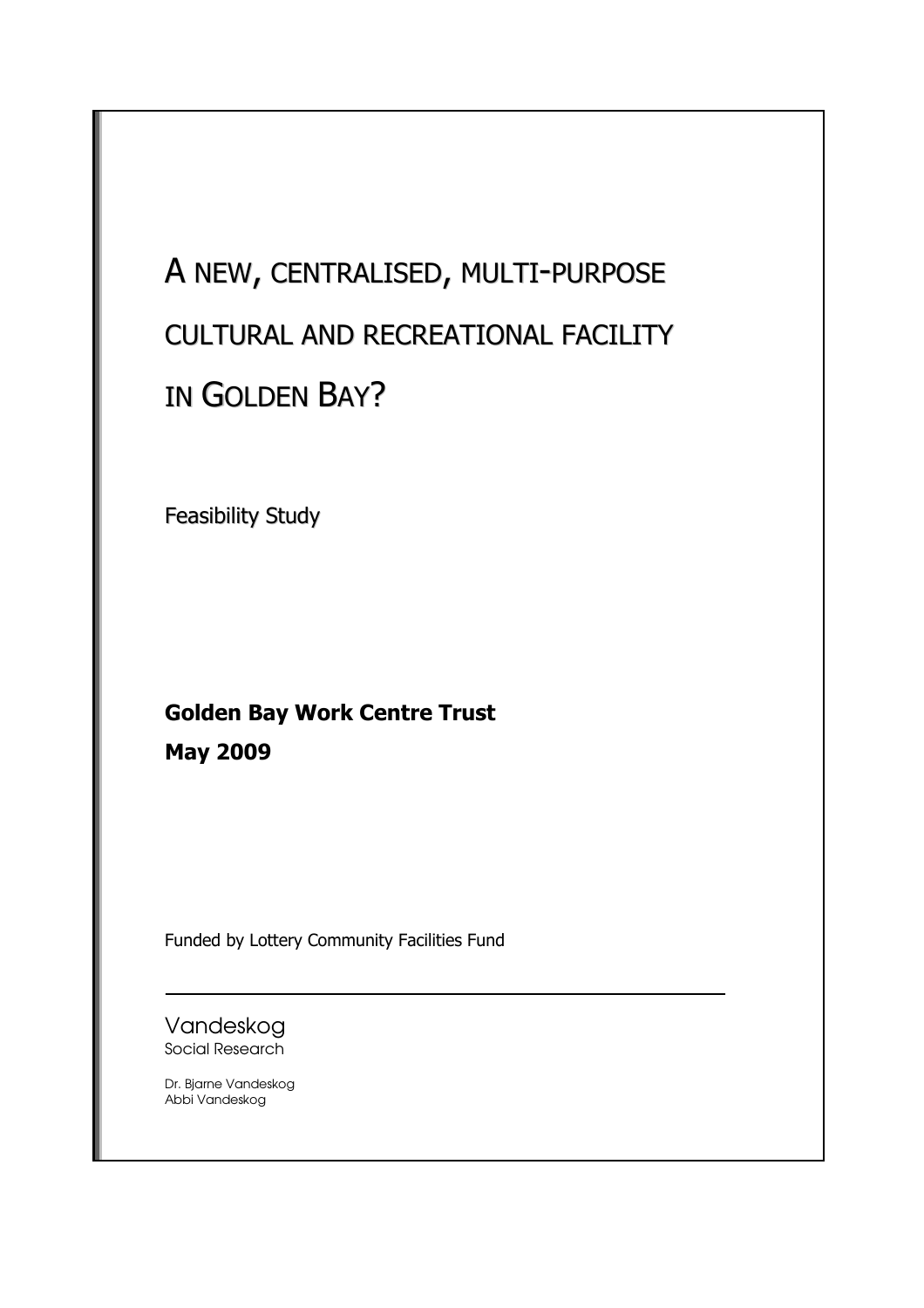### **CONTENTS** Page

|             |                                                                | 3               |
|-------------|----------------------------------------------------------------|-----------------|
|             |                                                                | 4               |
|             |                                                                | 5               |
|             |                                                                | 6               |
|             |                                                                | 7               |
|             |                                                                | 10              |
|             |                                                                | 11              |
|             |                                                                | $\overline{11}$ |
|             |                                                                | 15              |
|             |                                                                | 16              |
|             | Public support and resistance toward a new facility            | 17              |
|             |                                                                | 21              |
|             |                                                                | 21              |
|             |                                                                | 22              |
|             |                                                                | 22              |
|             |                                                                | 24              |
|             |                                                                | 26              |
|             |                                                                | 29              |
|             |                                                                | 30              |
|             |                                                                | 31              |
|             | Requirements for organisation responsible for proposed project | 32              |
|             |                                                                | 33              |
|             |                                                                | 35              |
|             |                                                                |                 |
|             |                                                                | 38              |
|             |                                                                |                 |
| Appendix A: |                                                                | 39              |
| Appendix B: |                                                                | 40              |
| Appendix C: |                                                                | 41              |
| Appendix D: |                                                                | 42              |
| Appendix E: |                                                                | 44              |
| Appendix F: |                                                                | 45              |
| Appendix G: |                                                                | 47              |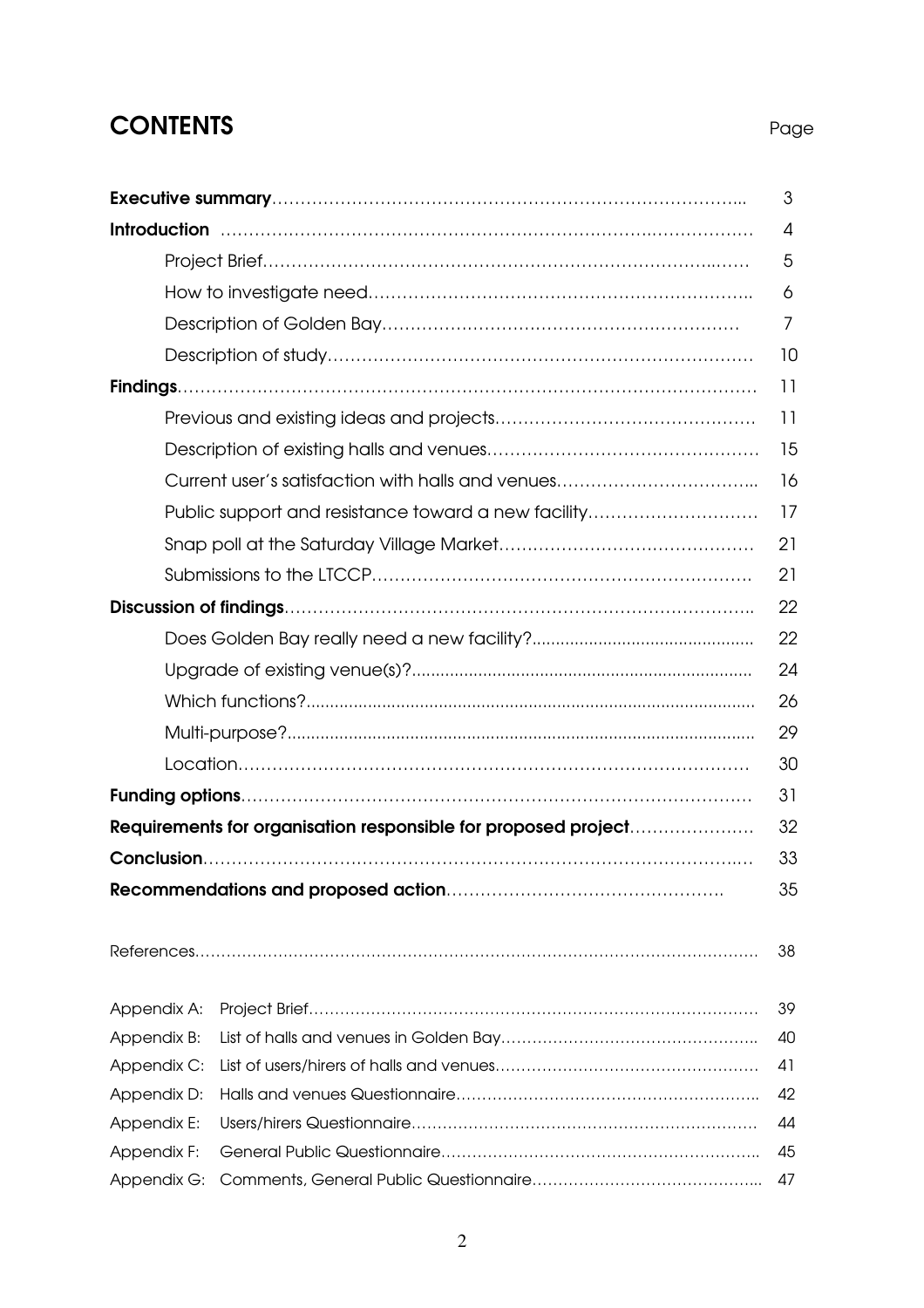### Executive summary

The project brief for this study was to determine if there is a real need for a new facility in Golden Bay and whether or not this need is widely held by the community. It included stocktaking with regards to existing halls/venues/facilities, mapping of present and potential user groups and usage, and exploration of the best use of funding (i.e. whether to build a new facility or renovate an existing building). Seven different avenues for data collection have been used: workshop and extensive interviews with stakeholders, three different surveys to owners and users of venues, as well as the general public, a "snap poll" at the Saturday Market in Takaka, and an assessment of recent submissions to the TDC 2009-19 LTCCP.

The main finding from this study is that there is about equally as much support for as opposition to a new facility, across the different populations we have studied. Golden Bay has a large number of venues that are not used to their capacity, and most people are generally happy with them. However, it is the frequent users with extensive knowledge of existing venues who are more likely to want a new facility. The findings from this study consequently give no clear mandate whether to proceed with a project to build a new facility, or not. It is worth noticing though, that a common reason for being against a new facility is that the funding should rather be spent on upgrading existing ones. People in Golden Bay have clearly expressed that existing venues, particularly community halls, are highly valued, and any project that would involve upgrading is likely to receive broad support. It is probable that a renovation/ conversion project would gain greater backing across the population than a new building.

It is clear that existing venues do not adequately meet all identified needs. There is no covered swimming pool nor a youth centre in Golden Bay. Existing venues that can be used for performances are perceived as inadequate. A number of activities take place in "non specific multi-purpose rooms" and there is a need for more and better quality rooms. The I-site is too small and unattractive and there is no designated, non-commercial display area to promote local art. The museum has outgrown its premises and the existing building is inadequate. There is support in the general population for improved provisions to meet these needs, and the above list is ranked in accordance the level of support (i.e. highest support for a covered pool, least support for museum). However, meeting these diverse needs require projects of different complexities. Location is a critical issue, and would be determined by the functions attached. There are various reasons why all identified functions cannot be located in the same place. Achieving a multipurpose facility that would cater for all or most of the identified needs in one new building is probably not possible. Any organisation wishing to proceed must make a selection of which functions to include.

From our findings we draw the conclusion that there are four options to choose from with regards to further actions:

- 1. Build a new facility catering for a limited range of functions.
- 2. Renovate old venue(s) to cater for a limited range of functions.
- 3. Adopt a comprehensive and co-ordinated approach, drawing on a number of funding sources and forming a network of a selection of existing halls/venues to achieve optimal upgrades, alterations and consorted flow-on effects.
- 4. Nothing.

This study reveals that to date there has not been a coordinated approach with regards to how venues in Golden Bay are administered, maintained and developed. Any project to build new or renovate old venue(s) have the potential to create domino-effects, as organisations might move and premises become freed up for others to take over. A comprehensive project aiming to coordinate sub-projects and the generated flow-on effects might have a greater chance at meeting a wider set of needs than a project only aiming at constructing or upgrading one building.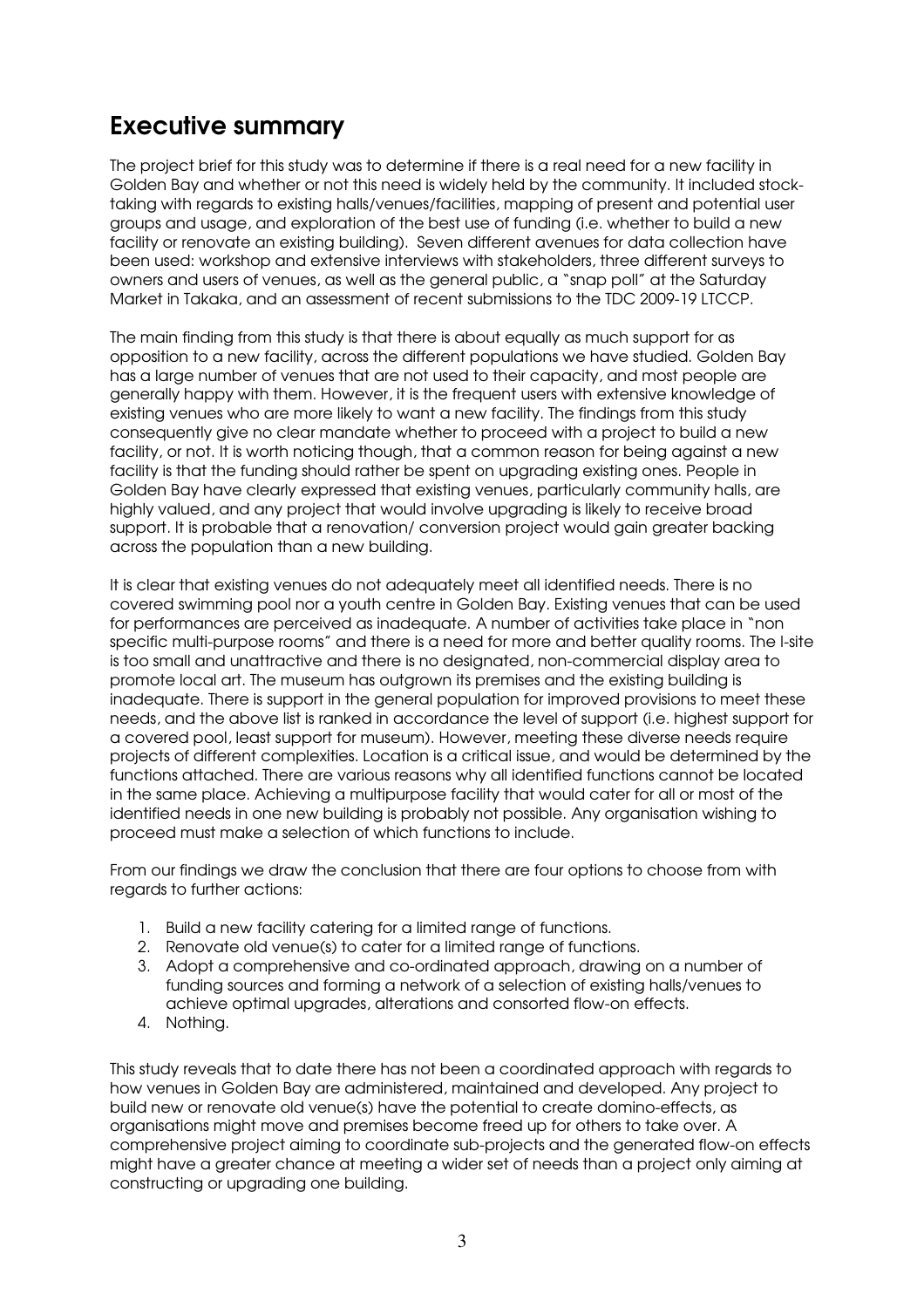### **Introduction**

Project Brief How to investigate need Description of Golden Bay Description of study

Over the last decade a number of ideas for new facilities and/or venues have been mooted by several different organisations and individuals in Golden Bay<sup>1</sup>. At the time they were proposed some of the suggestions were investigated in great detail, to the extent that feasibility studies were undertaken and plans drawn for a new building. Others have not been developed beyond the level of loose ideas. Common to all is that they either have not progressed into clearly described proposals, or actual projects have folded. Consequently, at present no specific and explicitly formulated proposal for a new multipurpose facility exists. However, most of the ideas are still alive within different groups in the community. Together with the re-establishment of the Lottery Community Facilities Fund (LCFF) in 2007, and the prospect of money being earmarked for Golden Bay from the Tasman District Council Facilities Rate in 2012/13 this situation led to an agreement between some stakeholders to commission a feasibility study to investigate if there is a need for a new, centralised, multipurpose cultural and recreational facility in Golden Bay (hereafter called a new facility), into which several of the existing ideas could be incorporated.

It is our impression that the idea to construct one, new, sizeable, multi-purpose building has been introduced by the major funding providers. Under Tasman District Council (TDC) Community Facilities Rate's Goals it says that the "Facilities Rate are levied to meet part of the costs of capital funding for *new, large, community, recreational, sporting or cultural* District or Regional projects" (italics by authors). LCFF's mission statement is "To provide opportunities for the development of and access to community facilities that contribute to community cohesion". The concept of one facility that can serve several purposes is most likely based both on efficient use of resources, and a wish to foster community development by encouraging organisations to cooperate and share premises.

<sup>&</sup>lt;sup>1</sup> These discussions will be presented in detail below.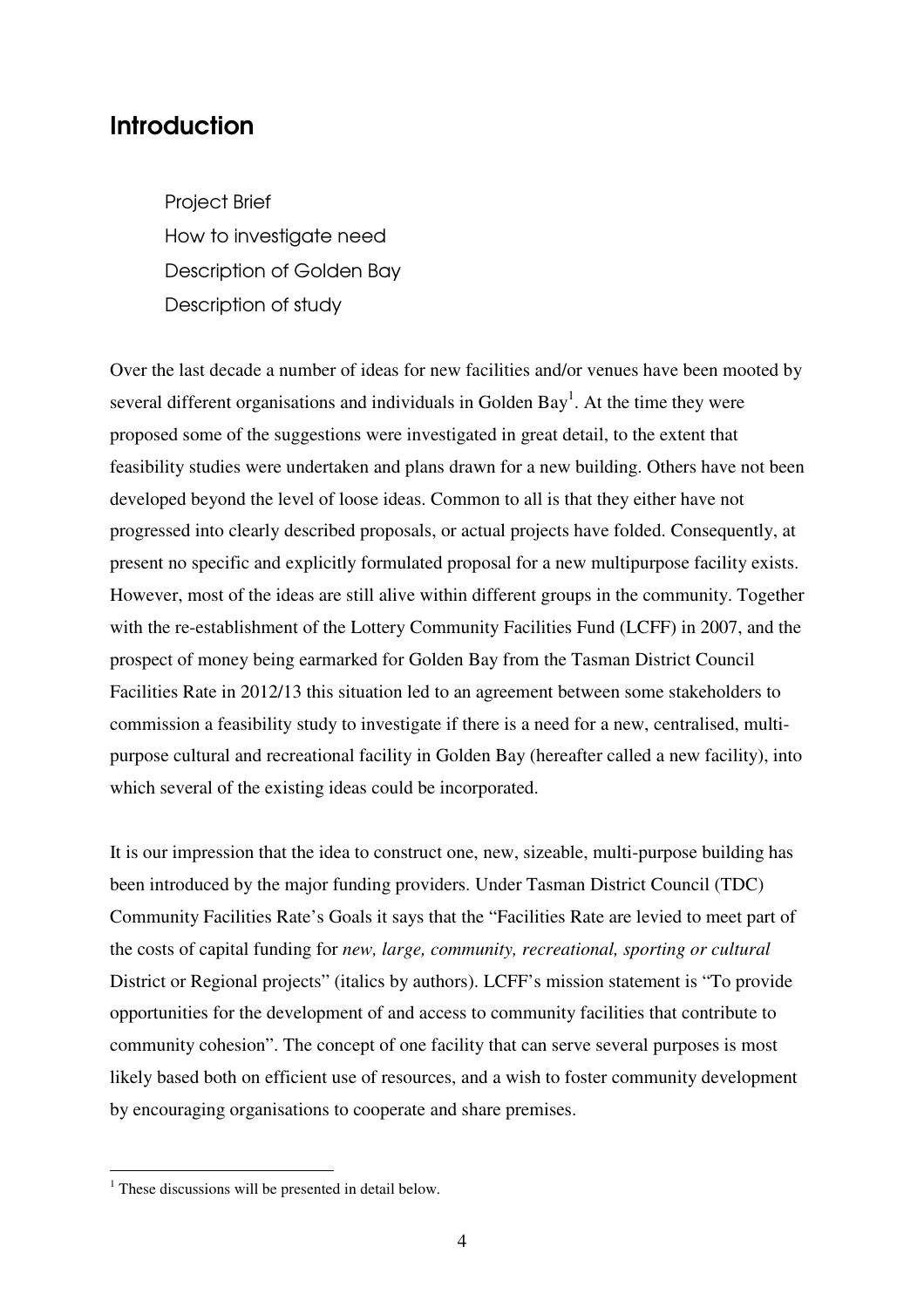During the period that this study was conducted, the TDC Long Term Council Community Plan (LTCCP) 2009-19 opened for submissions. The LTCCP proposes that "an allowance of \$3.4 million has been made in 2012/13 towards the cost of a new community facility in Golden Bay." Even though this study began without any prior knowledge that TDC intended to propose this funding, once the draft LTCCP was published the proposal became an important part of the debate and strengthened the concept of a new building serving multiple purposes.

#### Project Brief

The ebb and flow of the various discussions, and the fact that none of the suggested projects have been successful, had also created a sense of insecurity among stakeholders with regards to the support for a new facility in the community. In 2008 Golden Bay Work Centre Trust (GBWCT) accepted the responsibility to be a lead agent for commissioning a feasibility study to establish whether there is "a real need for a new centralised community-based, multipurpose facility in Golden Bay". They obtained funding from NZ Lottery Grants Board, and Vandeskog Social Research was contracted to carry out the study.

The "Project Brief" (Appendix A) from GBWCT to the researchers states that the goal of the research is to determine if there is a real need for a new facility and whether or not this need is widely held by the community. The research would also take stock of the existing halls/venues/facilities, map the present and potential user groups and usage of a new facility and explore the best use of funding (i.e. whether to build a new facility or renovate an existing building).

Feasibility studies are generally conducted when a specific proposal exists, and investigate not only whether the proposed project is needed, but also how feasible it is that it will be successful (Lottery Community Facilities Fund Feasibility Study Guide, April 2007; Te Papa National Services Te Paerangi Resource Guides: Feasibility Studies. June 2006). The present study has been conducted much earlier in the process than what is usual, prior to any specific proposal being launched. Many aspects commonly included in feasibility studies can therefore not be fully examined. Questions like potential usage and whether to renovate or build a new facility, the robustness of the lead agency/organisation, adequacy of funding etc. can only be determined after a specific project has been conceptualised.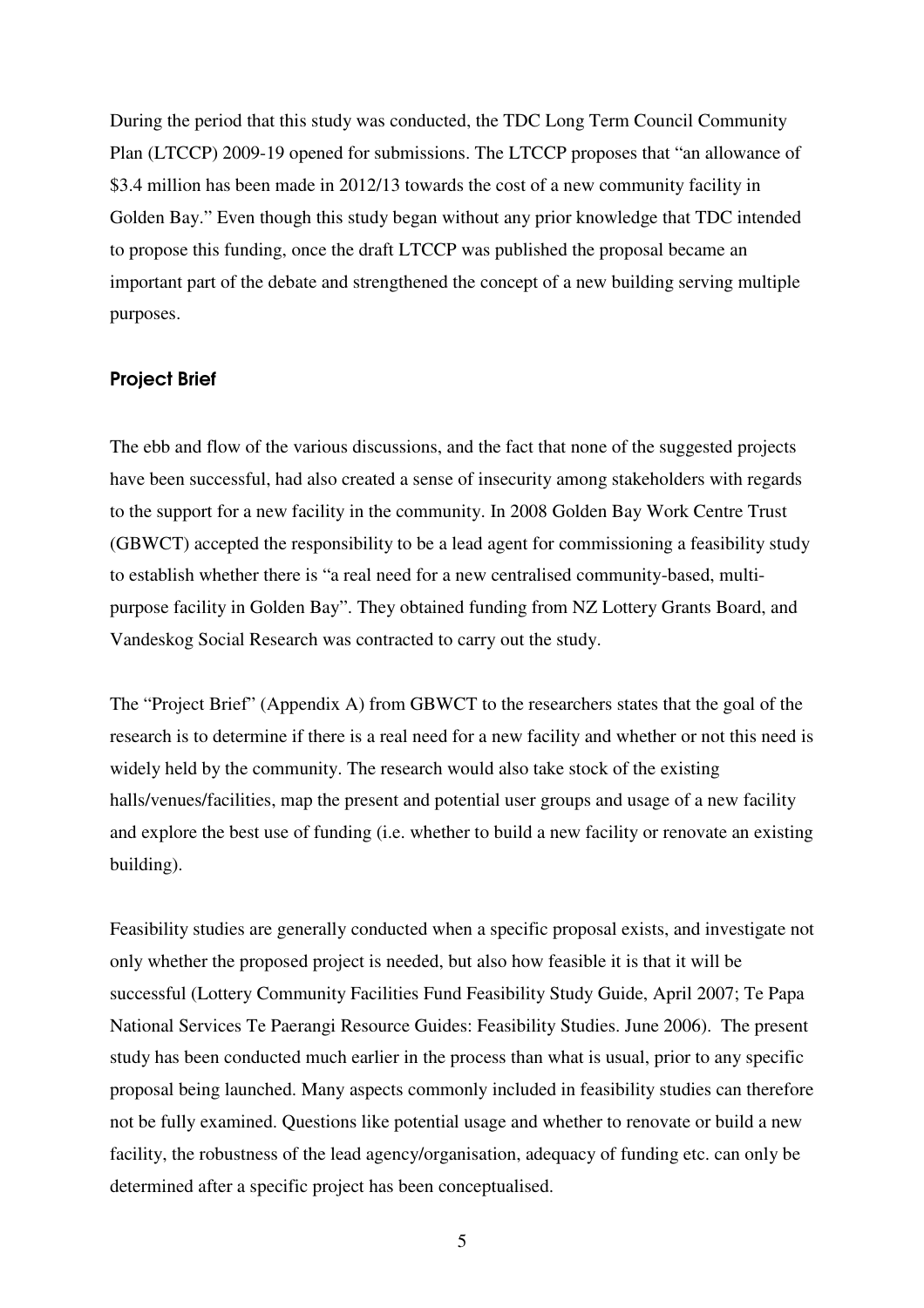### How to investigate need

In this report the question about need will be examined along two different parameters and assessed from different perspectives under each of those parameters. The two parameters are:

- 1. The existence of a need. This parameter can also be expressed as questions: Is there a (unmet) need? What is the need?
- 2. The magnitude of the need, which can be expressed as: How great or important is the need?

The existence of a need can be investigated from both a subjective and an objective perspective. In the subjective perspective the point would be to discover how individuals experience or perceive a need. In this perspective if a person says that he/she has a need, then that expression is evidence that the need exists. Subjective need can also be expressed in the form of support or resistance to a proposed project, and in this text we use the words need, support and want interchangeably when analysing subjective need.

The objective perspective means looking for objective indicators that a need exists. By objective indicators we mean information that is independent of the person who has expressed the need, and which either confirms or refutes that it exists outside that person's imagination. In this study we have gathered data about the physical condition of venues, how much they are used, how satisfied users are with the venues they use, if there are specific shortcomings with any of them etc., which we use as objective indicators that either support or contradict the subjective need expressed by individuals.

Establishing that a need exists is not sufficient to determine if resources should be allocated to meet the need. It is also necessary to establish the magnitude of the need. In other words, is the need great or small? This question can also be examined from several perspectives, but basically it is a question of whom and how many it will affect and what the consequences will be of meeting (or not meeting) the need. When considering the magnitude of a need it should be kept in mind that meeting the needs for one group of people may directly undermine the satisfaction of other needs for other people. When meeting needs it is of course not always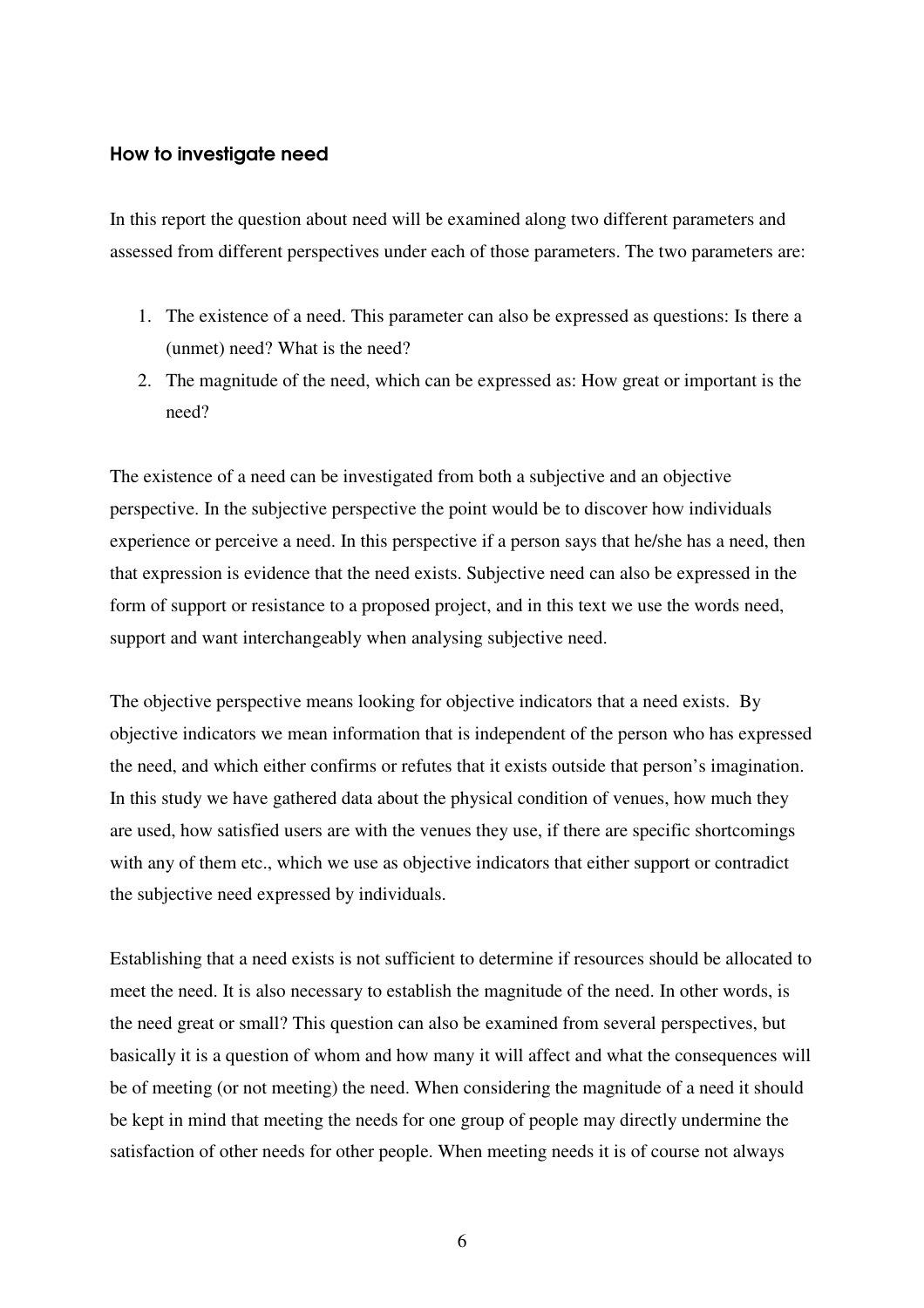possible to achieve a win/win solution and when assessing needs it is not always possible to map all positive and negative consequences for all people.

This study investigates the needs for a new facility in Golden Bay as they are reported by a number of stakeholders; by owners (committees) and users (hirers) of existing facilities; as well as by members of the general public. It describes both the support and the resistance to a new facility as expressed by members of all the aforementioned categories of informants. The study also investigates if there are objective indicators of the existence of a need for a new facility and how great that need might be. Recognising that satisfaction of the need for a new facility may undermine other people's needs for something else, the study also examines some of the reasons and motivations for opposing a new facility.

#### Description of Golden Bay

In order to appreciate the following presentation of findings it is necessary to give a broader description of some key features of Golden Bay.

Geographically the area is both isolated and large. For most practical transport purposes the only one way in and out is by motor vehicle over Takaka Hill. The highest point on the road is 791 metres above sea level, and it is both winding and narrow. The Takaka Hill makes the 100 km between Takaka and Nelson into a 2 hour journey; adding approximately 50 % to the travelling time between the destinations.

Golden Bay is a destination in its own right and not a place that people pass through on their way to somewhere else. Within Golden Bay distances are substantial, with people spread out over a 60 km stretch along the coast (from Wainui Bay to Triangular Flats), 25 km from Waitapu Wharf to Upper Takaka, and approximately 30 km from Collingwood to the beginning of the Heaphy Track. Administratively Mangarakau, Westhaven and the West Coast to Kahurangi Point, as well as Awaroa in the Abel Tasman National Park, are parts of Golden Bay, but for the purpose of this study these areas have not been included. The distance from Takaka (where it is most likely that a new facility would be built) to Mangarakau and Awaroa is so far that they have been judged outside the catchment area for a new facility.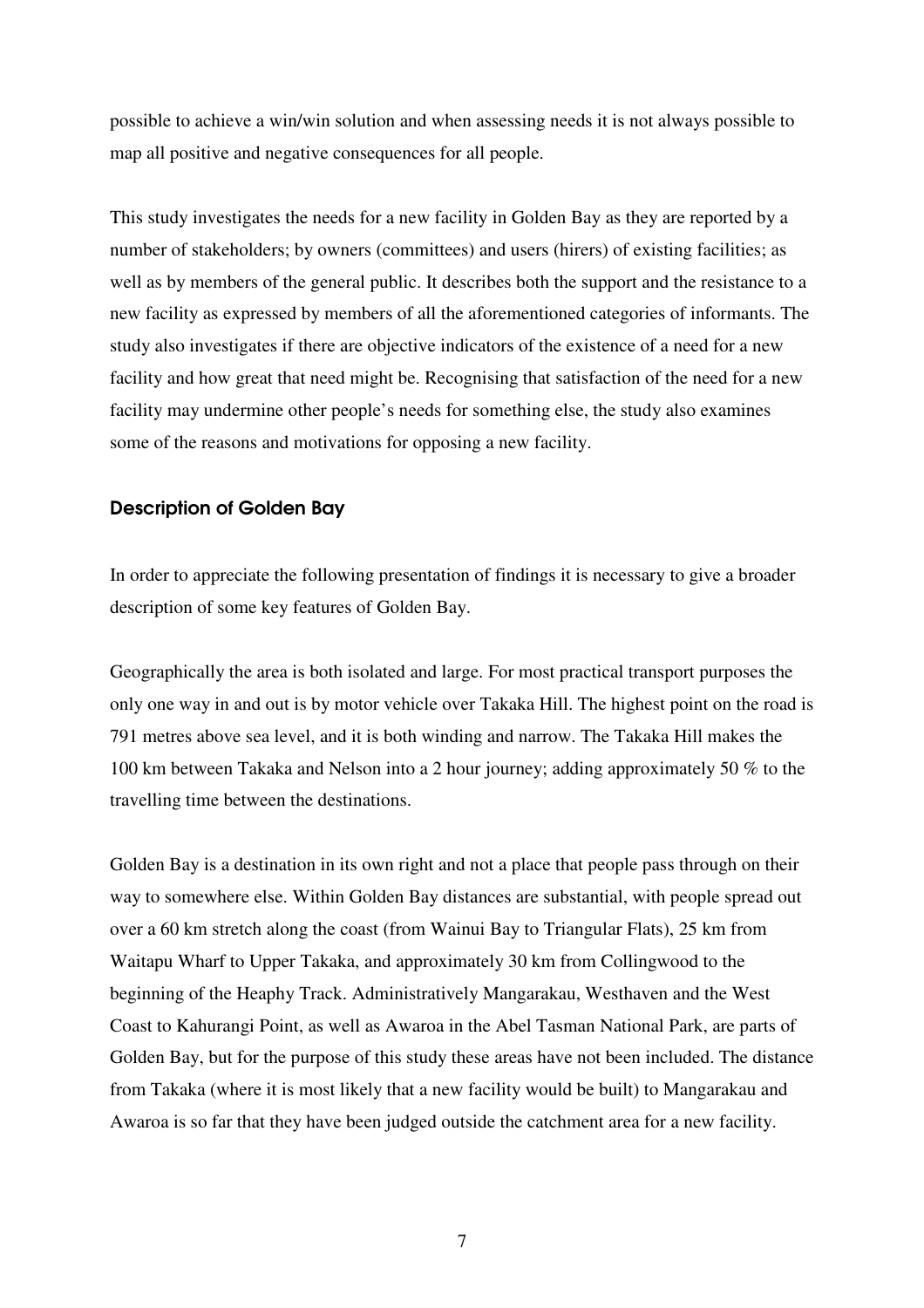There are approximately 5000 permanent residents in Golden Bay (4960 according to the 2006 Census) and the population is unevenly distributed throughout the area. Most residences are clustered in local communities with their own identities, like Upper Takaka, East Takaka, Kotinga, Pohara, Puramahoi, Onekaka, Bainham, Rockville, Pakawau and Puponga (note: this list is not exhaustive). The two townships, Takaka and Collingwood, serve the eastern and the western ends of Golden Bay respectively, but Takaka, with a population of 1170 (24% of the total population of Golden Bay) is by far the larger and dominant centre. It has not been possible to obtain accurate figures, but calculations on the basis of available data shows that approximately 80% of the total population of Golden Bay live within the Takaka catchment in the sense that they would usually use services in Takaka rather than in Collingwood. The Takaka catchment encompasses all areas to the east and North of Takaka as well as within a 10 km radius of the township. Between 600 and 800 people live within the Collingwood catchment (12-16% of the total population in Golden Bay), and the 300-400 residents of the Onekaka/Tukurua area (hereafter referred to as the transition zone) sometimes use Collingwood and other times Takaka for services and business purposes. These areas are of importance to people in Golden Bay for a number or reasons such as sense of belonging, identity, ownership, use and support of local venues; ease of access to venues etc.

Takaka is, in other words, the centre of Golden Bay with regards to administrative and economic services, with the rest of Golden Bay delegated to various degrees of periphery. Highlighting the existence of these two catchment areas is significant for this study, as we assume that residents in the Takaka catchment area would be the main users of a possible new facility. This is important with regards to how the word 'centralised' in the brief has been interpreted; this study investigates the need for a new multi-purpose facility in or close to Takaka.

The total size of the population has not changed significantly over the last three decades, but there have been significant demographic changes. Golden Bay saw an influx of younger people in the seventies and the eighties. Most of the newcomers were New Zealanders, but a substantial number of immigrants from northern Europe and North America also arrived, and have stayed. Consequently Golden Bay is now an unusually diverse society embracing a number of different lifestyles, ways to make a living, political and religious outlooks, artistic expressions and personal identities. It is outside the scope of this study to investigate potential changes of population characteristics in the future.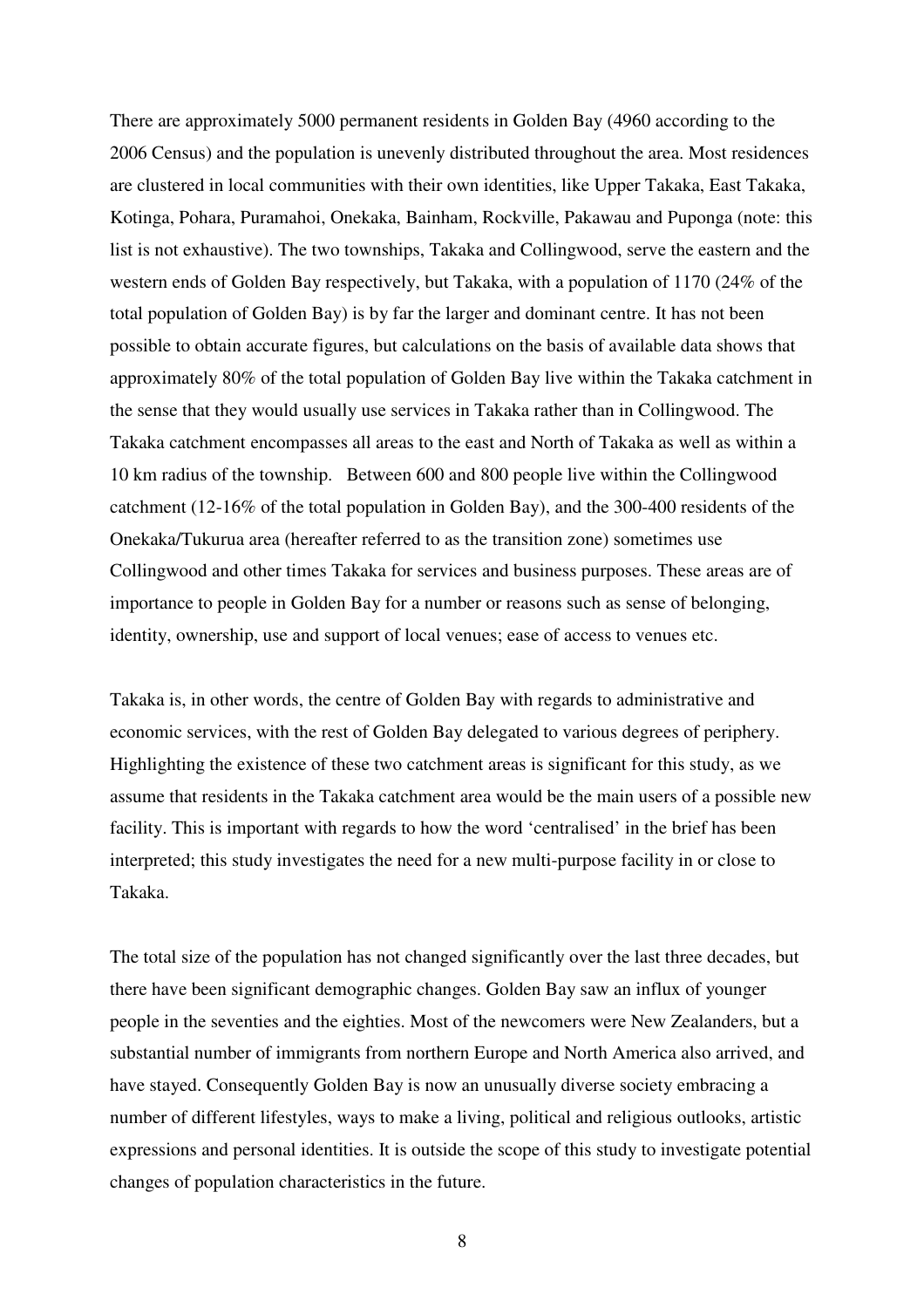As in the rest of the top of the South Island the population is aging. The newcomers of twenty –thirty years ago either brought small children or quickly started forming families, creating a local baby boom. Members of this baby boom cohort are now in their late teens to early thirties, and many of them have left Golden Bay to obtain education, skills, employment and life experience elsewhere. During the same period the property market has seen some radical changes. Throughout the seventies, eighties and nineties it was still possible to acquire affordable land and dwellings, but in early 2000s property prices doubled and nearly tripled in a few years. Lack of affordable property, together with a lack of employment opportunities for young people, particularly high skilled jobs, have lead to many young people leaving, and few arriving. Combined with a growth in holiday homes and people retiring to the area the result has been a relatively rapidly aging population (New Zealand Statistics, 2006)

Eight percent (369 persons according to the 2006 Census) of the Golden Bay population identify as Maori. The Maori history of Mohua (Golden Bay), though most fascinating in itself<sup>2</sup>, does not significantly impact on the issue of a new facility. A significant proportion of the Maori population in Mohua have constructed and maintain the Onetahua Marae, and representatives of the Marae committee have expressed that their needs are met by the Marae and other existing venues. Manawhenua ki Mohua were invited to an interview to express their views on the issue, but were unable to attend. A spokesperson for Manawhenua ki Mohua later sent us an email saying: "… the current facilities that we use are adequate for our needs. And (…) should a new facility be built there may be times where we may use it for extra large events…"

Throughout this large and thinly populated area a number of halls and venues have been constructed during 160 years of continuous Pakeha settlement. A list of 44 venues available for public use, from small meeting rooms to large gymnasiums, had been compiled by a member of the Golden Bay Community Board and presented to us at the beginning of the study. This list is presented as appendix B. This means that Golden Bay is in a rather different situation to e.g. Upper Moutere and Murchison, where no proper facilities existed prior to the recent constructions of the new multifunction community facilities.

 $\overline{a}$ 

<sup>&</sup>lt;sup>2</sup> The book "Te Tau Ihu O Te Waka. A history of Maori of Nelson and Marlborough" (2004) by Hilary & John Mitchell is highly recommended for those wishing to learn more about this history.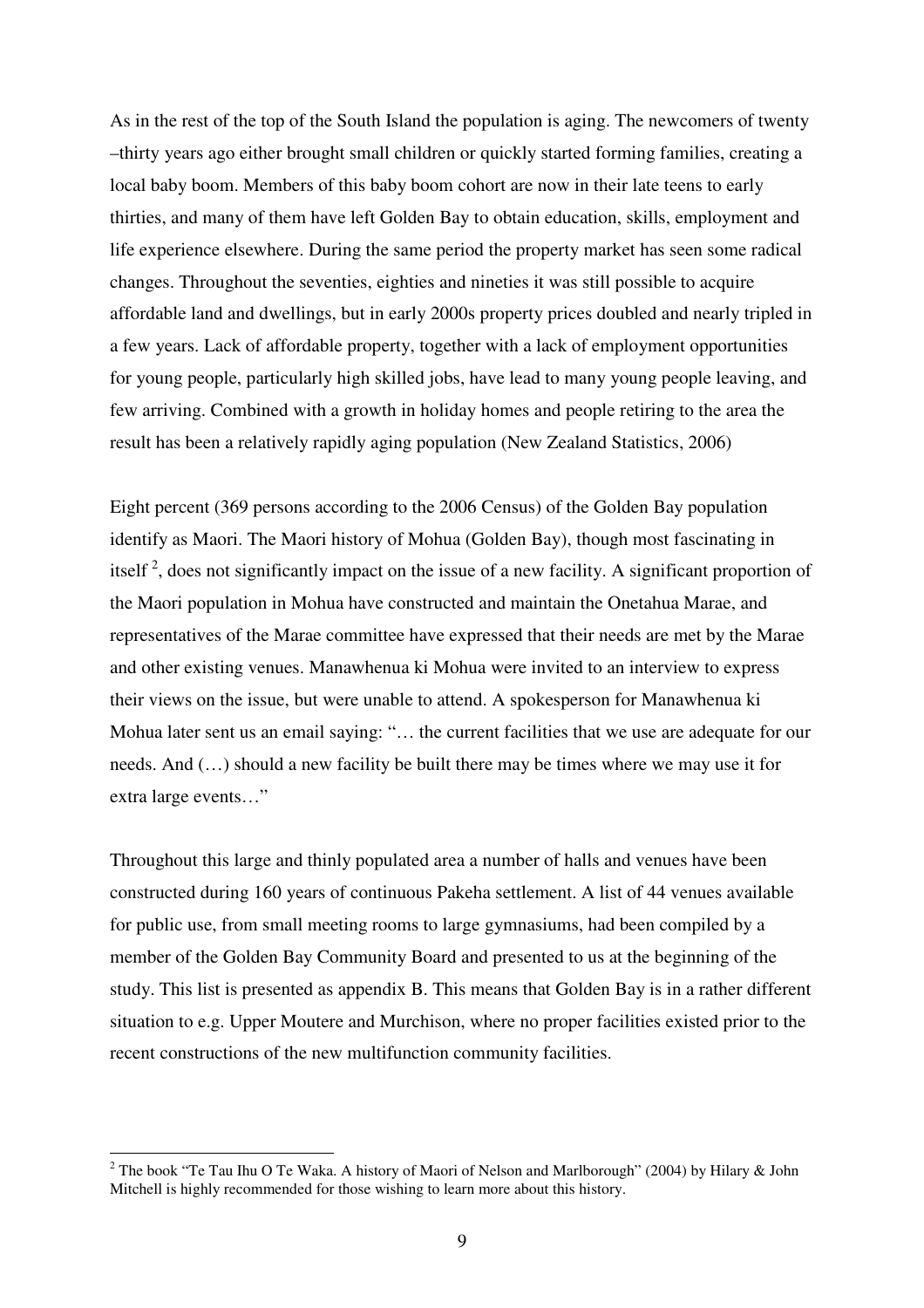### Description of study

For the purpose of this study both qualitative and quantitative methods have been used. Qualitative methods (like interviews and focus groups) are well suited to obtain rich information about the issues involved, the discussions that have taken place, the meanings of unfamiliar concepts, etc. Quantitative methods (like questionnaires and polls) are necessary to produce statistical data, e.g. about the distribution of opinions and beliefs, the percentage of a population who are in favour or opposed to a multi-purpose facility etc.

The researchers came to this study with no prior knowledge of the topic, the issues involved, the previous discussions and attempts to develop new facilities in Golden Bay. The first task at hand was therefore to obtain data about these factors, and a workshop/focus group was chosen as the preferred method. The contracting agency, i.e. Golden Bay Work Centre Trust, supplied a list of groups and organisations who have participated in discussions about new facilities and representatives from 9 different stakeholder groups were invited to a workshop. Eight individuals attended, representing the following organisations: Tasman District Council, Golden Bay Community Board, Golden Bay Community Workers, Golden Bay Recreation, Golden Bay Arts Council, Onetahua Marae, and Golden Bay Work Centre Trust.

The workshop established a number of issues and questions that needed further investigation and suggestions about whom else to talk to were also provided. A total of 20 individual interviews were conducted following the workshop.

After the workshop and the interviews we proceeded with establishing more detailed knowledge about existing halls and venues (hereafter referred to as venues), as seen both from the perspectives of the owners/operators and the users/hirers. Two different questionnaires were constructed, one for venue owners, another for users/hirers (appendix D and E). Questionnaires were sent to the committees of 25 venues (appendix B) and to 48 user organisations or individual hirers (appendix C).

Finally, an investigation of the need for a new facility in Golden Bay would not be complete without a survey of the general population (see appendix F). Based on the information gained through workshops and interviews a questionnaire was constructed and sent to every fifth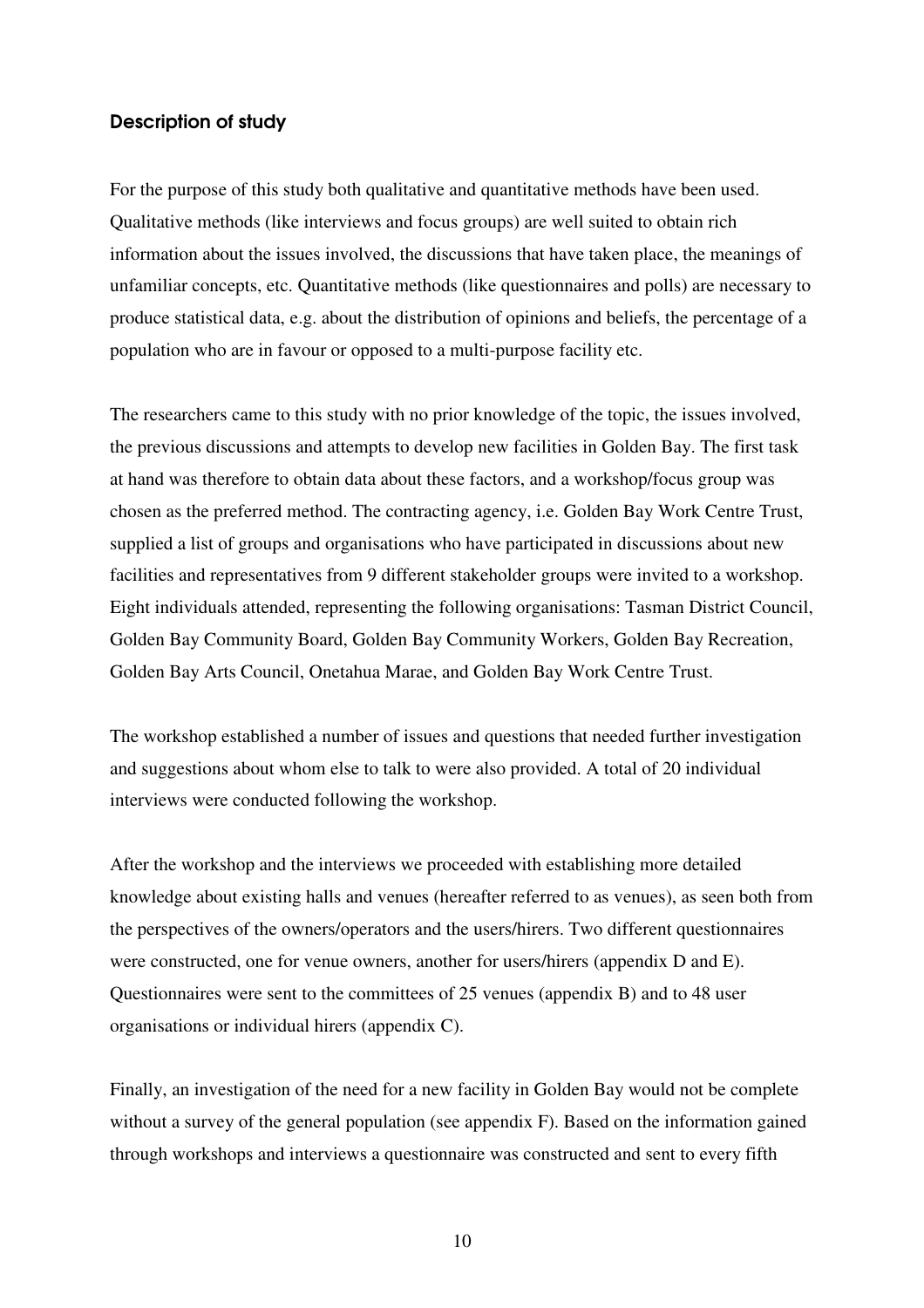household (randomly selected) throughout Golden Bay. A total of 350 questionnaires were sent out. The data were analysed using SPSS.

On the day the general public questionnaire was due to be returned one of the researchers conducted a 'snap poll' at the Saturday Village Market in Takaka. The main purpose of this exercise was to raise awareness about the study and to encourage people who had received a questionnaire to fill in and return. However, the 'snap poll' did also establish data, albeit with wide margins of inaccuracy, about the market-goers immediate reaction to the question: Is there a need for a new multi-purpose facility in Golden Bay?

The LTCCP both opened and closed for submissions during the study period. TDC has kindly supplied us with data about the submissions regarding a new facility in Golden Bay, which we will use to some extent.

### Findings

Previous and existing ideas and projects Description of existing halls and venues Current user's satisfaction with halls and venues Public support and resistance toward a new facility Snap poll at the Saturday Village Market Submissions to the LTCCP

### Previous and existing ideas and projects

The initial workshop and subsequent interviews provided information on a number of ideas and discussions about new facilities in Golden Bay over the last decade. These ideas and projects have been developed by different groups, and have reached various stages of development before they have "fizzled out" or reached a state of inertia. Ownership, funding, belonging and identity seem central to understanding why they have not progressed into actual building projects. Below is a list of the projects and visions presented to us by stakeholders (note that the order is coincidental and not indicative of e.g. priority):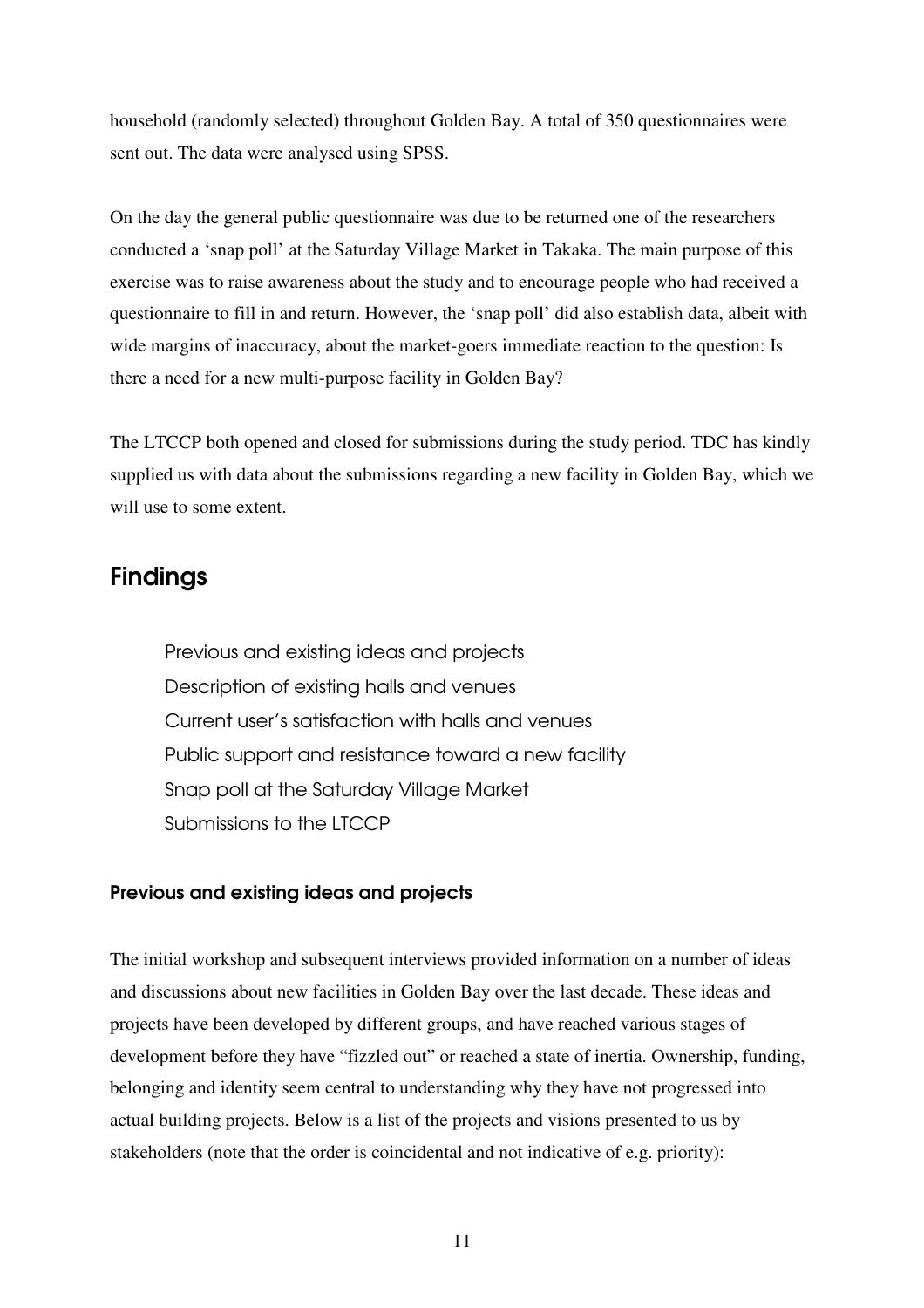- 1. **Playhouse II**. "The Golden Bay Performing Arts Centre", Takaka Drama Society. The existing facility at Park Avenue has been described as old, cramped and many-times extended. It is not purpose-built as a performance venue and has a number of shortcomings. There is an expressed need for a larger, acoustically purpose-built, more up-to-date and safer space for audience, stage as well as back-stage requirements (Randall, 2005a/b). A discussion went on for quite some time among members of the Drama Society about how to meet these needs. At the beginning of this decade a project to develop a new Playhouse began, and by 2007 concrete plans had been made to demolish the old building and construct a new multi-purpose performance venue. The new venue would cater for a number of performing arts groups like the choirs, the brass band, the orchestra etc. The project for a new Playhouse was, however, voted down by the Drama Society AGM in 2007 (Letter from C W A Randall to TDC, 2007). A member of the Drama Society has informed us that the main stumbling blocks were loss of ownership and control of the venue and having to fit in rehearsals and performances to suit other users. The members were also not willing to demolish the existing building in order to build a new theatre. As of today we have not recorded any plans to build a new Playhouse.
- 2. **Generic Performance Venue**. Some informants have expressed a need for a purposebuilt performance venue (but not the same plans as Playhouse II described above) with smaller, various sized rooms attached for other organisations and activities. Main requirements would be good acoustics and an auditorium lay-out, as no other readily available venues presently fulfil these requirements. This facility could also serve as a conference centre, and could incorporate a foyer with arts gallery/display area.

#### 3. **Arts Display/Gallery/Marketing Showcase in connection with Visitor**

**Information Centre**. The I-site has expressed a need for larger premises and members of the Arts Council have expressed a need for a non-commercial display area for Golden Bay arts. Discussions between GB Community Arts Council, Golden Bay Promotions and Latitude Nelson led to a project early this decade to develop a "gallery" space in the I-site and possibly also to extend the I-site. A Feasibility Study (Steer, 2003) commissioned by GB Community Arts Council, consulted with 34 people representing GB Arts, TDC, and various community organisations. This Feasibility Study reported wide support for the idea among the people consulted. The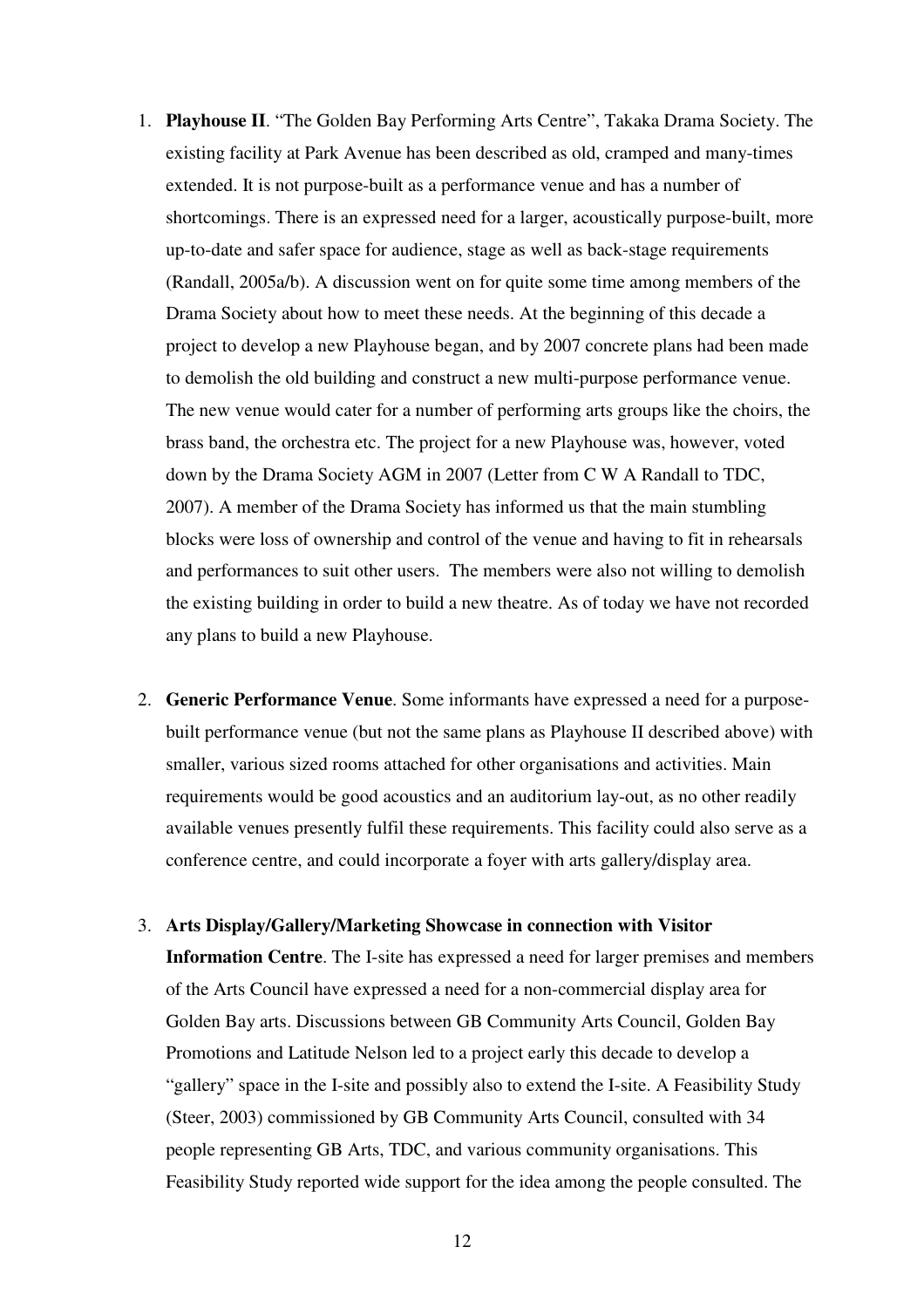project came to a halt some years ago, allegedly as a result of disagreements between Arts Council and the I-site over practicalities and funding. We have not recorded any activity at present with regards to finding a solution to the needs of the I-site and Arts Council.

- 4. **Youth (Service) Centre**. Several individuals and representatives of organisations, in particular the Golden Bay Community Workers and the Youth Council, have mentioned a need for a facility for young people. In a submission to TDC dated November 2006 the Youth Council points out that Golden Bay has not had a Youth Centre since 2003 (Tasman Youth Council, Golden Bay Cluster, 2006). Attached to the submission was a petition containing more than 700 signatures supporting the need for a youth/recreation centre. The visions for this facility vary from a multi-service centre that can be used by all organisations/agencies that service youth, to a supervised "drop in" centre. Some claim there is a need for all youth, others claim there is predominately a need for youth who fall in the cracks between all the other activities for youth. No detailed or concrete plan for a youth facility has been formulated.
- 5. **Community Workers offices**. The current premises were built twenty years ago, and they are now reported to be inadequate with regards to servicing present needs. There are no specific plans with regards to what new accommodations should provide, however, and there seems to be issues with regards to rent. The present building is owned by TDC and the Community Workers lease the building at a peppercorn rent in exchange for managing the operation of the building. Whether a similar rent agreement can be arranged in a new facility needs to be taken into consideration when planning new office space, whether inside or outside a multi-purpose facility.
- 6. **Golden Bay Museum** states that their present premises are inadequate with regards to size, climate control, work space and proper storage of artefacts. There are also structural problems with the existing buildings as it was not built to museum standards. Consequently they are in need of a purpose-built and larger facility. They presented a submission to TDC in September 2008 describing their visions for such a facility, more than double the size of the existing one. They envisage a new arts and cultural centre that will showcase the district's cultural heritage and can see themselves sharing premises "with Visitor Information Centre, Arts Council, DoC,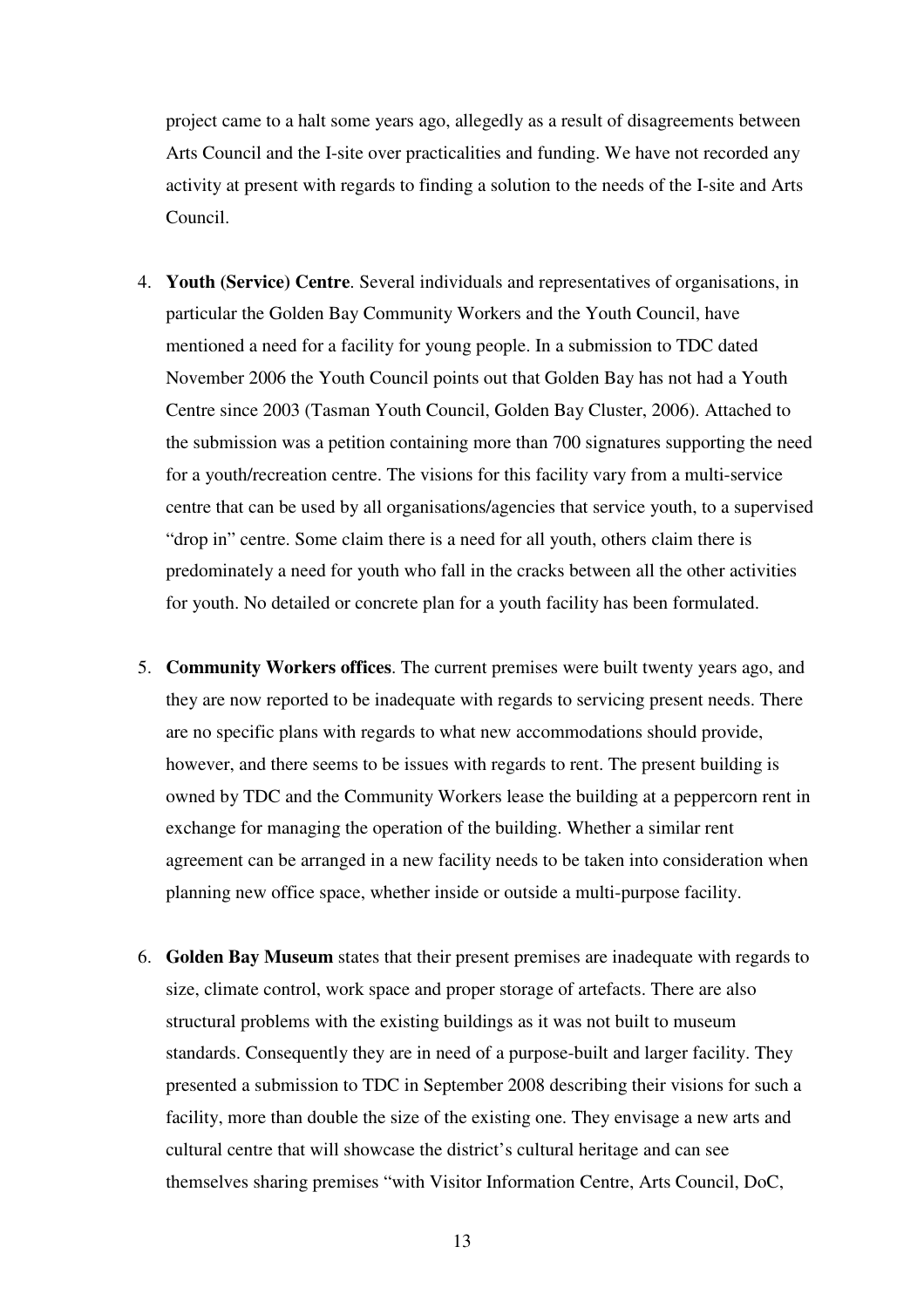community workers, (..) playhouse (..) performance venue, (..) youth recreation space and (..) advisory groups" (Golden Bay Museum, 2008).

7. **Covered swimming pool.** The present outdoor pool is located within the High School grounds. It is used by students during the day and available to the public after school hours. We have been informed that it is not used during winter. A number of individuals and representatives of community and health organisations have expressed a need for a covered and heated pool that could be used all year for competitive and recreational swimmers. A covered pool would be beneficial for a wide range of people with health issues like arthritis and mobility impairments. Proponents of a covered swimming pool can see it as part of a new facility also catering for other needs. The possibility of taking advantage of the cooling water from the milk factory has also been pointed out, but this would mean building a new pool and restrict where it could be located.

The potential location of a new facility is also a controversial issue. The choice of site will influence which purposes it can accommodate, how it will be used and by whom. The information we have accessed suggests that there are two options for building sites: One in Takaka township (the old Waitapu Engineering car park area), the other in Park Avenue. The former option raises issues around adding more infrastructure to flood-prone areas and the latter option is not suitable for organisations depending on availability for people to just "drop in" from the street.

During the initial workshop and interviews we also recorded a number of arguments for why there is *not* a need for a new facility in Golden Bay. The arguments ranged from beliefs about the sufficiency of present facilities to an opposition to further rate increases to pay for maintenance. The contra arguments have obviously not been presented to us as one, coherent "suggestion" and does not belong in the above list of ideas and projects, but below is a jumbled and non-exhaustive list of the more common arguments for why a new facility should not be built, collected throughout this study (an extensive list of counter arguments given by the general public is presented as part of appendix G):

- There are many venues already and they are underutilised.
- A new facility will only duplicate something we already have.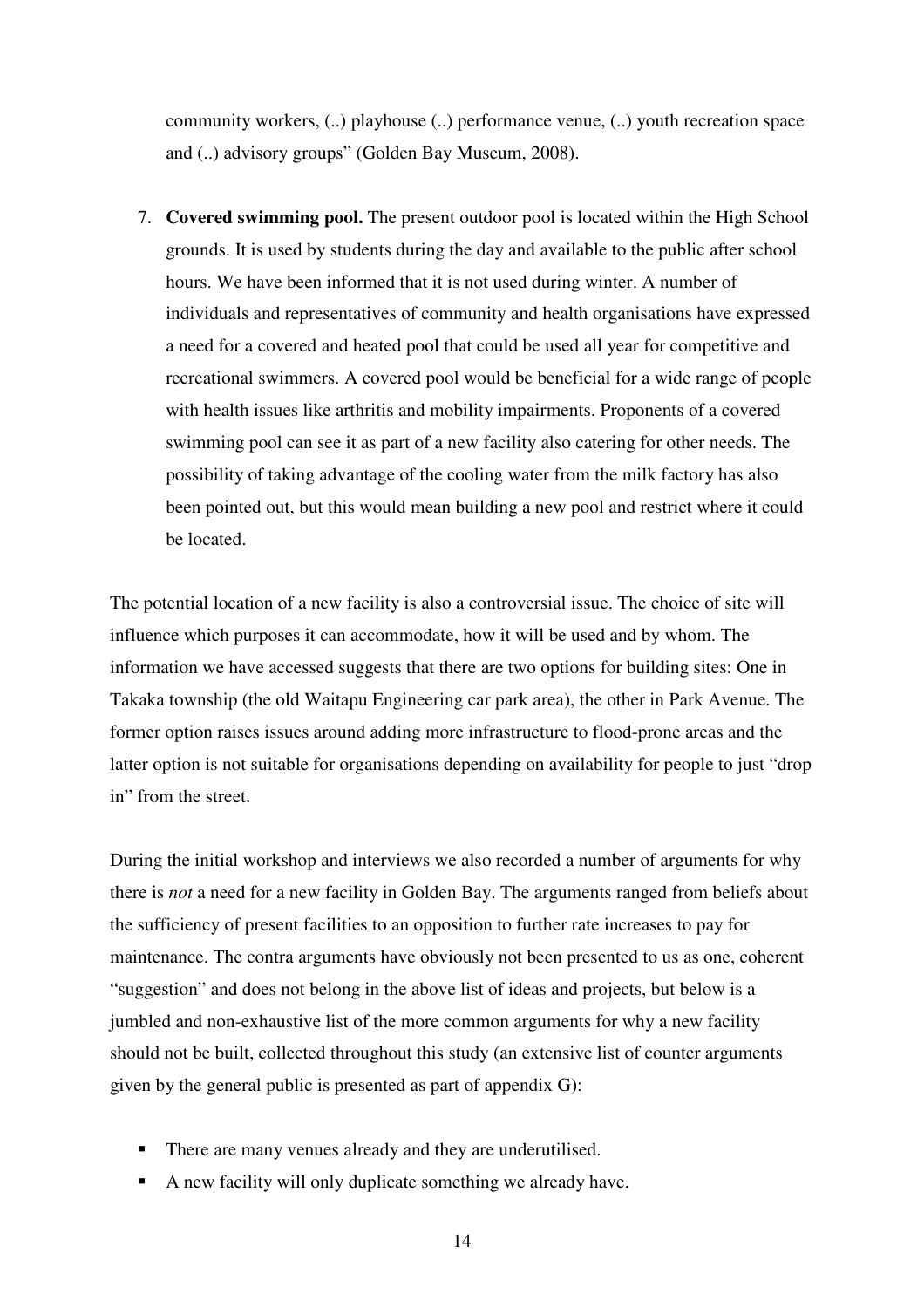- A new facility will undermine the use (and thus the income stream) of existing venues.
- The money should be spent on upgrading what exists rather than building something new.
- There is a high risk that a new facility may become a "white elephant".
- Any rate increase would be unwelcome (including an increase to fund the maintenance of a new facility).

### Description of existing halls and venues

As mentioned in the introduction 44 venues in Golden Bay that are available for hire by the public have been identified. Of these 16 are located in the centre of Takaka, eight are located within a five km radius of this centre, seven are located within the next ten km radius and 13 are further away. Some of these venues are part of larger complexes, e.g. meeting rooms at the Takaka Library and at the TDC Service Centre, while other venues are part of commercial establishments like the Junction Hotel and the Wholemeal Cafe. Using the previously introduced concept of catchment areas, 31 venues are located within the Takaka catchment, one in the transition zone and 12 in the Collingwood catchment.

In order to assess the present usage of the existing venues questionnaires were sent to 25 venues that are generally regarded as community facilities, including all community halls and all school halls. Excluded were; churches (but not church halls), commercial venues, small or specific venues (e.g. Boat Club or the Marae) and venues that are part of agency offices. A total of 22 venues responded, bringing the response rate to 88%. The Takaka Fire Brigade meeting room is included in this number, but strictly speaking it should have been excluded. This venue is sometimes rented to businesses, but is not generally available for public hire.

The 22 venues that responded are regularly used by more than 50 different organisations and organised activity groups. In addition they are used by individuals and businesses for a variety of functions like AGM's, public meetings, weddings and funerals. A majority (18) of them are available for hire at all times and the four school halls are available in the evenings and during weekends. Twelve venues charge 10 dollars or less per hour in rent, and all of these can be used by smaller groups for activities like dance, yoga, cards etc. These venues are evenly distributed throughout Golden Bay with six of them located within the Takaka catchment area. Two thirds of the venues (14) never turn away potential users, and the rest reported that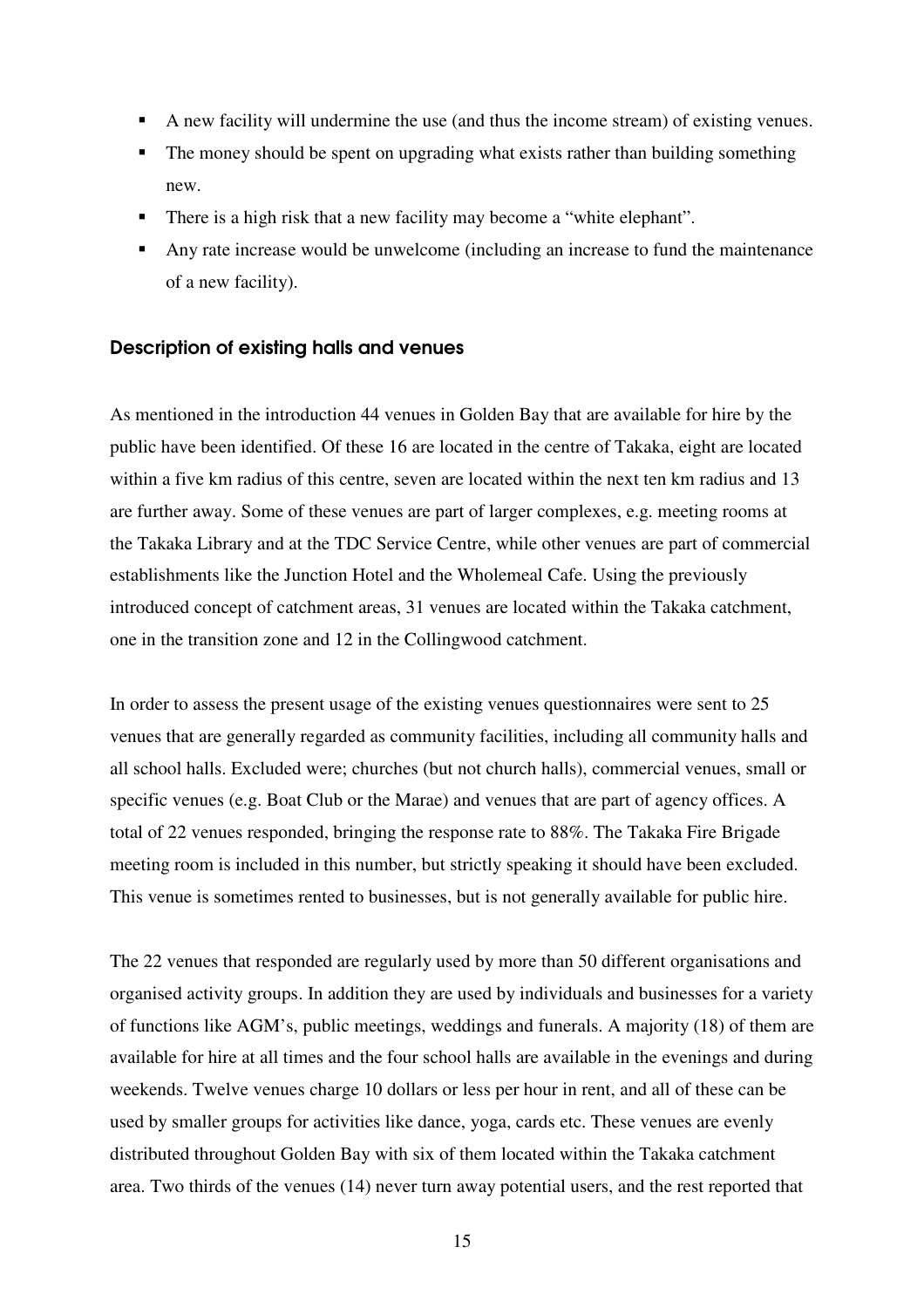it happens, but very rarely. The 13 responding venues that are located in the centre or within a five km radius of Takaka are used daily, four of them more than once a day. The venues located between five and ten km from Takaka are not used daily, but half of the venues located more than ten km from Takaka are in daily use. Most venues reported that usage has been stable (16) or decreasing (3) over the last five years. Two venues located within Takaka township reported an increase in use. In sum, most existing venues are inexpensive to rent and in frequent use, but availability is still good. Usage has not changed over the last few years.

With regards to the physical condition of the venues not all of the respondents answered all questions. 12 reported being more than 31 years old and seven reported to be less than 30 years of age. Nine reported being 100 square metres or more, and five reported being less than 100 square metres. Eleven venues reported being in good to excellent condition, four reported being in fair condition, one reported being "old". The questionnaire asks if there are any issues impacting on current use, offering a wide definition of "issues" including changing expectations or needs of users, health and safety, adequate parking, toilet facilities etc. Most venues (14) denied that there are any issues impacting on use, four did not answer this question and three report a variety of issues.

Eight venues reported that a new multi-purpose facility would not impact on them, but five informed that it could have an impact e.g. lead to less use and thus less income or funding for their venue. The school halls reported that a new facility could considerably impact on their ability to maintain their halls.

### Current user's satisfaction with halls and venues

The questionnaire to halls and venues asked the respondents to list the organisations that are regular users/hirers. Based on this information plus the FOUND directory and the "Clubs Organisations and Services in Golden Bay" list (maintained by Heartland Services), questionnaires were sent to 47 organisations and individuals who had been identified as regular users of venues throughout Golden Bay. 25 questionnaires were returned, equal to a 53% response rate and very acceptable for a survey of this kind. The respondents, however, almost exclusively use (or have used) venues within a 10km radius of Takaka. Only one user of a venue in the Collingwood catchment area responded. The data about users is thus representative of users of venues within the Takaka catchment area.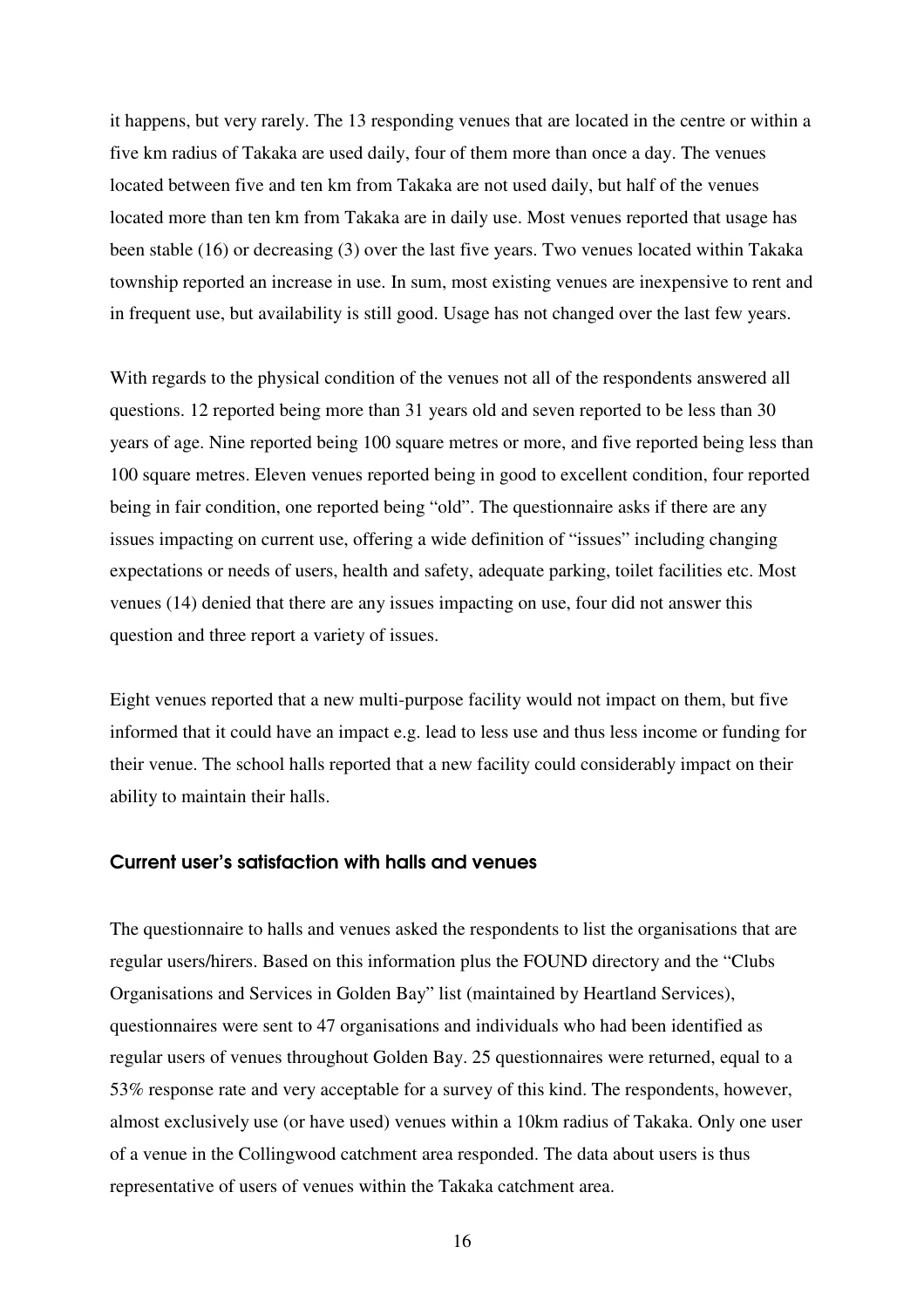Twelve respondents are weekly users and 13 respondents use venues less than weekly. All users are satisfied with regards to the price, availability and location of the venues they currently hire. In fact 24% (6) of the respondents state that they are satisfied with *every* aspect of "their" venues and 60% (15 users) stated that they are generally happy with the venues they use or have used. 28% (7 users) are not satisfied with heating and general physical condition, and 36% (9) are not satisfied with storage. Five users specified varying aspects they were not happy with, but no patterns emerged with regards to halls or type of use. Four users did not state which venues they were most or least happy with. Two thirds (16) users engage in activities like social meetings, yoga and other forms of small group exercise and require what can be called 'non-specific multifunction rooms".

44% (11) of the users do not see a need for a new facility in Golden Bay, and 40% (10) users want a new facility. Two organisations are clear about wanting "something permanently our own", i.e. not a shared space, and one user specifically wants a covered all year swimming pool. If the latter three are included into those in favour of a new facility the percentage increases to 52%. Nine of those positive to a new facility prefer that it be located in Takaka township, five have no preference. Eight of those who are positive to a new facility are weekly users of venues and among these there is a 50/50 split between those who prefer Takaka or have no preference with locality. Nobody prefers Recreation Park/Park Avenue area.

#### Public support and resistance with regards to a new facility

In order to assess the general support for or resistance to a new facility a questionnaire was sent to 350 households, i.e. twenty percent of the total number of households throughout Golden Bay. To ensure a representative result, the households were randomly selected from the telephone directory, and checked against a list of ratepayers to exclude holiday homeowners (who receive their rate bills elsewhere). People who do not have a phone, as well as permanent residents who receive their rate bills at addresses outside Golden Bay did not receive a questionnaire. However, excluding such a small group would not significantly impact on the general validity of this part of the study. Of the original 350 questionnaires sent out, three were returned with 'address unknown', bringing the number of recipients to 347. A total of 106 questionnaires were filled in and returned, giving a response rate of 30.5%, which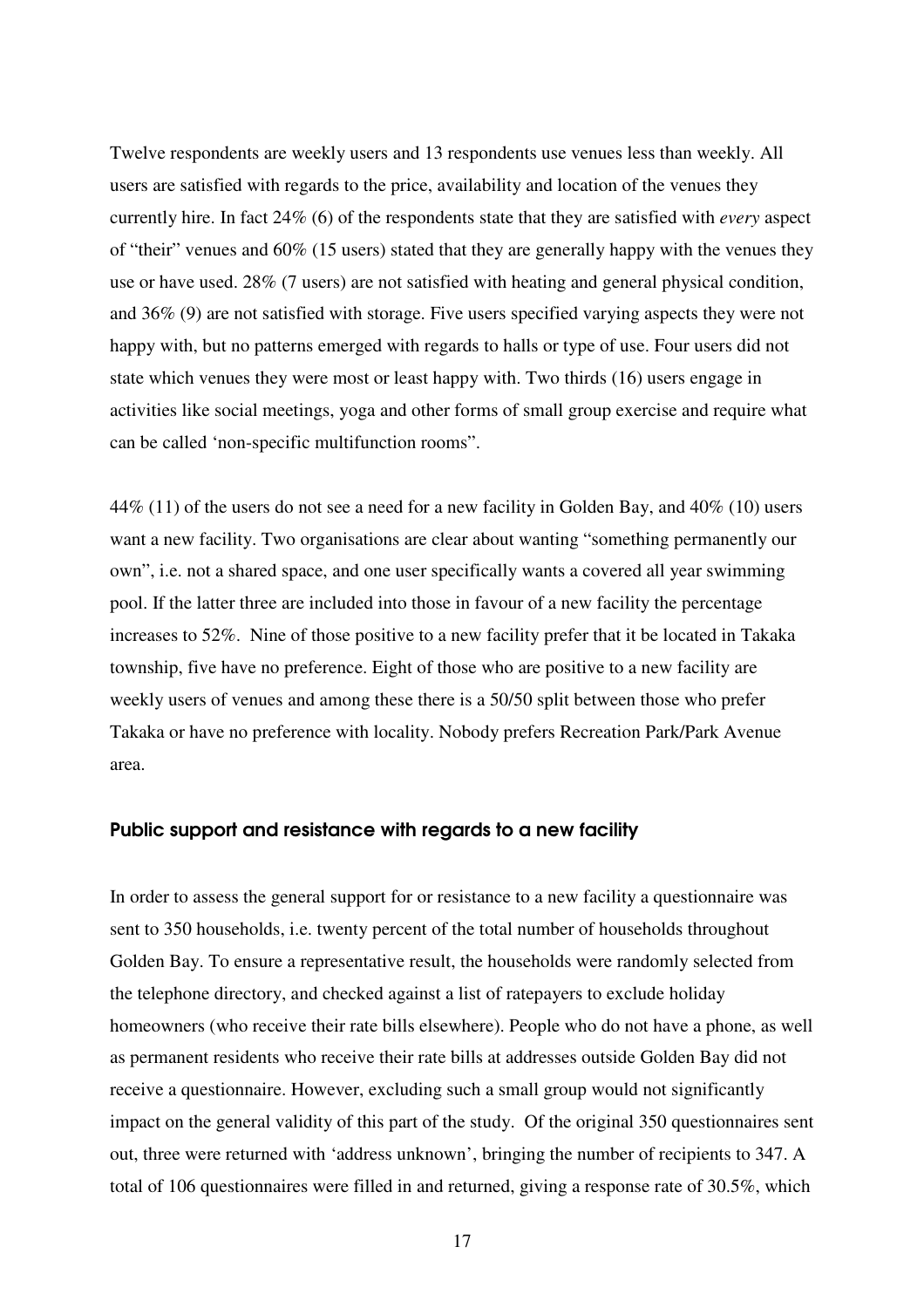is a common response rate for a survey of this kind and considered acceptable with regards to obtaining a valid result (Cavana, Delahaye & Sekaran, 2001)

Questionnaires were sent to an equal number of men and women, but the respondents are 2/3 female, and 1/3 male. 72 of the respondents are between 40 and 65 years of age, eight are between 18 and 39 years old, and 22 are over 65.

The overwhelming majority, i.e. 79 respondents, live within the Takaka catchment area (i.e. north and east of Takaka, or within a ten km radius), and 28 of them live in Takaka township. Eleven respondents live in the transition zone (Onekaka and Tukurua) and 15 live within the Collingwood catchment. This corresponds very well with the actual distribution of the total population, as described in the introduction chapter, and confirms the representativeness of the survey.

Pohara or Motupipi are the nearest halls for 28 of the respondents, 29 inform that the nearest hall is in Takaka township and 18 report that their nearest hall is Puramahoi or Onekaka. Only six report East Takaka and Upper Takaka as their nearest venues. This indicates that almost as many people live in the Motupipi - Pohara area as in the town itself and that the population within the Takaka catchment is more concentrated to the east of Takaka then north and west.

Residents of Golden Bay are generally high users of venues. Half of the respondents have hired a venue. 50% have attended an activity at a venue (i.e. used a venue) last week. 63% used a venue last month and 80% used a venue last year. At the same time availability is good; 80 % say that they have never experienced that a venue was not available when they needed it.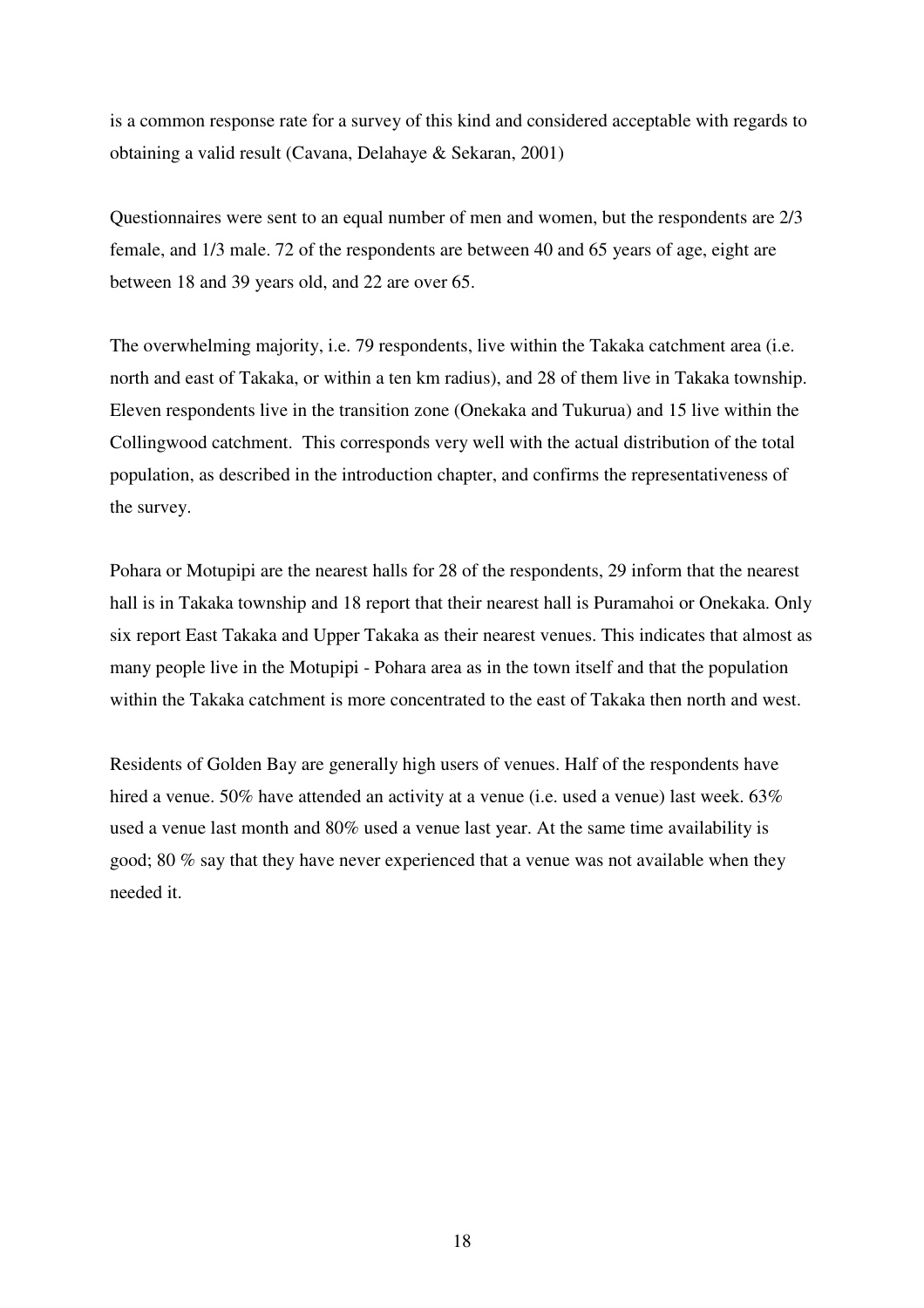

The most common use of venues is for private functions (57%) and community meetings (54%). Almost half of the respondents have used venues for sport, exercise, yoga. Drama, music, dance, education and information are activities which slightly over 40% report to have taken part in.



50% (53) of the respondents did not believe there is a need for a new multi-purpose facility in Golden Bay, 23% (25) do believe there is a need, 16% (17) said "maybe" and five persons did not know (two did not answer). When combining the "Yes" and the people who are open to the idea of a new facility (the "Maybe" category) those in favour climbs to 40% (42).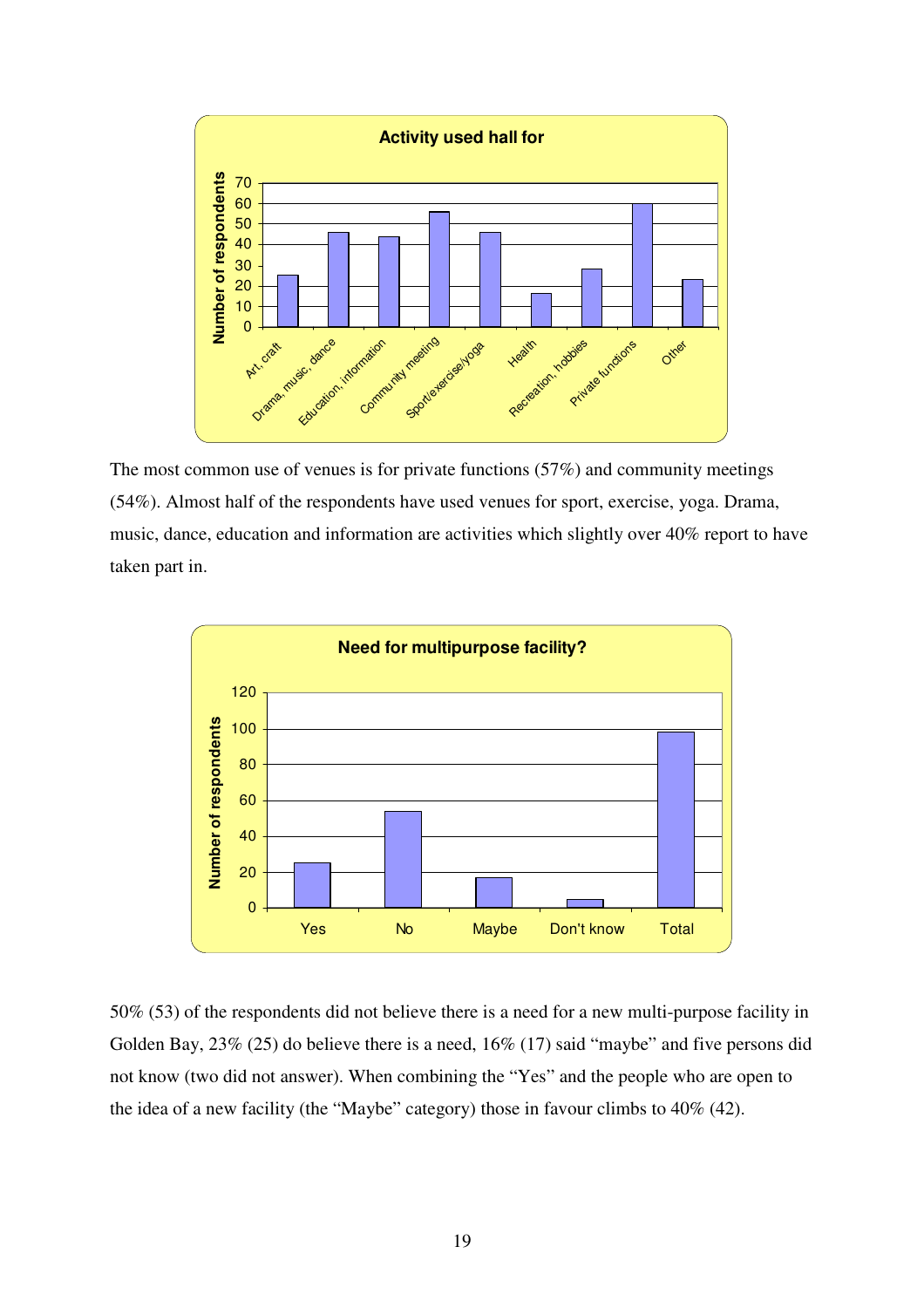When checking for area of residence it is worth noting that a large majority of the respondents who live in the Collingwood catchment area (11 out of 15 respondents) are against a new facility, whereas the majority of respondents who live in the transition zone are in favour (Yes: 4; Maybe: 3; No: 3).

High frequency users are more likely to be in favour of a new facility. Of the 46 persons who used a venue last week 70% (32) are in favour of a new facility. The same pattern applies to the monthly users, with 74% in favour of a new facility.

Respondents who believe there is a need for a new facility were asked to tick what purposes it should cater for. Eight options (plus an "other" category) were provided, selected from the existing ideas described in the initial workshop and interviews. People could tick several options. The most popular purpose was a covered swimming pool, 33 respondents ticked this option. A youth activity venue came second with 29 ticks, a performance venue got 28 ticks and a conference venue 24. 'Non-specific multi-purpose rooms' received 23 ticks, a gallery and art display received 19 ticks and an improved I-site 10 ticks. Only six respondents said a new facility should cater for the museum.



When asked what facilities people would actually *use* if something new were to be built, a covered swimming pool again received most support with 30 'votes'. A performance venue came second with 23 votes, 'non-specific rooms' came third with 19 votes. (It should be noted that only eight of respondents are in the 18-39 age group, and the large majority of the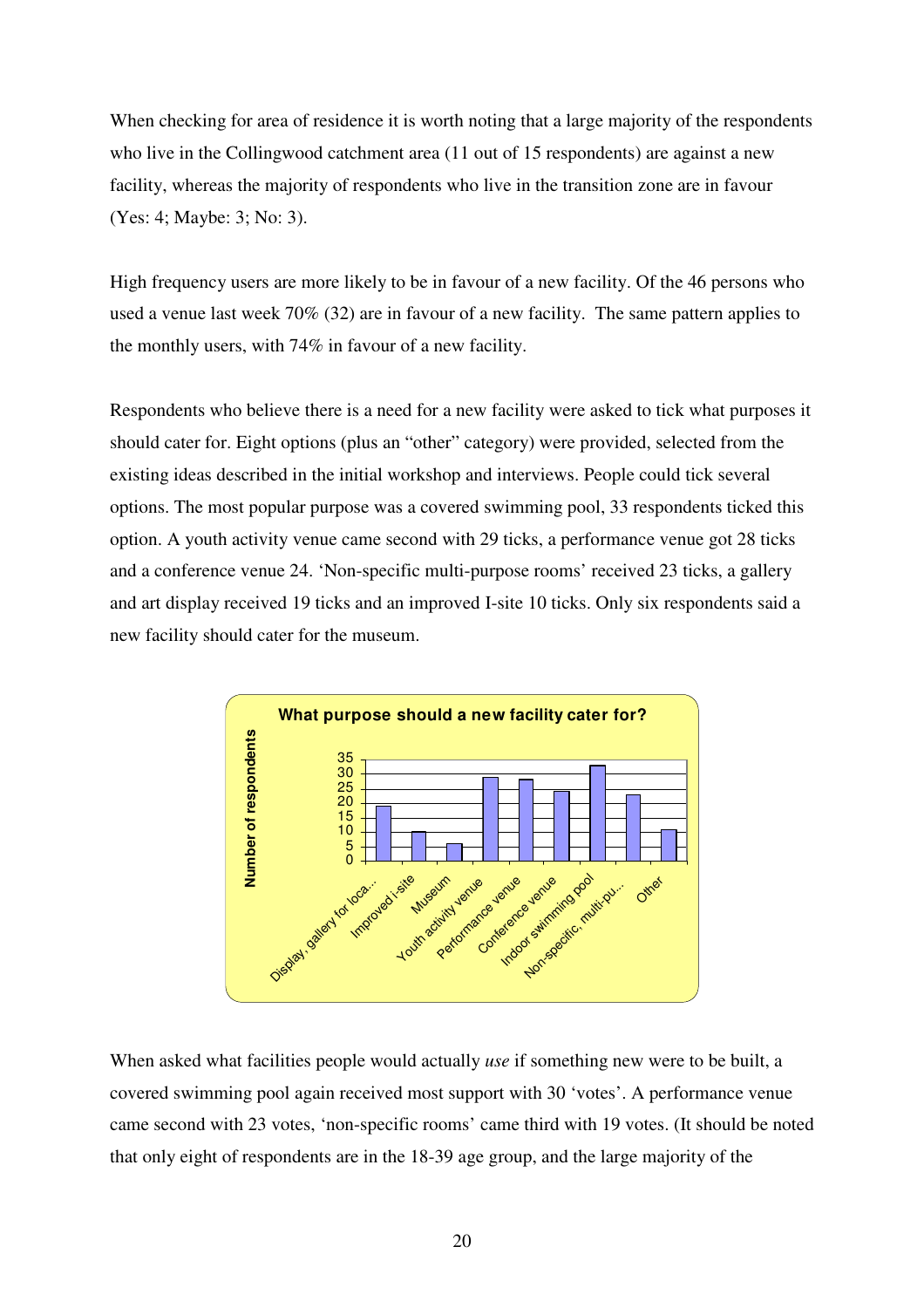respondents are thus not 'natural' users of a youth service centre). The responses to what purposes a new facility should cater for, and what people actually would use are very similar, confirming that there is greater support for a covered swimming pool, a youth activity centre, a performance/conference venue, as well as multi-purpose rooms, and considerably less support for an improved I-site and a new museum. The support for a gallery/display area is somewhat greater than for a new I-site.

Takaka is by far the most popular location for a new facility, with 25 people supporting it. 10 respondents preferred Park Avenue/Recreation Park, and 4 said both areas are OK. Two respondents did not support either location.

### Snap poll at Saturday Village Market

As mentioned previously one of the researchers conducted a 'snap' poll at the Saturday Village Market in Takaka. Information about the various suggestions for a new facility, as well as other relevant information like funding, was displayed on a poster. People passing the stall were asked if they were residents of Golden Bay, and those who answered affirmatively were asked: Are you for or against a new multi-purpose cultural and recreational facility in Golden Bay. A total of 75 people responded, 70% (53) were for a new facility and 30% (22) against.

#### Submissions to the LTCCP

Submissions to the LTCCP closed before this study was finished. TDC received 29 submissions on the proposal to set aside funds for a new facility in Golden Bay. 6 of the submissions supported a new facility and 13 were against, while 5 were in favour of upgrading existing facilities and 3 submissions spoke in favour of a new pool.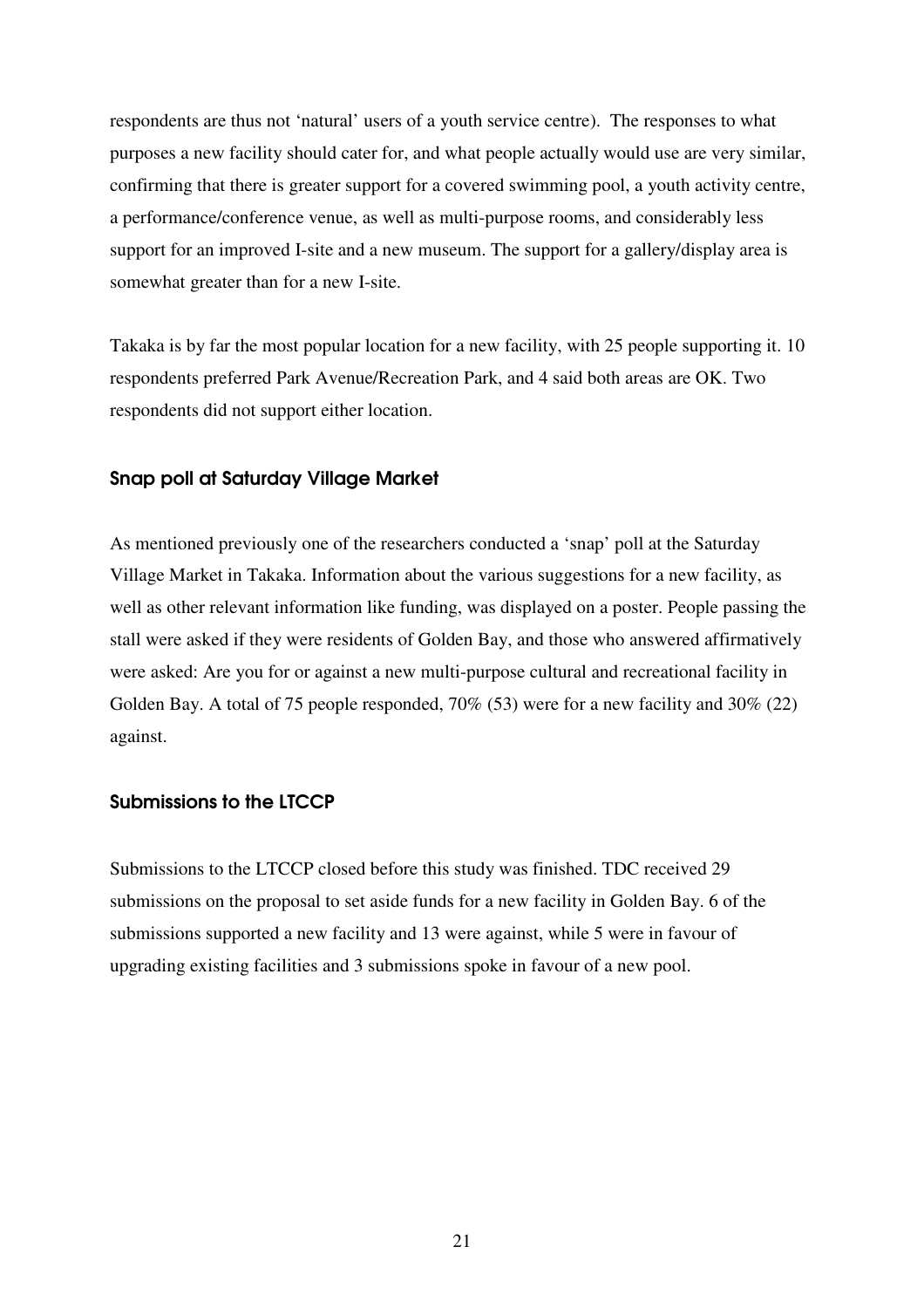### Discussion of findings

Does Golden Bay really need a new facility? Upgrade of existing venue(s)? Which functions? Multi-purpose? Location

The main objective for this study is to ascertain if there is a need for a new facility in Golden Bay. This question will be discussed from three different perspectives; the reported subjective needs, indicators of objective needs, and the magnitude of these needs.

### Does Golden Bay really need a new facility?

The data leaves no doubt that there is a *subjective* need for a new facility in Golden Bay. A number of people and organisations have expressed a need for one or several new facilities that would cater for a variety of functions such as a covered swimming pool, a performance/ conference venue, an improved I- site, a non commercial gallery/exhibition space, a youth activity centre, new offices for community workers, multifunction rooms, and new premises for the museum. A need for a new gymnasium and new changing rooms for soccer players at the recreation park have been mentioned by the general public. In addition to expressing a need for a new facility, many users and members of the public have expressed a need for specific amenities like better heating, better storage facilities, better privacy, better layout, better safety and better acoustics. A majority of people supporting a new facility prefer it to be located in Takaka township. This counts for both the hirers of venues and the general public.

The subjective need or support for a new facility is shared by 40% of the users of venues and 23% of the general public, whereas a further 16% of the general public are open to the possibility that there may be a need for it. This corresponds well with the number of submissions to the LTCCP. This means that three different methods for ascertaining the *magnitude* of the subjective need for a new facility in Golden Bay all show that approximately 25% of the population unambiguously support the idea of a new facility and a total of 40% could support it, depending on the detail and the quality of the proposal. The data also show that 44% of the users, 50% of the general public, as well as 50% of the submissions to the LTCCP are clearly against a new facility. In sum it seems reasonable to conclude that the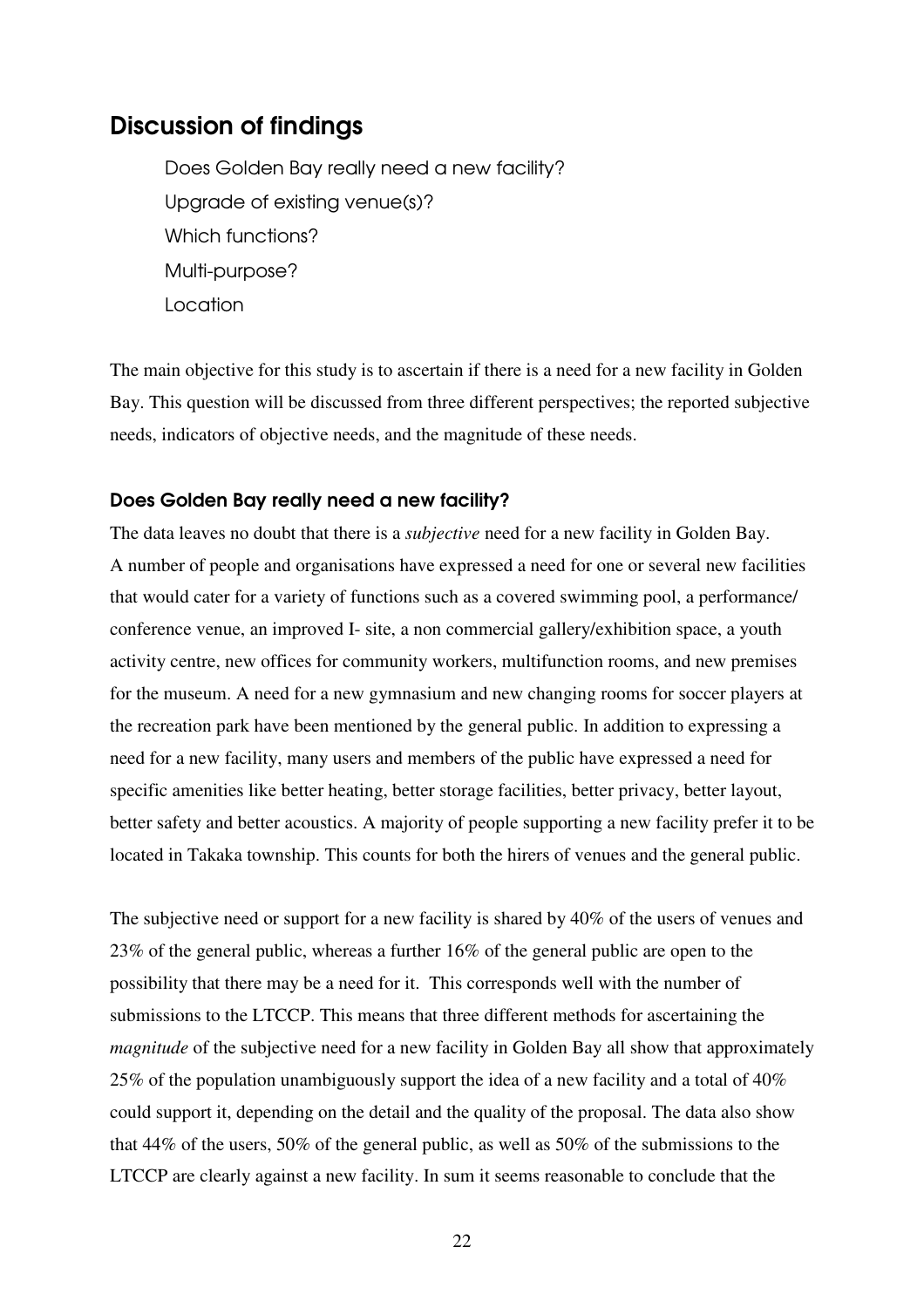Golden Bay population is divided in two almost equally large segments: Slightly less than half of the population are open to or directly support building a new facility and half the population are against it.

One of the stronger indicators of an *objective* need for a new facility is the fact that people who are frequent users of existing venues are more likely to also want a new facility. Frequent users have better knowledge about the existing venues than people who rarely or never use venues and their judgment that a new facility is needed is thus likely to be based on experience about what is lacking at present. Another indicator of an objective need for a new facility is the age of most existing venues. 8 of the venues are 60 - 100 years old, the majority are over 30, and even though the owners state that they are generally in good condition, older buildings were built to a different standard, for different purposes than some of the current usage and *may* lack modern conveniences and/or aesthetics.

Building a new facility might add the positive benefit of freeing up spaces that could become available for groups who presently have inadequate or no premises. This point does not say anything about the objective need for a new facility in itself, but places a possible new facility within a larger context of needs. It was outside the scope of the present study to map out all potential "domino" effects of building a new facility, but the existence of this larger context of needs highlights two issues: The lack of coordination with regards to the existing facilities in Golden Bay, and the benefit of considering the possible flow-on effects of building a new facility for groups and organisations who currently have insufficient premises.

Just as our data give no reason to doubt that a subjective need for a new facility exists, it is also evident that many Golden Bay residents are opposed to the idea. As we reported in the "Findings" chapter 50% gave a very clear NO. One of the more common reasons for being against a new facility is the opinion that there are already many venues in Golden Bay and that these are underutilised. This study has found that there is objective support for that claim: Golden Bay residents convey that they are frequent users of venues (50% of the general public used a venue last week), the venues report of being in regular use; yet potential users are hardly ever turned away. This is a strong indication that existing venues are not used to their capacity. Considering that there has not been any population increase in Golden Bay over the last 30 years, that the population is aging, and that there is no reason to believe that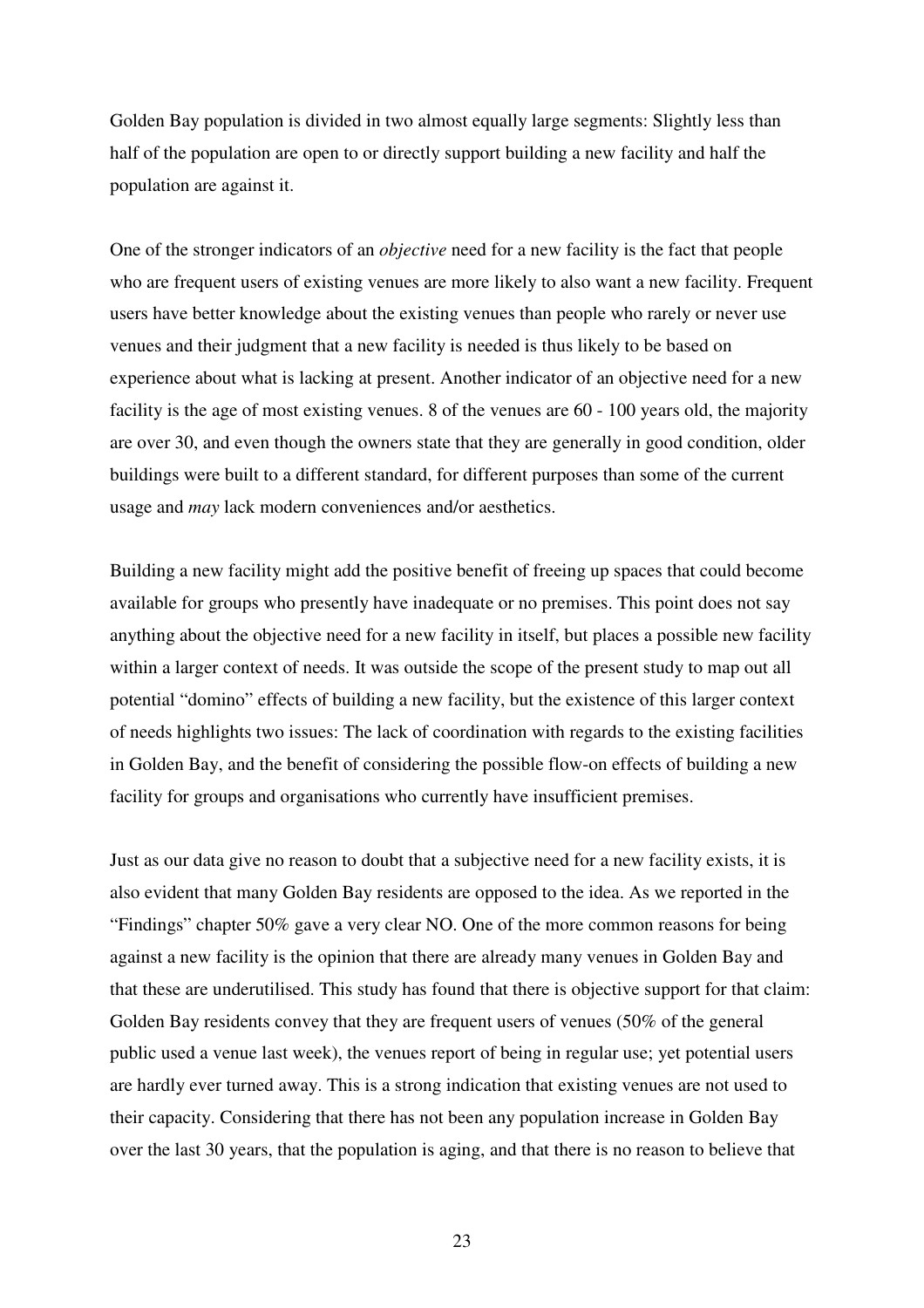the population will begin to increase in the near future, these are strong objective indicators that the need of a new facility may not be very great.

Supporters of a new facility might argue that even though there is spare capacity there is still a need for a new facility because the existing venues are old and inadequate. This study does not support that view. In fact 84% of users are "happy with all" or "generally happy" with the venues they use and only 3 of the 22 responding venues reported that there are any issues that impact (negatively) on the use of their venue. Comments from the general public also send a strong message that existing venues (particularly community halls) are much loved and in constant receipt of TLC.

Another reason given for being against a new venue is that the existing halls are inexpensive to hire and that a new facility is likely to be more expensive. At present 12 of the 22 venues who responded to the questionnaire charge \$10 or less per hour in rent, and all of these can be used by smaller groups for activities like dance, yoga, cards etc. These venues are evenly distributed throughout Golden Bay with 6 of them located within the Takaka catchment area. It is, of course, not possible to know for sure what it will cost to hire a room in the new facility, but comparisons can be made with the new multi-purpose Moutere Hills Community Centre. Being multi-purpose it provides a number of different rooms and halls for rent at a variety of charges. The Function Room (180sqm) is rented out at \$15/h for hourly activities (\$10/h for contracted users), and the meeting rooms (suitable for smaller groups) have a minimum charge of \$ 30 per session (Moutere Hills Community Centre Hire Charges, 2008). If hire charges at the Moutere Hills Community Centre are indicative of the future charges at a new facility in Golden Bay, smaller groups who now pay \$6 for a yoga session might have to pay between \$10 and \$30 to hire a suitable room. Of course, the rooms would be of higher quality and as such might warrant the higher charges, but it is an open question whether users in Golden Bay would be willing, and capable of paying the higher price. The present study does not provide any data on this issue. As no specific project has been proposed the question about potential hire charges was seen as too hypothetical to include in our questionnaires.

### Upgrade of existing venue(s)?

Many opponents of a new facility argue that rather than building a new facility the money should be spent on upgrading existing halls. The merit of this argument depends on a number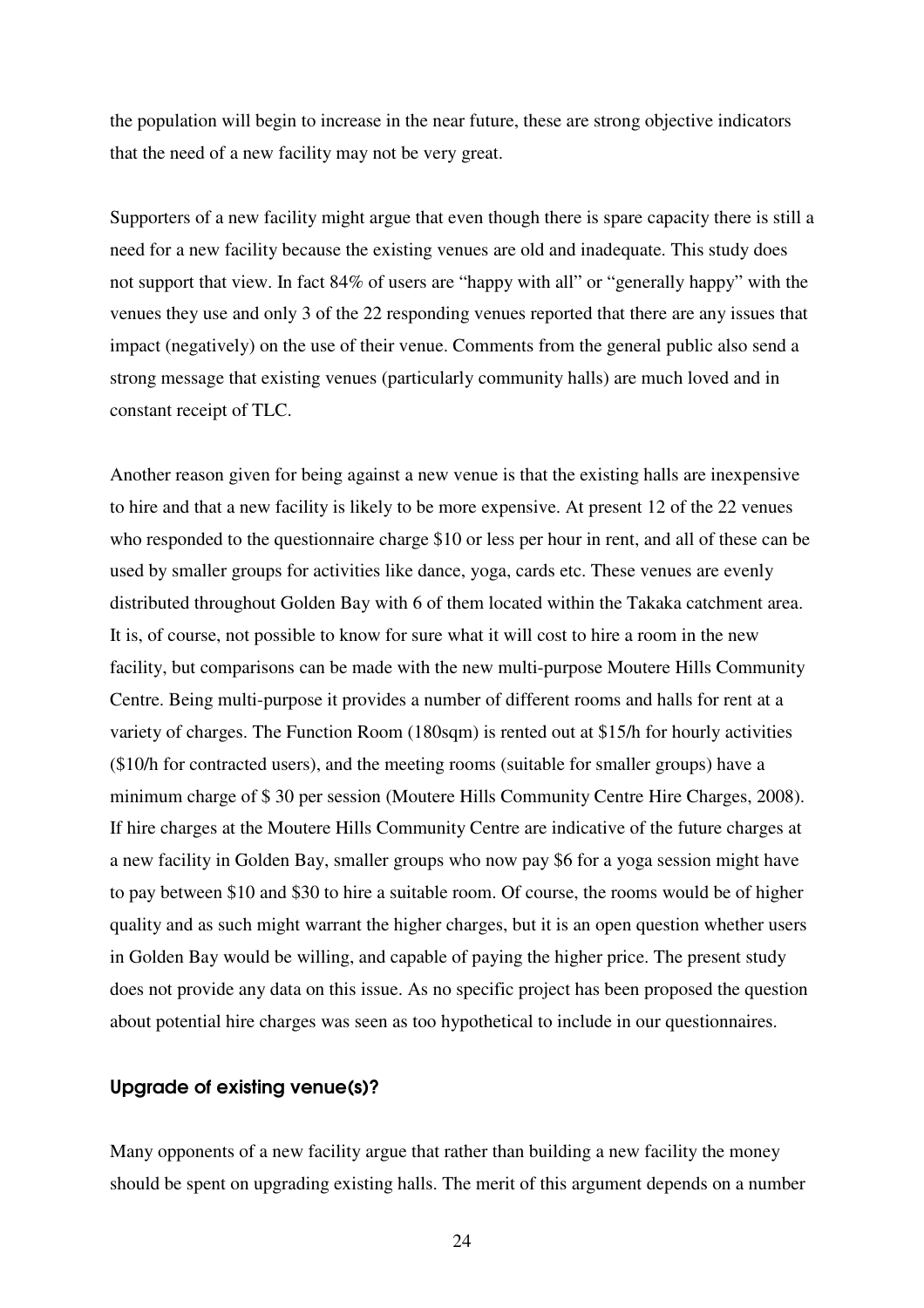of factors such as what type of facility the TDC Facilities Rate policy would encompass, and which "multi-functions" an upgraded facility were to cater for. The Facilities Rate Policy says that it is "a unique funding source for a wide range of community, recreational, sporting and cultural projects". The LTCCP for 2009-19 proposes to use Facilites Rate funding for several upgrades, e.g. the Motueka Recreation Centre, the Mapua Community Hall, as well as council owned halls such as Wakefield and Brightwater. Previous upgrades include Tasman Tennis Centre, and contributions to the upgrade of the Theatre Royal and the Trafalgar Centre. Consequently a project to upgrade existing facilities in Golden Bay cannot be ruled out with reference to the policy or existing praxis.

The more important question with regards to whether or not to upgrade is which existing venue (or venues) should be chosen and which improvements in functions the upgrade would achieve? All the functions identified in this study could be part of, or enhanced through an upgrade, but there are no existing venues that could be upgraded to cater for them all. A youth centre, the I-site and the gallery must all be located in or near the centre of Takaka, but as far as we know there is no building in Takaka which could be renovated for that purpose. However, if the aim of an upgrade would be to create a purpose-built performance and conference venue, that venue would not necessarily have to be located in Takaka. Considering that almost as many people live in the Motupipi – Pohara - Tata area as in Takaka, Pohara Hall is a possible candidate for an upgrade to a state-of-the-art performance venue (with multi-purpose rooms) in an area that has seen significant population growth over the last 30 years. It is also one of the most underutilised halls at present, and one that many people find lacking in lay-out and quality, but very attractive in surroundings. On the other hand, this locality would exclude e.g. a youth centre and an I-site.

The possibility to use the Facilities Rate Funding for an upgrade of more than one existing venues seems to hinge on whether there would be an acceptance at TDC to interpret "a wide range of community, recreational, sporting and cultural projects" to include e.g. coordinated upgrade and management of a number of hitherto non-coordinated venues to achieve "new multi-purpose facilities" that would in fact be an organised collection of venues rather than one large new building. The fact that people are attached to and highly value the existing venues for reasons such as identity and a sense of belonging is a strong argument in favour of exploring this possibility.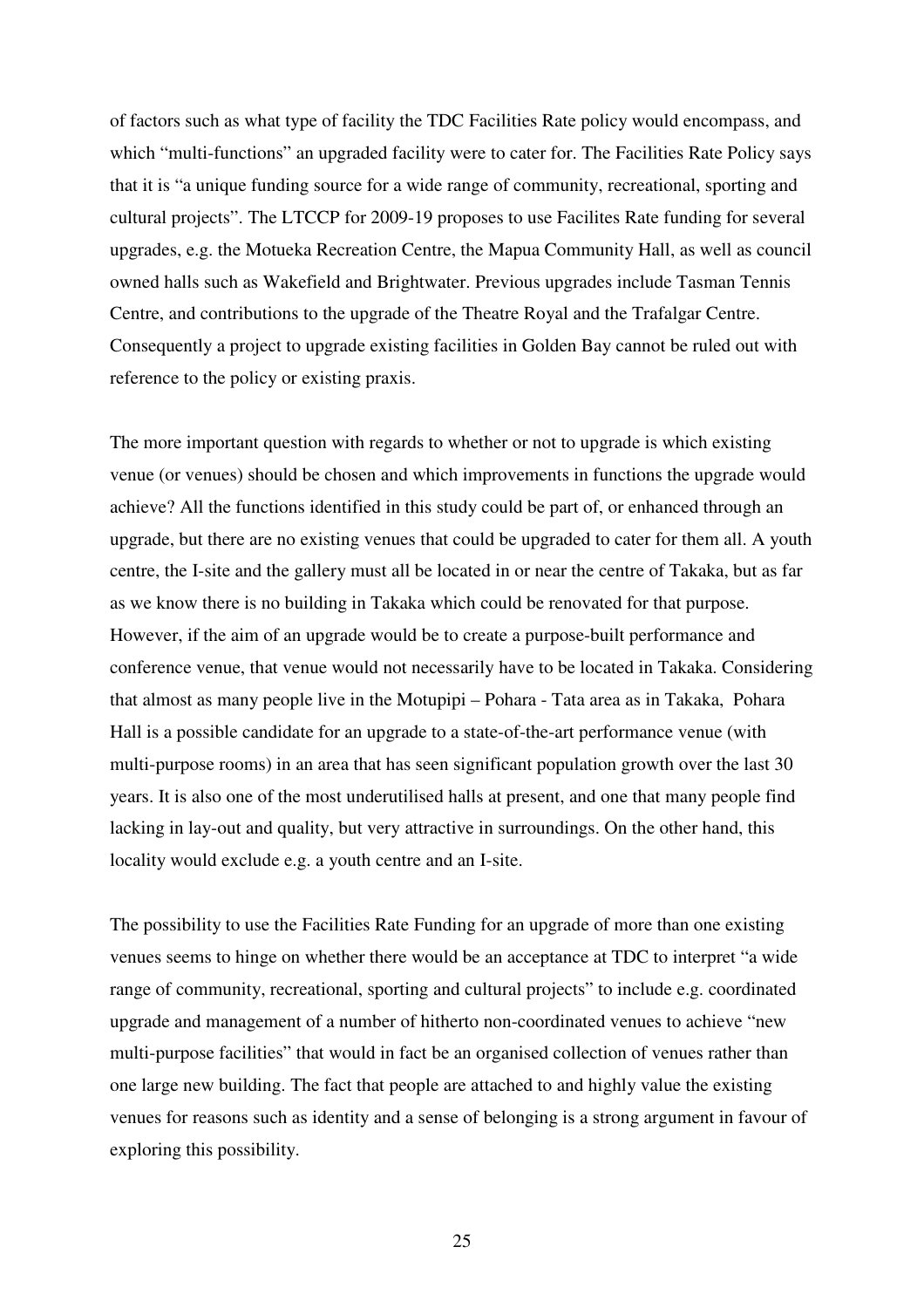The opinions we have recorded seem to rest on an assumption that there is an implicit contradiction between building a new facility and renovating an old. A project that would involve both a new building **and** an upgrade of older ones might also be feasible, if well coordinated, and managing to draw funding from a variety of sources. Such a project could have the potential to meet many of the identified needs through a combination of a new building in Takaka and renovations of existing venues within the Takaka catchment. Our data suggest that projects which include upgrades might gather wider public backing than a project to only build something new.

#### Which functions?

The need for a new facility is obviously linked to the specific functions or purposes that it would cater for. The general public survey shows that whereas 40% is in favour of, or open to a new facility, none of the specific functions are supported by all of these people. 31% of the general public want a covered swimming pool. 26% want a centre for youth and equally many a performance venue. The general public were not asked to give their reasons for wanting any of the listed facilities. However, many comments on the questionnaire indicate that existing venues either do not cater for an existing need, or are inadequate.

#### *Covered swimming pool*

Golden Bay does not currently have a covered swimming pool, and our data show that many people would like one. The "covered all-year heated pool" idea was introduced rather late in the study, after the questionnaires to venue owners and users had been constructed. Consequently we have not gathered data to ascertain if there is an *objective* need for a covered swimming pool. A covered pool is also a different type of facility to the other suggestions and it is not possible to use the data provided by owners and users of venues as indicators of an objective need for such a facility. On the other hand, data from the SPARC 2007/08 Activity NZ Survey show that swimming is the third most popular form of exercise both nationally and in Tasman, and this may be the case in Golden Bay as well.

The information we have gathered suggests that upgrading the existing High School pool is the most likely avenue to achieve a covered all-year pool. Upgrades of the pool are already proposed through the LTCCP 2009-2019 (\$138,000 over the next ten years) and though we have not seen any specific plans, we expect they would not rule out also covering the pool at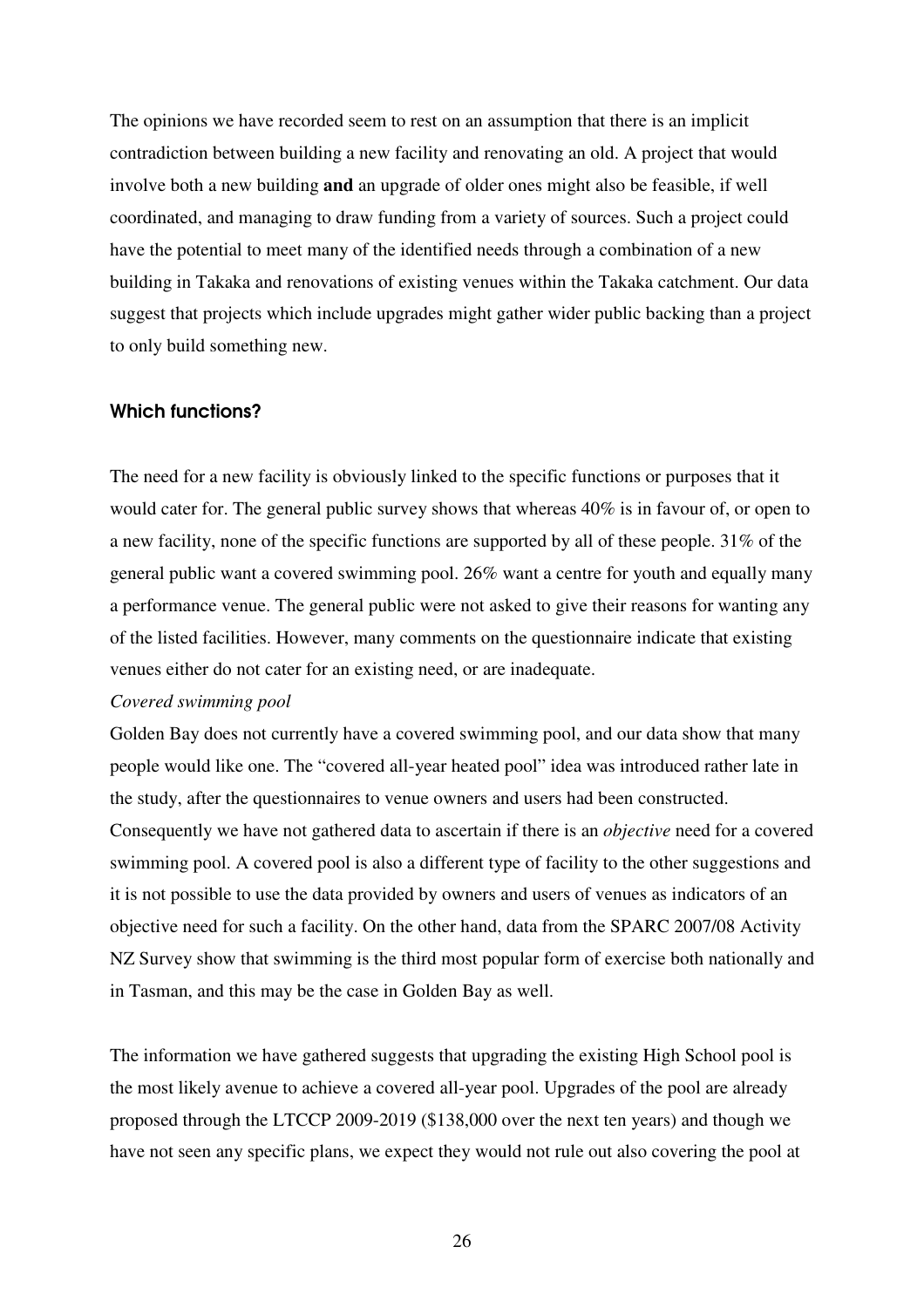some stage. Building a new pool closer to the dairy factory would be difficult to justify as the size of the populations does not warrant two swimming pools in close proximity.

Because of locality, as well as the nature of the pool itself, combining a covered pool with functions like performances, museum, I-site and display area seems impossible. A combination with "non-specific multi-purpose rooms", and possibly a youth centre might be possible.

#### *Youth centre*

There are many clubs and organisations in Golden Bay that provide opportunities for young people to engage in recreational activities. There are, however, no coordinated services for youth, or designated places where they can engage in informal social life. Informal social life takes place in homes, on the streets, on beaches and in the bush. Over the last 5-6 years young people in Golden Bay have asked for a youth centre, and 700 signatures supported their submission to TDC in 2006. Youth centres are difficult to design and manage, however, and experience show they are prone to deteriorate quickly. A youth centre in Golden Bay would require ongoing funding for staff as well as a solid model for running it to ensure some sustainability (Wood, 2006).

#### *Performance venue*

Even though there are a number of venues that can be used for performances there are none that are purpose-built, with good acoustics, auditorium audience space and available during school hours. Only the Village Theatre and the Playhouse has an auditorium layout as well as "reasonable" acoustics (according to the information we have received). Both of these venues are available for rent, but because of the nature of their dominant use (a movie theatre and for stage plays), availability is restricted. We have received conflicting information about the acoustics in the High School and the Primary School Hall, but apparently both have shortcomings in that area. None of these venues are auditoriums, back stage areas are inadequate for many types of performances and availability is restricted. As mentioned previously, Pohara Hall is large enough to be a performance venue and readily available, but with the same technical shortcomings as the school halls. There is thus reason to argue that there is an objective need for a new performance venue or a substantial upgrade/conversion of an existing venue for this purpose.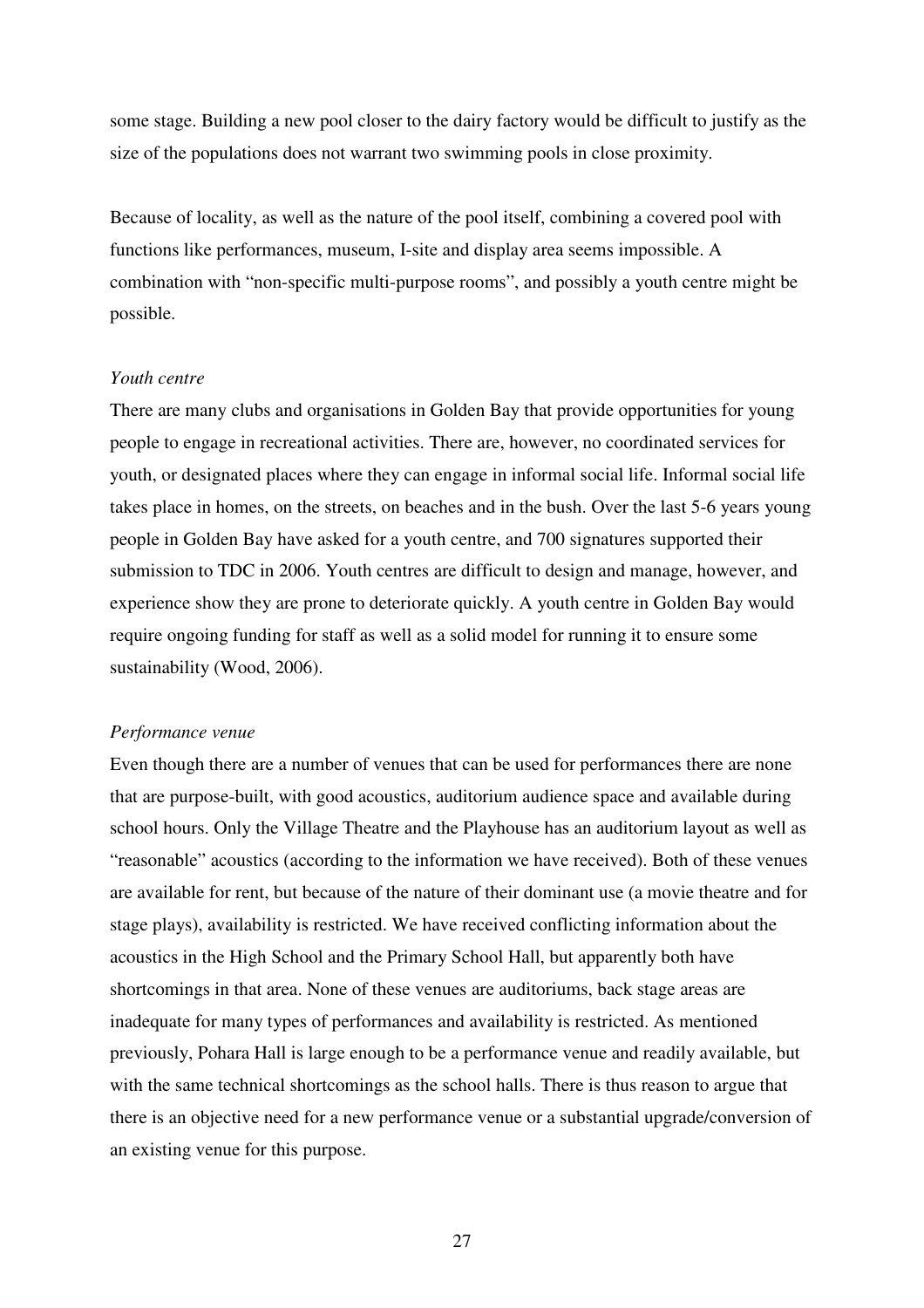A counter argument would be that the Drama Society might be reluctant to support a new multipurpose performance venue as they want full control over the space where they rehearse and put on shows. A new performance venue might also take away patronage of other existing venues. Performing arts groups like the choirs now perform in school halls, which need to be used by the community to justify continued funding from TDC.

#### *Non-specific multifunction rooms*

There are many organisations in Golden Bay who provide services or activities that require what we have called "non-specific multifunction rooms". The general public report that community meetings; drama/dance/music; sport/exercise/yoga are among the most frequent activities people use venues for. These activities mainly take place in "non-specific multifunction rooms", which point towards an objective need for such rooms. Only five of the venues who responded to our questionnaire are less than 100sqm. This fact in itself supports that the need for various sized rooms for contemporary use is rather high. Some users and members of the general public who have used the types of venues providing "non-specific multifunction rooms" report that some of them are too big as well as in need of better heating, storage etc. On the other hand our data show that all the respondents who answered the user questionnaire are satisfied with regards to the price, availability and location of the venues they currently hire.

Providing new "non-specific multifunction rooms" would not involve a high level of risk of failure, provided the cost of hiring is reasonable. The people and organisations that provide activities needing these kinds of rooms will use the spaces that offer best value for money. The venue owners of the existing venues providing "non-specific multifunction rooms" report that a new facility would not adversely affect them as they have other sources of income.

#### *I-site, Art display area and Museum*

Our data cannot throw light on whether there is an objective need, or the magnitude of the need, for a new I-site, a display area for local art and a new museum, as all these 'functions' (display, promotion, education, heritage, tourism) are of a different kind to the functions that the other venues cater for. We have been informed that artefacts may be damaged or destroyed if a new museum is not built, and that the present working environment is obstructing good research. The present museum and I-site buildings, as well as a new noncommercial art display area, may all potentially attract more visitors to Golden Bay and/or achieve higher visitor satisfaction. However, to obtain data which could support or contradict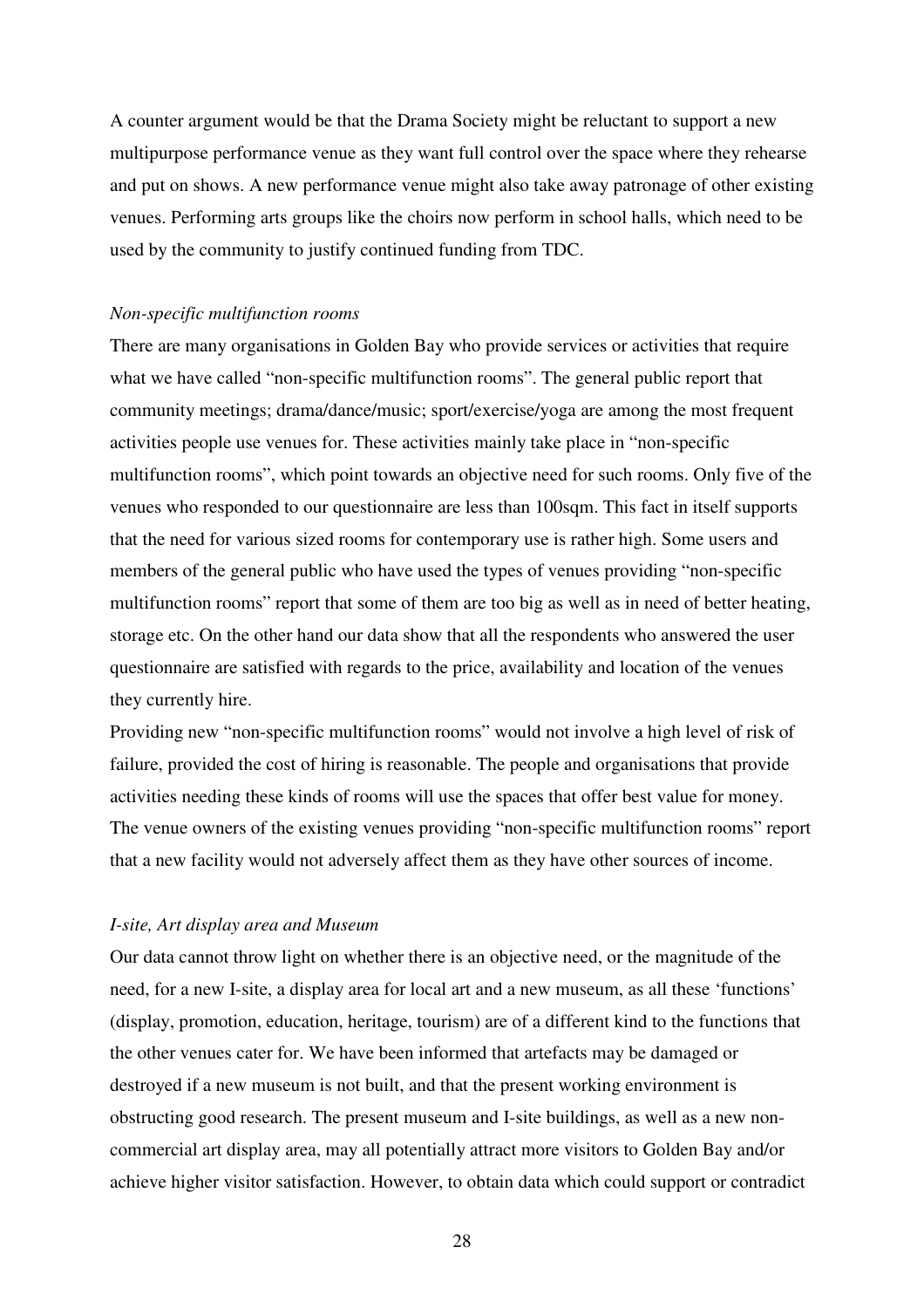these claims a separate study would have to be conducted, investigating the present use and conditions of the existing I-site and museum and the opinions of the people who would be the main users if new facilities were to be built (i.e. staff at the I-site, artists likely to use the display area, staff and researchers at the museum, and most importantly, tourists). The "Golden Bay Arts Marketing Showcase Feasibility Study" from 2003 does enlighten some of these issues, but not adequately, and they are outside the brief for the present study. Our data do reveal, however, that the support from the general public is not very high for these projects. In view of the criteria of the Facilities Rate Policy and the Lottery Community Facilities Fund it is questionable that a museum, I-site, and art display area would be eligible for funding from these streams. Consequently it seems reasonable to suggest that if these functions were to be incorporated into a proposal for a new multipurpose facility, they should be regarded as optional 'add-ons' and not the core functions of a new facility. Any proposal incorporating these functions should investigate if mixing recreational, promotional and education/research/heritage functions might warrant applications from different funding streams.

### Multi-purpose?

Above we have discussed the need for a *new* facility, *new versus upgrade*, and what specific *purposes* there may be a need for. It remains to be discussed whether there is a need for a *multi-purpose* facility as opposed to a single purpose facility. The idea that any new facility should be multi-purpose was taken so much for granted by the people who took part in the initial workshop as well as the interviewees that we did not question it until late in the research process. We have therefore not gathered data to answer if there is a subjective or an objective need for a potential new facility to be multi-purpose or single purpose. The information we have gathered does suggest, however, that the idea about multi-purpose have been introduced by the two major funding sources for community facilities, i.e. the Facilities Rate Fund and the Lottery Community Facilities Fund, and has not grown out of preferences expressed by the community. This study does not provide data about the multi-purpose subject as such, but it is worth noting that two recent projects to build new facilities in Golden Bay, which had reached some degree of maturity, both folded due to difficulties related to "multi-purpose" and the concomitant requirement to cooperate and share ownership and control with other users. To the extent that multi-purpose should prove to be a basic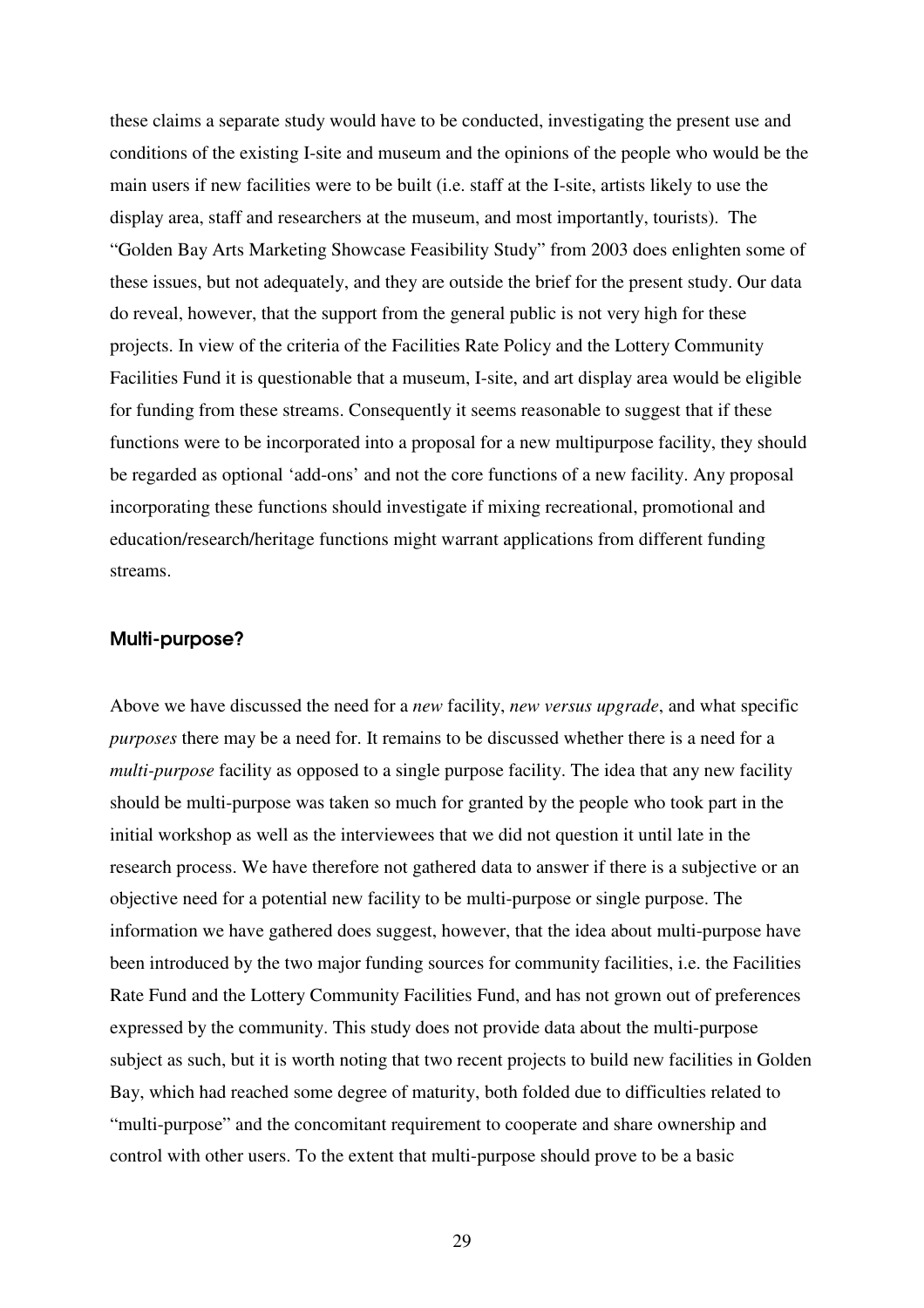requirement in order to obtain funding it should be kept in mind that "multi-purpose" can be achieved through an upgrade of several existing buildings, and not only through the construction of one new.

### **Location**

Locality is a problematic issue for a number of reasons. The surveys clearly show that Takaka is the preferred place for a new facility for the general public as well as the users/hirers. Locating a new facility in Takaka towship is problematic, however, both because it is a flood zone, and availability of space. We have been informed that the old Waitapu Engineering car park is the only readily available plot in town, and it might be too small (note: accurate data about the size of the area has not been collected) to house a multi-purpose facility catering for a majority of the functions needed. At the same time Takaka would also be the best, or the only place to put several of these functions. A centre for youth would be difficult to operate outside the town centre because most other activities that draw old and young together happen in town. The recreation grounds are an unlikely place for a youth centre because young people do not naturally congregate there unless when playing sport. Consequently it is not a place where it would be natural for them to "drop in". A youth drop in centre might be possible, however, at the high school grounds as part of a swimming pool complex, but would not be ideal as many young people, particularly those at risk, might not wish to return to the school after hours. The recreation ground and the high school may not suit agencies that service youth. Such agencies would need to be close to other service agencies as their work with youth would only occupy relatively limited parts of their total work loads.

A covered swimming pool may be located at one of two possible sites: The present high school pool site (necessitating modernisations and changes to the existing pool) or close to the dairy factory to take advantage of the hot spill-water. The high school site would make it difficult to combine the covered pool with any other functions, primarily because the entire complex would be inaccessible during school hours. Building a new pool close to the dairy factory would require large expense to buy prime agricultural land, as well as huge building costs. It would also duplicate a service in so far as one outdoor pool is sufficient in summer.

A museum, I-site and display area can only be located in or at the outskirts of Takaka township as they need off-the-street visitors. These facilities primarily cater for tourists who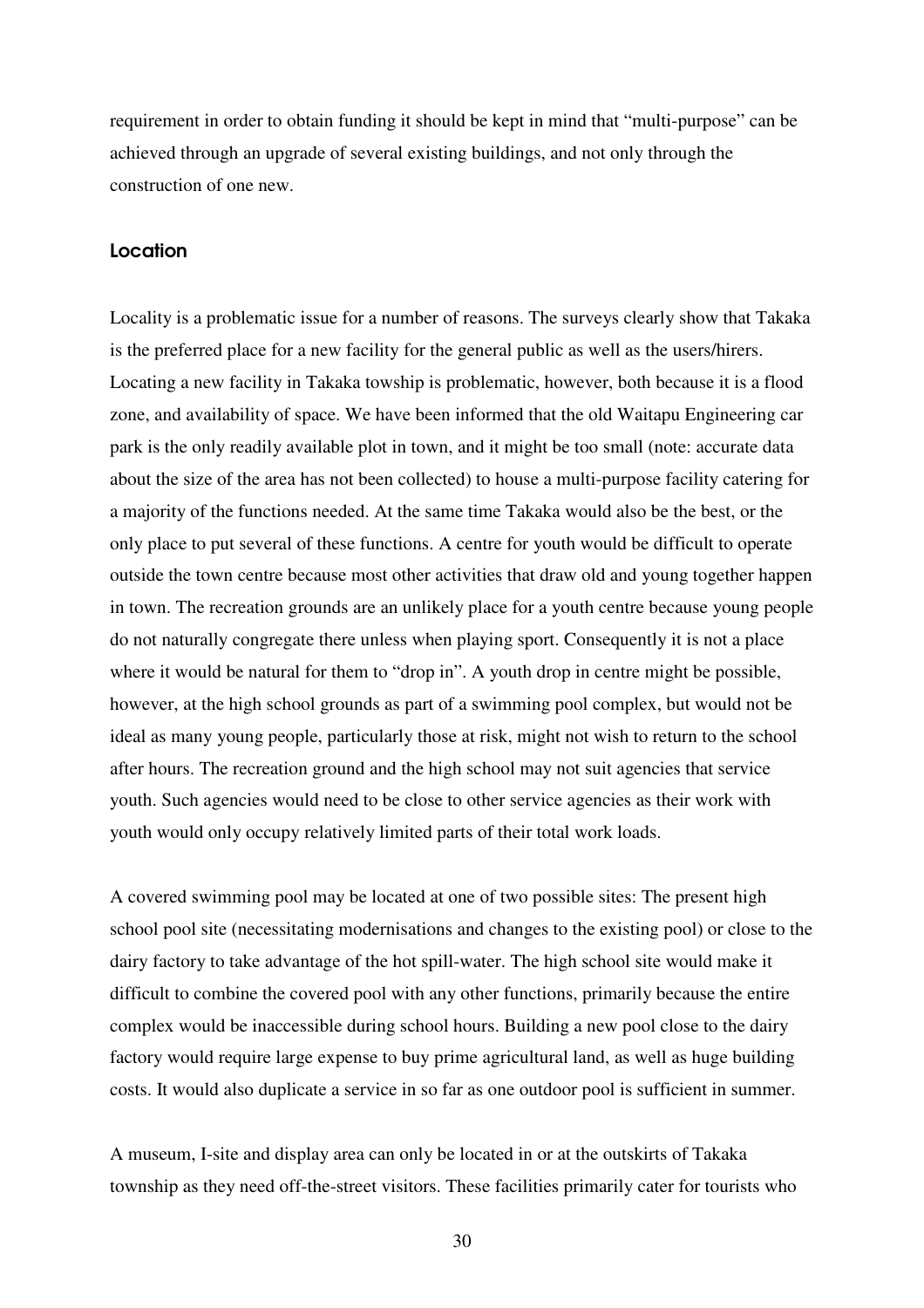would not find their way to the recreation grounds unless something particular, like the A&P show, was going on.

A performance centre could most probably be located anywhere within ten kilometres of Takaka.

### Funding options

Identifying funding sources for a new (or upgraded) facility in Golden Bay is not possible until a decision has been made about what purposes it should cater for. Any thorough investigation of funding prior to that decision being made would be premature and involve a lot of unnecessary work. As we have mentioned several times already, this study has been undertaken before that decision has been made. Consequently, what follows is not an exhaustive overview of funding sources, merely an indication of possibilities.

The LTCCP 2009-19 earmarks funding from the Facilities Rate for "a new community facility in Golden Bay", and under this policy the new facility could most likely house a variety of purposes such as a pool, a performance art centre, a youth centre, and multi-purpose rooms. It is unclear, however, if this funding could be used for a museum, an I-site and a display area. The latter 'functions' probably need to obtain the bulk of its funding from other sources such as the Lottery Environment and Heritage Grant and the Lottery Significant Projects Fund. Further investigation of this issue is therefore needed by any organisation wishing to pursue these kinds of facilities.

The Facilities Rate policy provides up to 80% of the funding, requiring that the community raise the rest from other sources. A new facility that would meet the criteria of the Lottery Community Facilities Fund (LCFF) could obtain most or all of the remaining 20% from the LCFF. The LCFF's mission statement is "To provide opportunities for the development of and access to community facilities that contribute to community cohesion", and it would seem reasonable that a performance art centre, a youth centre, and multi-purpose rooms would meet this criteria, a covered pool might, whereas a museum, an I-site and a display area might not.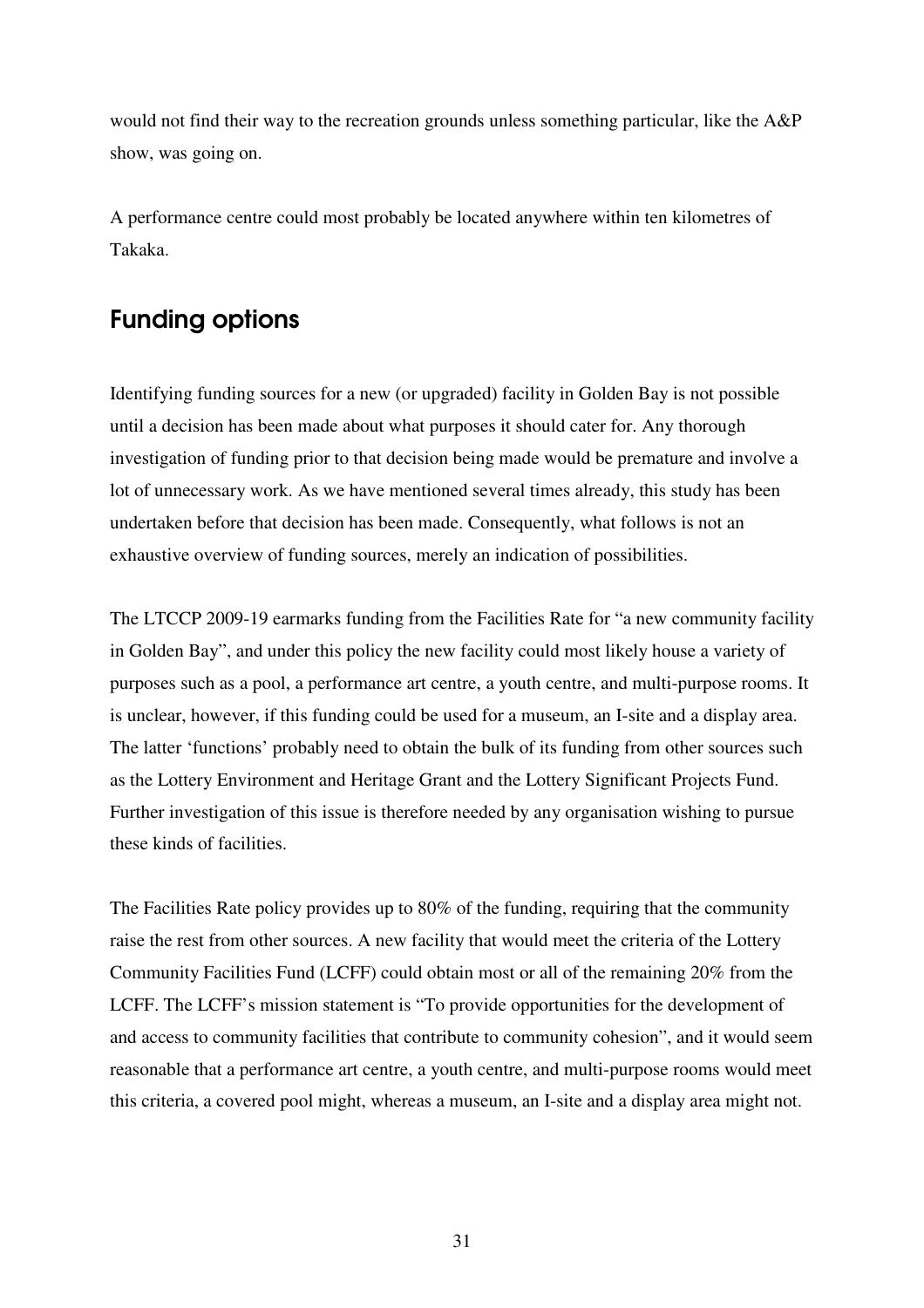To the extent that a project would require additional funding to that provided by the Facilities Rate Fund and the LCFF, a range of opportunities exist and should be investigated by a potential project group. (Fundview: www.fis.org.nz provides the best starting point for any such investigation).

Traditional community fundraising is also a valuable avenue and 27% of the general public, as well as 50% of users/hirers are willing or "maybe" willing to take part in fundraising, inkind donations and/or voluntary work for a new facility.

If a more complex project is envisaged, requiring negotiations and co-operation among several users and owners of venues it would be advantageous to investigate if the cost of the community development work involved could be funded by the Department of Internal Affairs (DIA) Community Development fund.

## Requirements for organisation responsible for proposed project

Regardless of what type of facility were planned, and which functions it was meant to fill, designing and administering a project to build a new facility or upgrade/convert existing is a large and complicated task. Any organisation wishing to take on such a task would need to have a sound organisational structure, project experience and be financially robust. Most feasibility studies investigate if the organisation responsible for the proposed project has these qualities, and in Lottery Community Facilities Fund Feasibility Study Guide (2007) the Lottery Board specifies that a feasibility study should cover:

- The background to the organisation
- The aims and objectives of the organisation
- The outcomes required by the organisation
- The capability of the organisation to manage the project, staffing requirements
- The organisation's financial status is it robust?

A feasibility study would also ideally cover the following aspects of the proposal: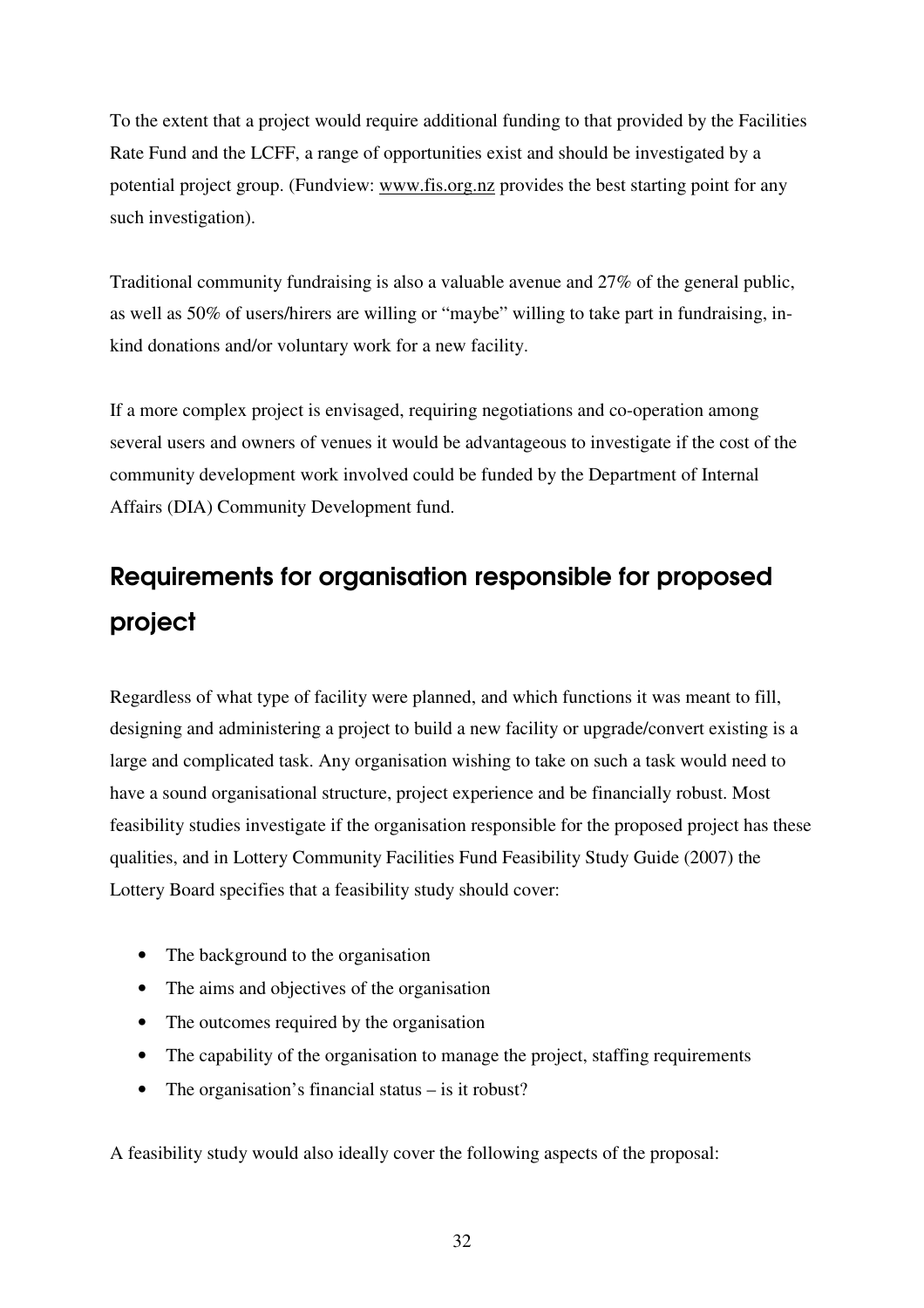- Management and marketing strategies for the proposed facility
- Is there satisfactory management and revenue funding to operate the new/enhanced facility
- Proposed project timeframe
- Is the proposed project environmentally sustainable?

As mentioned in the introduction this study has been conducted at an early stage in the process, prior to any detailed and specific proposal being launched. Consequently it has not been possible for this study to address the above points. This means that if anyone were to proceed and to launch a specific proposal the above requirements must be met by the responsible organisation.

Last, but not least, the viability of a potential new facility does not only rest with what type of facility is built or restored, but depends equally much on a solid system for funding and managing the ongoing operation of the new facility in the future. A system for the day to day management of the new/upgraded facility must be designed as an integral part of the overall project.

### Conclusion

Is there a need for a new multipurpose recreational and cultural facility in Golden Bay? To answer this question seven different avenues for data collection have been used gathering information from stakeholders (workshop and interviews), owners and users of venues, as well as a representative selection of the general public (3 different questionnaires). A snap poll was also conducted, and data from submissions to the LTCCP have been included. The fact that data from several different sources replicate and thus confirm the same main findings show good validity of the study.

Overall the data demonstrates that there is about equally as much support for as opposition to a new facility in Golden Bay. There is consequently mandate in the population both to proceed with a project to build a new facility, and to do nothing! Those wishing to do nothing can rightfully argue that a large number of existing venues are not used to their capacity and the users are generally happy with them. On the other hand, proponents of a new venue can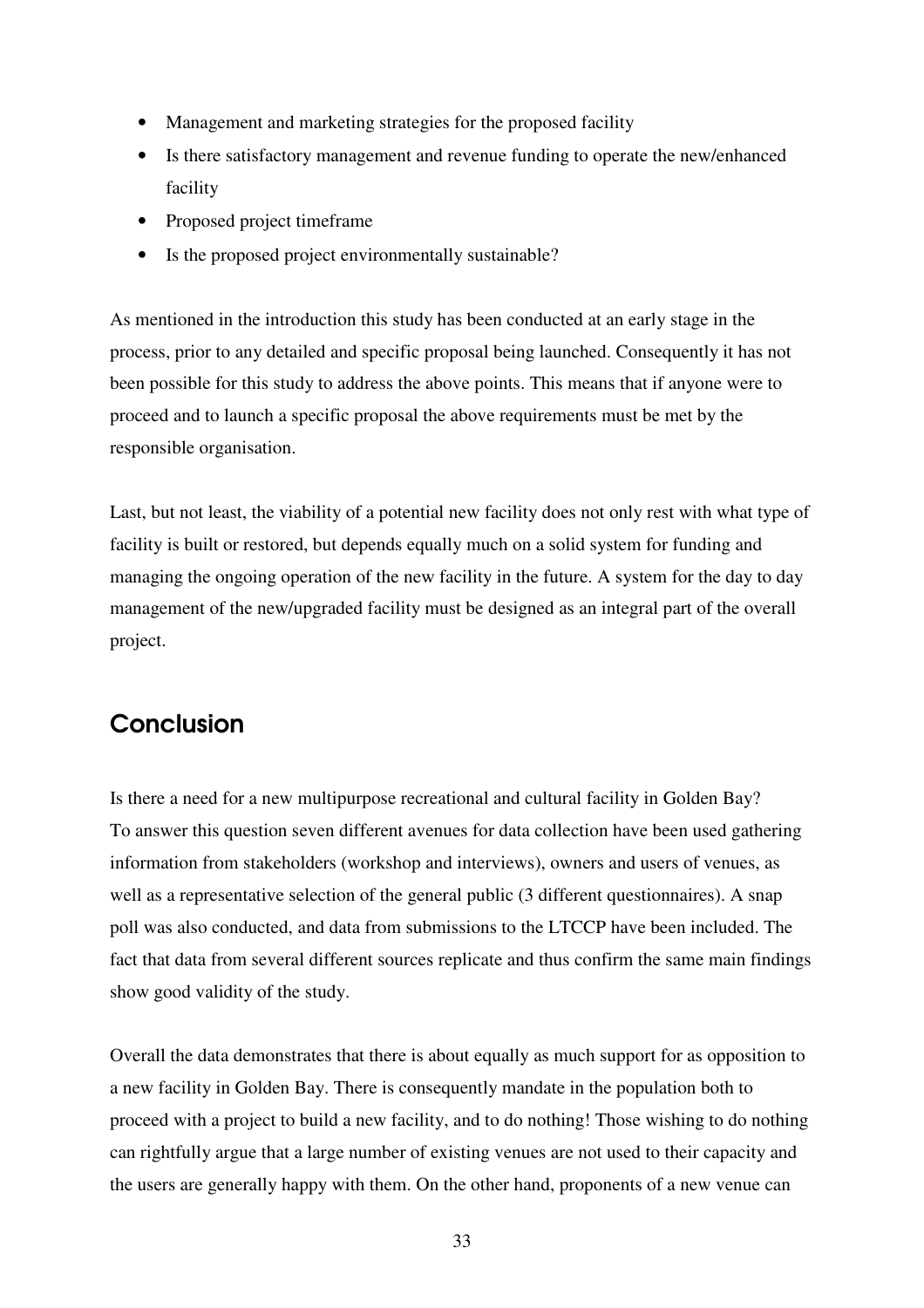rightfully argue that when frequent users, building on extensive experience with existing venues, are more likely to want a new venue, this is a clear indicator of the need. As one frequent user said:

"While Golden Bay's venues are adequate for current usage levels a new purpose-built venue would encourage more events and provide improved facilities." (Male, 18-39)

A common reason for being against a new facility is that the funding should rather be spent on upgrading existing ones. While the data show that the population is split almost evenly between those in favour and those opposed to a new facility it does not suggest that those in favour of a new facility would oppose a project to convert, renovate or upgrade older ones. People in Golden Bay have clearly expressed that existing venues, particularly community halls, are highly valued and any project that would involve upgrading is likely to receive broad support. It is probable that a renovation/conversion project would gain greater backing from across the population than a new building project.

The data shows that existing venues do not adequately meet all identified needs. There is no covered swimming pool nor a youth centre in Golden Bay. Existing venues that can be used for performances are perceived as inadequate either because they do not have an auditorium lay-out, the acoustics are poor, or availability restricted. A number of activities take place in "non specific multi-purpose rooms" and there is a need for more and better quality rooms. The I-site is too small and there is no designated, non-commercial display area to promote local art. The museum has outgrown its premises and the existing buildings provide inadequate ventilations, storage and workspaces. There is support in the general population for improved provisions to meet these needs, and the above list is ranked in accordance the level of support (i.e. highest support for a covered pool, least support for museum). Many (some informants say most) venues are lacking in amenities like heating and storage.

Meeting the needs above require projects of different complexity. Building a performance venue, improved multi-purpose rooms, a new I-site and a display area would seem quite straight forward. A covered pool, a youth centre and a new museum, on the other hand, require substantial investigation to arrive at solutions that would be technically possible and organisationally sustainable.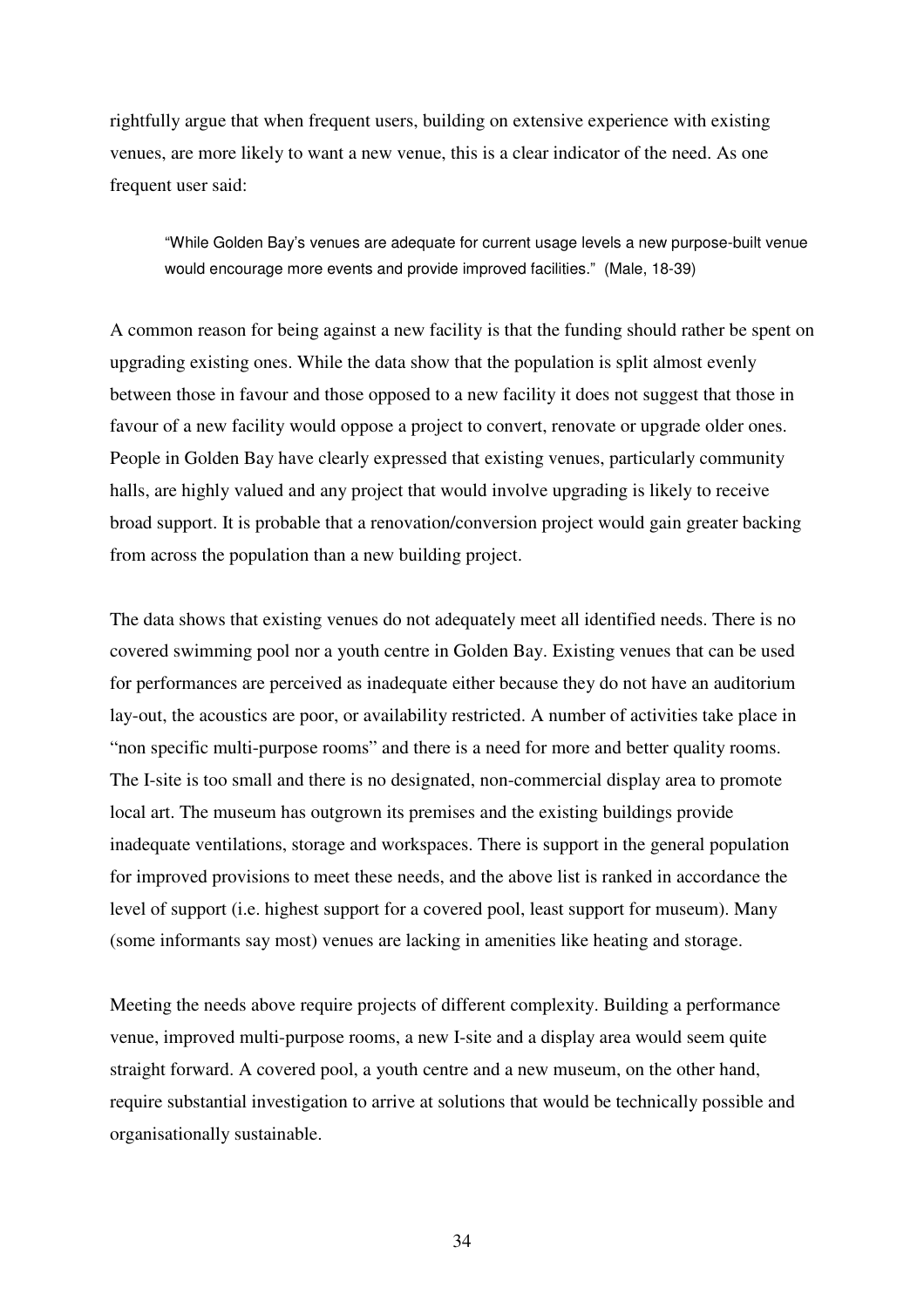Location is a critical issue, as all identified functions cannot be located in the same place. Functions that require 'off-the-street' visitors, like a youth centre, an I-site, a museum and a display area, must be located in the centre of Takaka township. A covered pool cannot be located in Takaka township as there is no room for it. A performance venue can be located anywhere, but if it were to be part of a multipurpose facility the locality would be determined by the other functions attached. Achieving a multipurpose facility that would cater for all or most of the identified needs in one new building is probably not possible. Any organisation wishing to proceed must make a selection of which functions to include.

From the above we draw the conclusion that there are four options to choose from with regards to further actions:

- **Option 1:** Build a new facility catering for a limited range of functions.
- **Option 2:** Renovate old venue(s) to cater for a limited range of functions.
- **Option 3:** Adopt a comprehensive and co-ordinated approach, drawing on a number of funding sources and forming a network of a selection of existing halls/venues to achieve optimal upgrades, alterations and consorted flow-on effects.

**Option 4:** No action.

This study reveals that to date there has not been a coordinated approach with regards to how venues in Golden Bay are administered, maintained and developed. Any project to build new or renovate old venue(s) have the potential to create domino-effects, as organisations might move and premises become freed up for others to take over. A comprehensive project aiming to coordinate sub-projects and the generated flow-on effects might have a greater chance at meeting a wider set of needs than a project only aiming at building or upgrading one building.

### Recommendations and proposed action

We recommend that a project to provide better community facilities in Golden Bay take into consideration the following factors: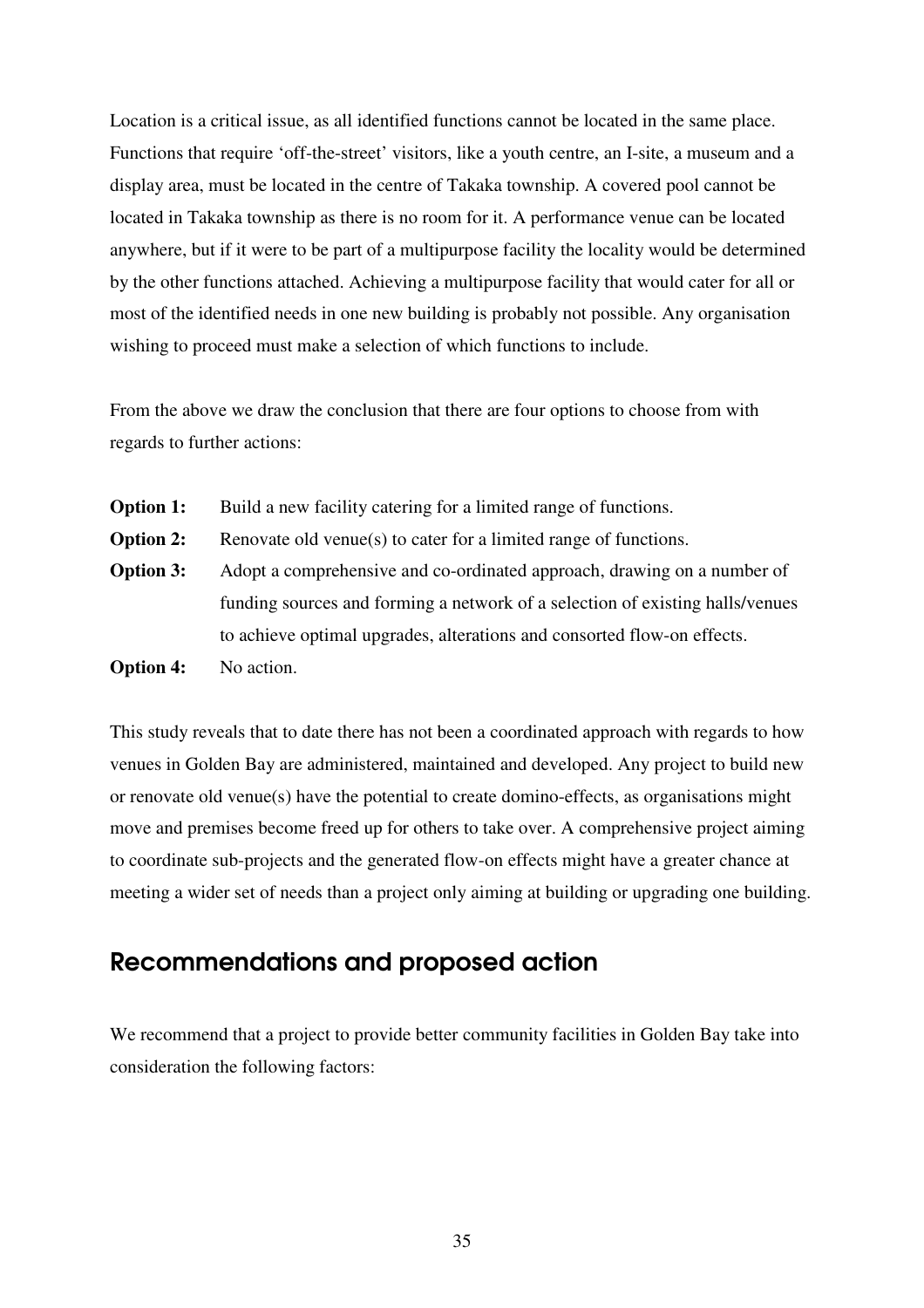- There are enough facilities and buildings to cater for all the different functions, but they are not effectively used, maintained and upgraded to meet identified gaps in function or purpose.
- There are a wide range of unmet needs.
- Meeting all the identified needs is not possible within one building.
- Closer cooperation between venue owners and a coordination of plans to develop facilities carries the potential to meet a wider range of needs than a project only aiming at constructing or renovating one building.
- A project that would benefit existing venues is likely to gain a wider support from the community than a project aiming solely to construct a new facility.

On the basis of the findings from this study we recommend **Option 3**, i.e. to adopt a comprehensive and co-ordinated approach, drawing on a number of funding sources and forming a network of selected existing halls/venues to achieve optimal upgrades, alterations and consorted flow-on effects. On the strength of the evidence we have gathered we believe a coordinated approach is more likely to have better overall outcomes in that it will meet a wider range of needs, at a lower cost and gain greater support from across the population than any of the other options. It is obvious, though, that this is also the most ambitious option with regards to the work involved, and depends upon good cooperation between organisations, the addition of more than two funding sources, and some flexibility within the Tasman District Council as to the interpretation of how the Facilities Rate funding can be spent.

Proceeding with a project to provide better community facilities in Golden Bay requires the execution of the following tasks:

- a) Formulation of a proposal to carry out a specific project.
- b) Appointment of an organisation, robust enough to manage the project as lead agent.
- c) Appointment of a project group and a project manager.
- d) Successful administering of applications for funding.
- e) Effective management of the building and/or upgrade process.

Steps a, b and c are intimately linked and it is possible that the pragmatically sensible process would be for one capable organisation to take charge from the start, inviting other organisations/stakeholders to the table to create a robust proposal from the results of those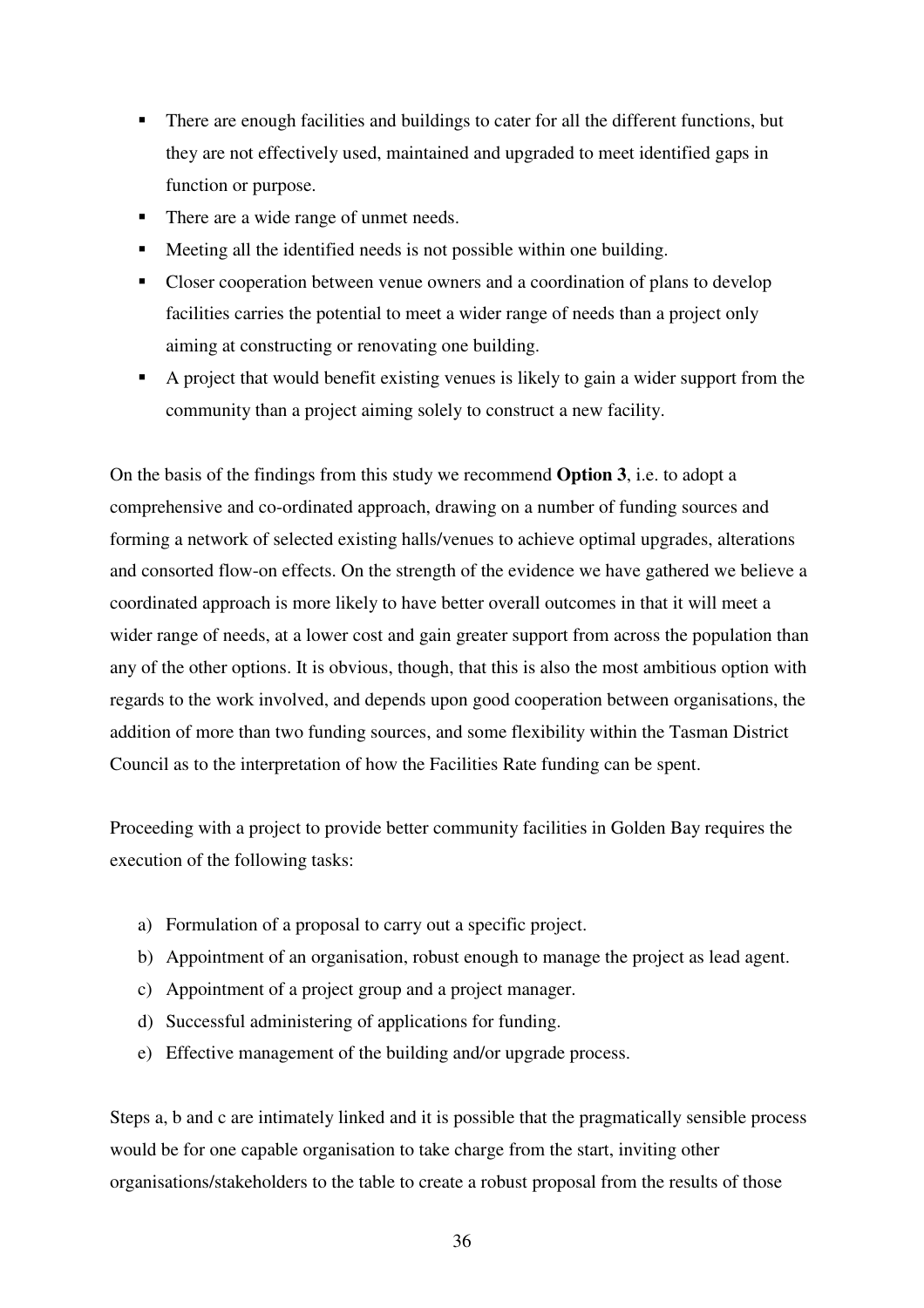discussions. An organisation motivated by a mission statement to be a community development agent, and not itself in need of a new facility would possibly be a better lead agent as it would have no vested interest in controlling and owning such a facility. This would increase the likelihood of arriving at a neutral decision on a proposal that would serve the community best.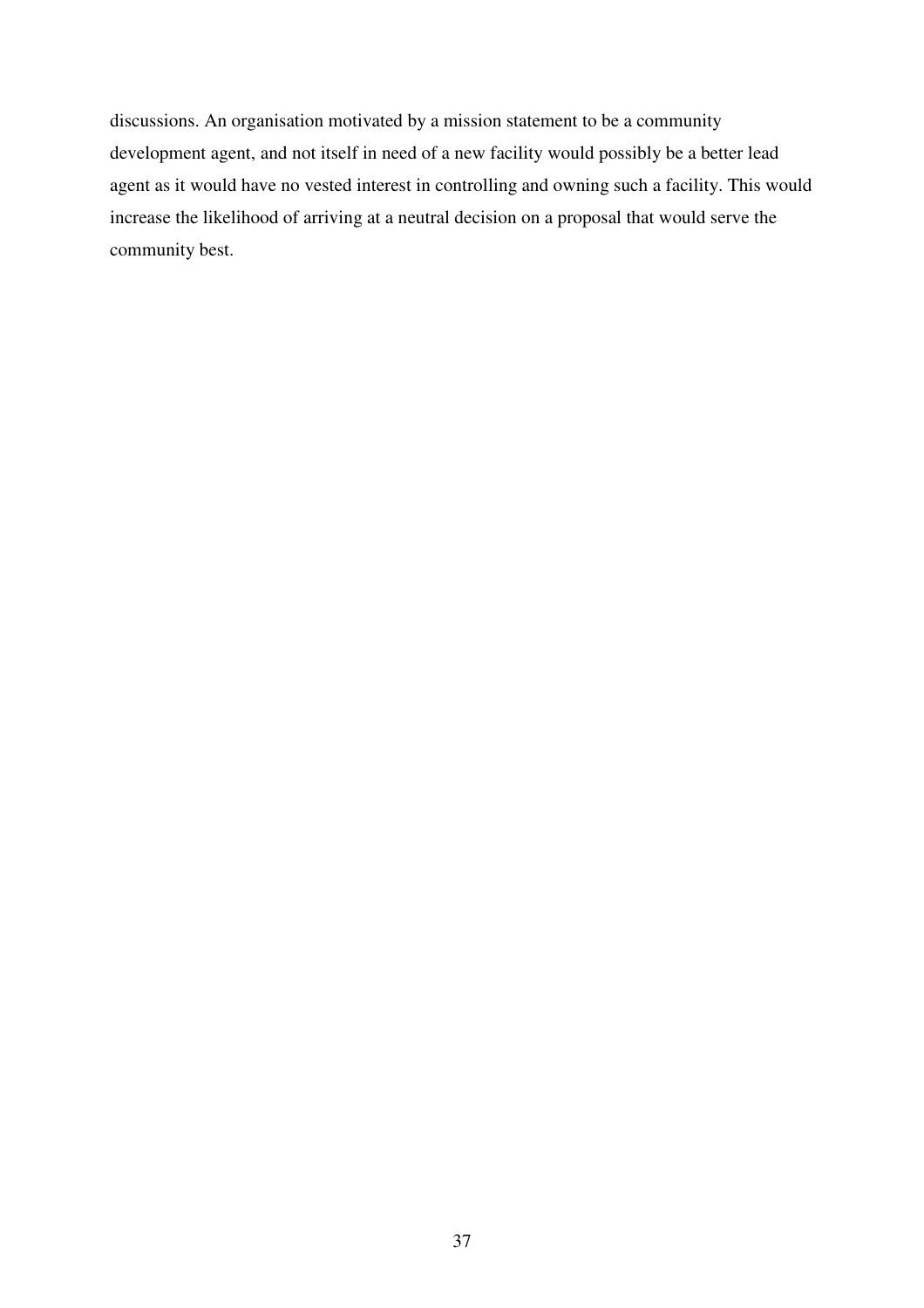### References

Cavana, R. Y., Delahaye, B.L. & Sekaran, U. (2001). Applied Business Research: Qualitative and quantitative research. Wiley: Australia.

Fundview: www.fis.org.nz

Golden Bay Museum (2008): Submission to Tasman District Council, September 2008.

Mitchell, H & J (2004) Te Tau Ihu O Te Waka. A history of Maori of Nelson and Marlborough. Wakatu Inc., Nelson, New Zealand.

Moutere Hills Community Centre Hire Charges (valid from April 2008).

New Zealand Lottery Grants Board: General Information Sheet. July 2005.

New Zealand Lottery Grants Board: Information for applicants to the Lottery Community Facilities Fund (LCFF). March 2008.

New Zealand Lottery Grants Board: Lottery Community Facilities Fund Feasibility Study Guide. April 2007.

New Zealand Statistics (2006) Census: Golden Bay data.

Randall, C W A (2005) "Proposal for Playhouse II", March 2005.

Randall, C W A (2005): "Presentation to Tasman District Council Community Services Committee", December 2005.

Randall, C W A (2007): Letter to Tasman District Council, June 2007.

SPARC (2007/08): Activity NZ Survey.

Steer, Patrick (2003): "Golden Bay Arts Marketing Showcase Feasibility Study", Golden Bay Community Arts Council Inc, September 2003.

Tasman District Council (2006): Long Term Council Community Plan: Community Facilities Rate 2006 -16.

Tasman District Council (2009): Draft Long Term Council Community Plan: Community Facilities Rate 2009 -19.

Tasman Youth Council, Golden Bay Cluster (2006): Submission for a Recreation/Youth Centre, November 2006.

Te Papa National Services Te Paerangi Resource Guides: Feasibility Studies. June 2006.

Wood, S (2006): Good Practice in Youth Drop in Centre's. Litterature Review.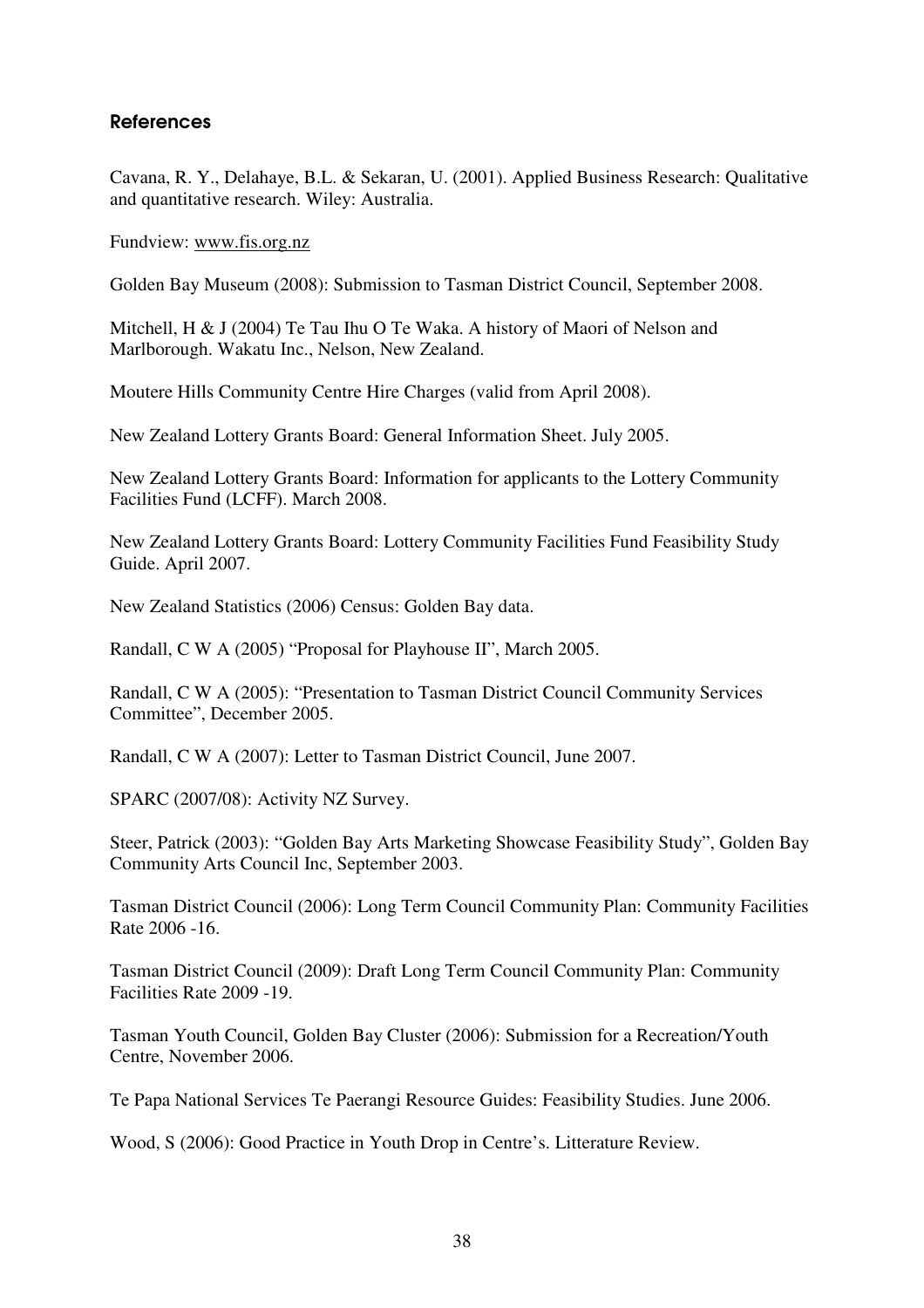### Appendix A

### **Project Brief – Feasibility Study for Multipurpose Community Facility Lotteries Fund**

The Golden Bay Workcentre Trust wishes to determine the real need for a centralized communitybased, multipurpose facility in Golden Bay. This facility would cater for a range of activities and be accessible to a wide range of groups and individuals within the community and contribute to enhanced social cohesion and the social fabric of Golden Bay.

These activities may include, but are not limited to:

- Cultural events drama, dancing, musical performances.
- Physical activity indoor exercise classes, yoga, indoor sports.
- Youth Centre a dedicated space for youth to use.
- Recreational activities dance classes, various groups.
- Social Events for both Whanau type activities such as weddings and for social service activities for the wider community. These may include: public lectures; community event gatherings and celebrations and larger public meetings.
- Associated facilities such as childcare, kitchen.

The feasibility study will also explore options including purpose built or redevelopment of an existing site.

The requirement for such a facility is at present a 'perceived' need. There has been some discussion within the community over the last few years regarding establishing a 'Gateway' building at the entrance to Takaka displaying local artworks, a new playhouse and a dedicated youth centre. It is the goal of this feasibility study to determine whether or not this need is widely held by the community and provide quantative data in support.

The consultative process for the feasibility study will be robust and rigorous and community wide and include opinion makers, stakeholders and the wider population. The feasibility study will be conducted by a reputable and experienced consultant overseen by senior management of the Golden Bay Workcentre Trust (manager was recipient or Winston Churchill Fellowship 2000 to study Community Consultation processes).

Existing facilities in Golden Bay are generally old, small, cold and geographically scattered. Often these halls are colonized by a particular activity or group, thereby minimizing the use of the facility by others.

The Golden Bay Workcentre Trust as the applicant has a long history of leading community development projects within Golden Bay. For example: Golden Bay Community Workers, Art Council, Artisans Co-0perative, Community Gardens amongst others have all had their genesis as community development project of the Golden Bay Workcentre Trust.

Outcomes of the feasibility study:

- Quantative data makes concrete the perceived need.
- Best use of future funding i.e. Purpose built as opposed to renovation.
- Potential user groups and usage.
- Formation of a steering committee to further the project.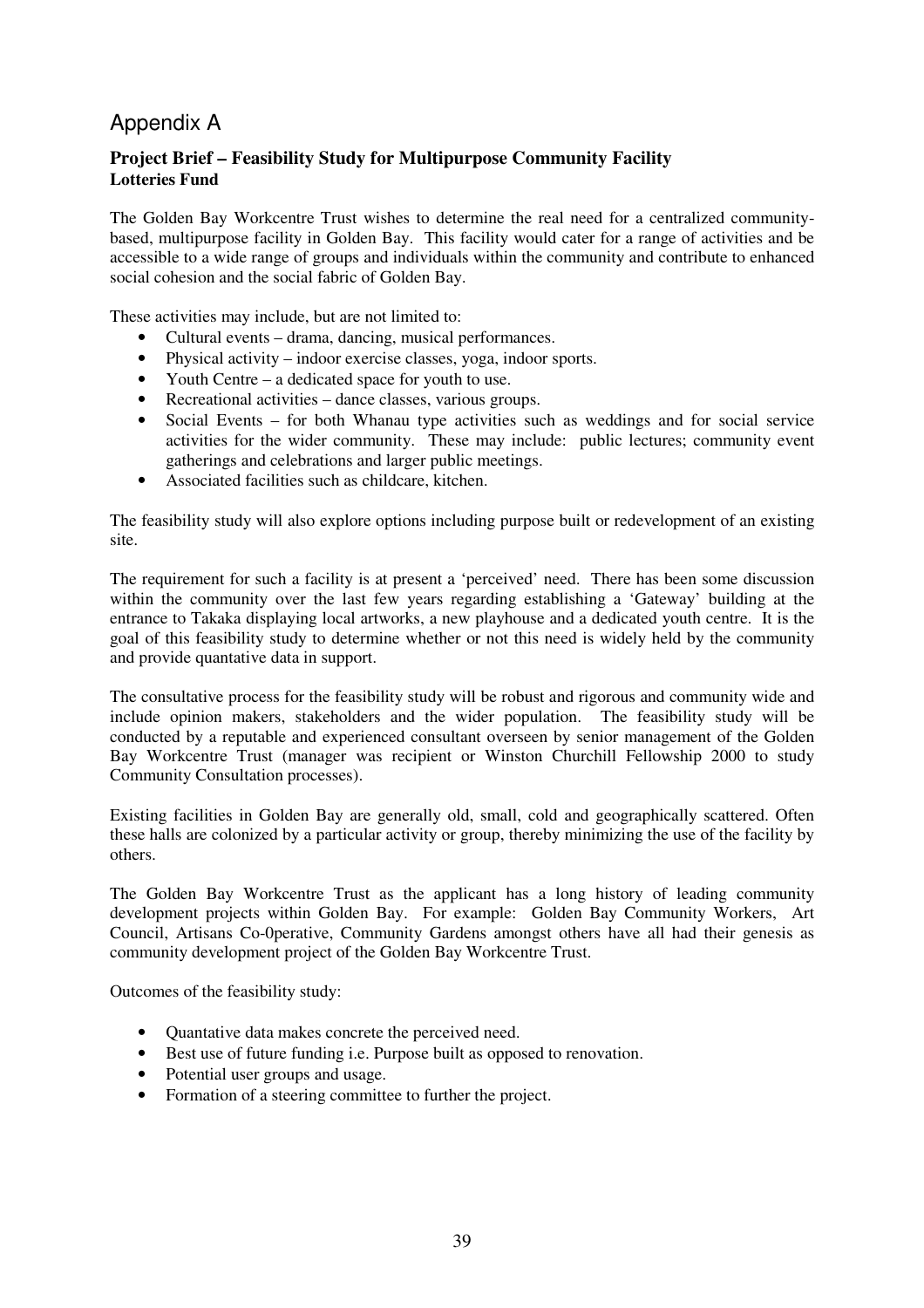### Appendix B

|                 | <b>Halls and Venues</b>           | Questionnaire   |
|-----------------|-----------------------------------|-----------------|
|                 | in Golden Bay                     | recipients (25) |
| 1               | Pakawau Hall                      |                 |
| $\overline{2}$  | Collingwood Hall                  | $\star$         |
| $\overline{3}$  | Aorere Hall                       | $\star$         |
| $\overline{4}$  | <b>Bainham Hall</b>               | $\star$         |
| $\overline{5}$  | Onekaka Hall                      | $^\star$        |
| $\overline{6}$  | Puramahoi Hall                    | $^\star$        |
| $\overline{7}$  | East Takaka Hall                  | $^\star$        |
| $\overline{8}$  | Kotinga Hall                      | $^\star$        |
| 9               | Upper Takaka Hall                 | $^\star$        |
| 10              | Pohara Hall                       | $^\star$        |
| 11              | Mangarakau Hall                   |                 |
| 12              | Motupipi Hall                     | $\star$         |
|                 | <b>Community Organisations</b>    |                 |
| 13              | <b>Community Centre</b>           | $^\star$        |
| 14              | Village theatre                   | $^\star$        |
| $\overline{15}$ | Senior Citizens Hall              | $^\star$        |
| 16              | Takaka Playhouse                  | $\star$         |
| $\overline{17}$ | Rec Park Keith Page Hall          |                 |
| 18              | Rec Park Browns Inn               |                 |
| 19              | Rec Park Rugby Rooms              | $\star$         |
| 20              | <b>Rec Park Show Booth</b>        | $\star$         |
| 21              | Tarakohe Boat Club Rooms          |                 |
| 22              | Takaka Bowling Club Rooms         |                 |
| 23              | Work Centre meeting room          |                 |
| 24              | Onetahua Marae                    |                 |
| 25              | <b>Masonic Hall</b>               | $\star$         |
| 26              | Rugby rooms Collingwood           |                 |
| 27              | Tui Community                     |                 |
|                 | <b>Churches</b>                   |                 |
| 28              | Anglican Church Hall              | $\star$         |
| 29              | Kahurangi Centre                  |                 |
| 30              | Catholic Church Hall              | $\star$         |
| 31              | Catholic Church                   |                 |
|                 | <b>Schools</b>                    |                 |
| 32              | Takaka Primary School             | $\star$         |
| 33              | Collingwood Area Scool            | *               |
| 34              | <b>GB High School Hall</b>        | $\star$         |
| 35              | GB High School Gymnasium          | $\star$         |
|                 | <b>Agencies</b>                   |                 |
| 36              | Takaka Fire Brigade meeting room  | $\star$         |
| 37              | Collingwood Fire Brigade mtg room |                 |
| 38              | TDC Service Centre meeting room   |                 |
| 39              | Takaka Library meeting room       |                 |
| 40              | Heartlands meeting room           |                 |
| 41              | DOC office meeting room           |                 |
|                 | <b>Commercial</b>                 |                 |
| 42              | Junction Hotel Front Room         |                 |
| 43              | Wholemeal Cafè, upstairs          |                 |
| 44              | Mussel Inn                        |                 |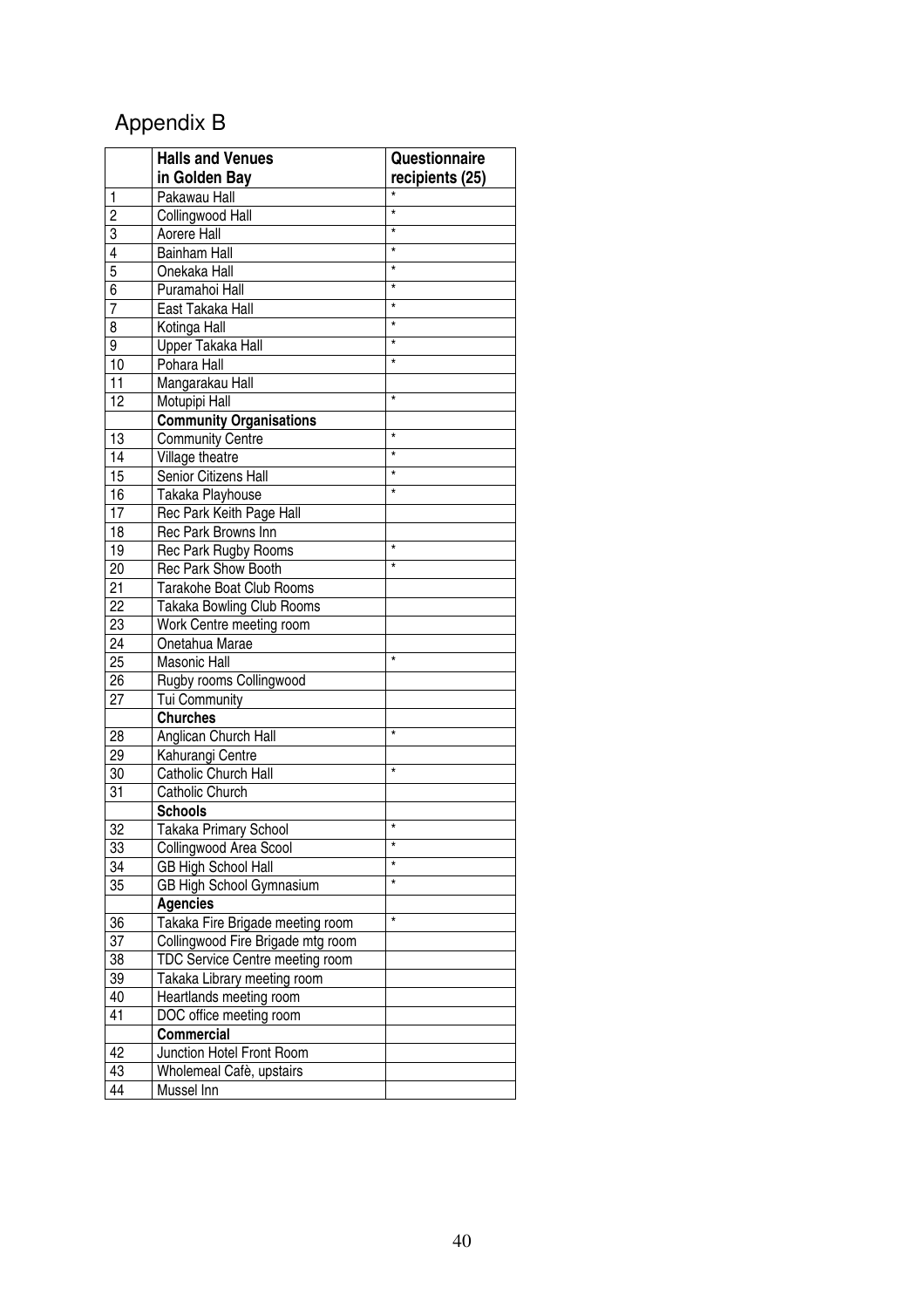### Appendix C

### Users/hirers of halls and venues who were sent questionnaires:

- 1 Collectable Vehicle Club of Golden Bay<br>2 Collingwood Rugby Football Club
- 2 Collingwood Rugby Football Club
- 3 Collingwood Yoga Groups
- 4 Genealogical Group Golden Bay
- 5 Golden Bay Association Football Club
- 6 Golden Bay Choir
- 7 Golden Bay Contract Bridge Club
- 8 Golden Bay Federated Farmers
- 9 Golden Bay Historical Society
- 10 Golden Bay Orchestral Society
- 11 Golden Bay Patchwork and Quilters' Guild
- 12 Golden Bay R.S.A.
- 13 Golden Bay Rural Women New Zealand
- 14 Golden Bay Tap Dance Group
- 15 Golden Bay Toy Library
- 16 Golden Valley Country Music Association
- 17 Green Party Golden Bay
- 18 Greypower Golden Bay
- 19 Heart Art
- 20 Lions Club of Golden Bay
- 21 Mah Jong
- 22 Marble Mountain Country & Western Music Club
- 23 Motupipi Indoor Bowling Club
- 24 Over Fifty Aerobics and Recreation
- 25 Pakawau Rural Women N.Z.
- 26 Puramahoi Table Tennis Club
- 27 RSA Ladies Committee Golden Bay
- 28 RSA Womens Collingwood
- 29 Rural Women Takaka Branch
- 30 Society of Friends (Quakers) Golden Bay Worship Group
- 31 Takaka Athletics Club
- 32 Takaka Basketball Association
- 33 Takaka Citizen Band
- 34 Takaka Rugby Football Club
- 35 Te Atiawa Takaka
- 36 Private user
- 37 Probus
- 38 Golden Bay Physiotherapy Services
- 39 Drop in Yoga
- 40 Astanga Yoga
- 41 Yoga & Mediation
- 42 Kotinga Indoor Bowls
- 43 Way 2 Go
- 44 Dance classes
- 45 Tai Chi
- 46 Private user
- 47 Golden Bay Aerobics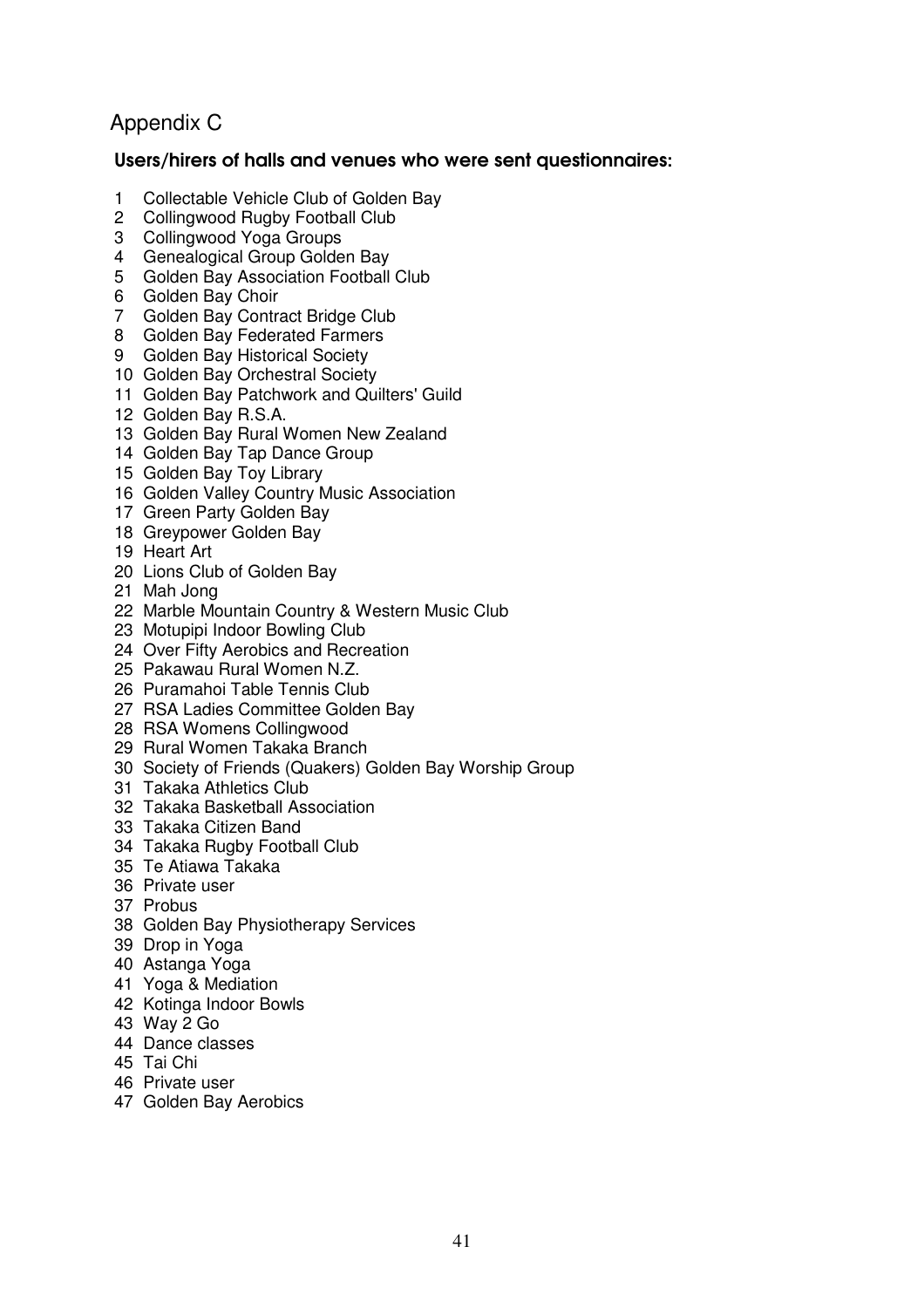### Appendix D

HALLS & VENUES Questionnaire

Feasibility Study re the need for a multi-purpose Recreational and Cultural Facility in GB

**Purpose of Questionnaire:** To describe the existing community facilities, halls and venues in Golden Bay.

Name of hall/venue:……………………………………………….

Current use. (If you do not wish to name the user, please indicate type of activity):

| Name of current user<br>groups<br>Club, organisation, or if<br>private, please use "private"<br>function".<br>(Use separate sheet if<br>needed) | <b>Frequency</b><br>Weekly,<br>monthly or<br>"irregular<br>user". | <b>Duration</b><br>of hire by this<br>user; weeks,<br>months or<br>years. | <b>Attendance</b><br>or approx. size<br>of group or<br>event. | Age<br>group<br>e.g. children,<br>youth, adults,<br>older people,<br>all ages. | <b>Sector</b><br>e.g. youth at risk,<br>women, men,<br>people with<br>disabilities. |
|-------------------------------------------------------------------------------------------------------------------------------------------------|-------------------------------------------------------------------|---------------------------------------------------------------------------|---------------------------------------------------------------|--------------------------------------------------------------------------------|-------------------------------------------------------------------------------------|
|                                                                                                                                                 |                                                                   |                                                                           |                                                               |                                                                                |                                                                                     |
|                                                                                                                                                 |                                                                   |                                                                           |                                                               |                                                                                |                                                                                     |
|                                                                                                                                                 |                                                                   |                                                                           |                                                               |                                                                                |                                                                                     |
|                                                                                                                                                 |                                                                   |                                                                           |                                                               |                                                                                |                                                                                     |
|                                                                                                                                                 |                                                                   |                                                                           |                                                               |                                                                                |                                                                                     |

Hire rates:

| .         |       |
|-----------|-------|
| Morning   | \$/hr |
| Afternoon | \$/hr |
| Evening   | \$/hr |

Availability for hire (Please tick):

| Morning   |  |
|-----------|--|
| Afternoon |  |
| Evening   |  |
| All hours |  |

How often is the venue typically being used? (Please tick)

|                         | One | Two to four | More than four |
|-------------------------|-----|-------------|----------------|
| Number of hires per day |     |             |                |
| Number of days per week |     |             |                |

Have you noticed any change in use over the last five years? (Please tick)

| Stable   |  |
|----------|--|
| Increase |  |
| Decrease |  |
|          |  |

Does it happen that potential users are turned away due to non-availability? If yes, how often?

In general terms, which activities, purposes or user groups is the hall/venue is NOT suitable for, and why?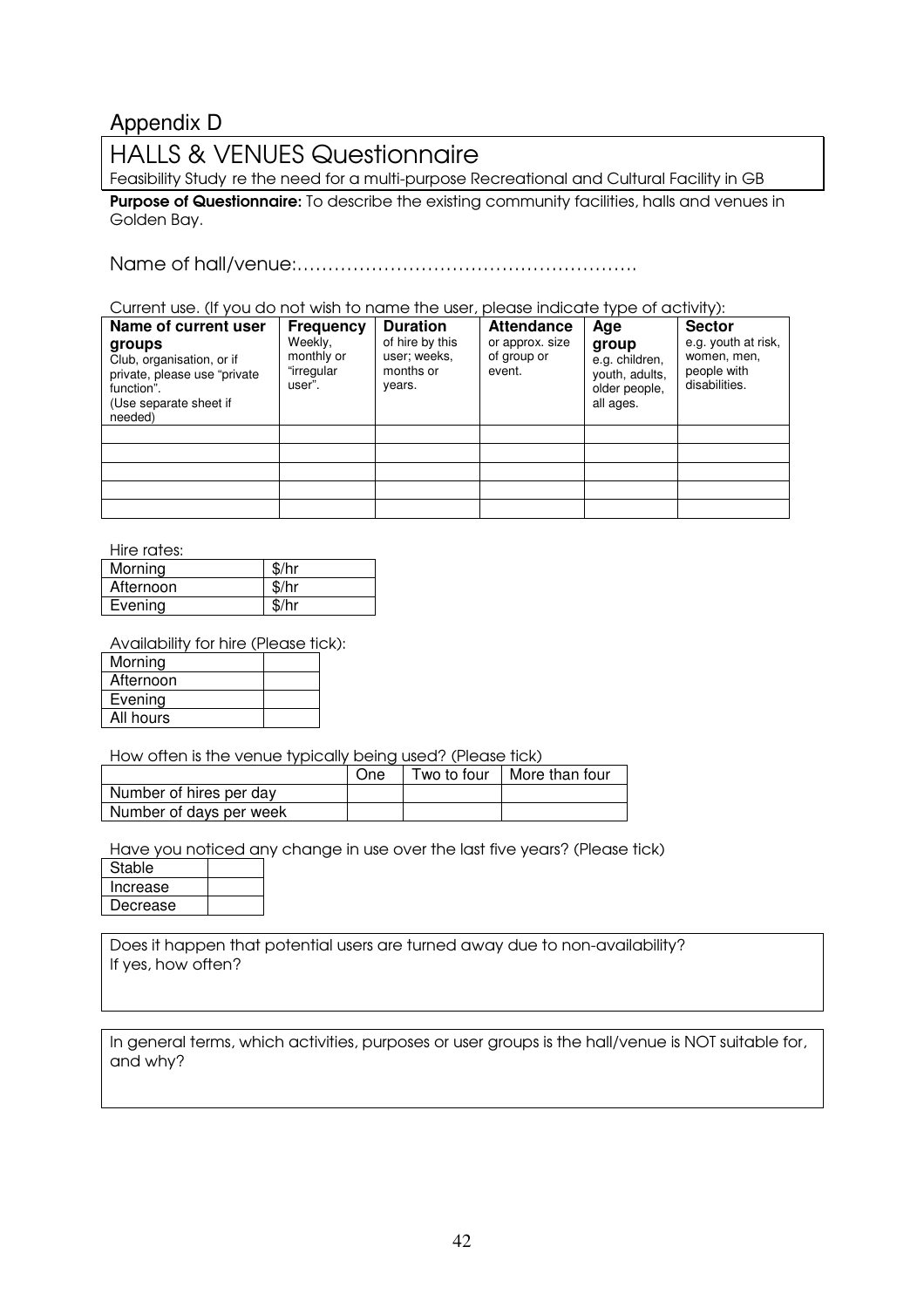Please describe the current physical condition of the hall/venue:

| Age (number of   |  |
|------------------|--|
| years)           |  |
| Size (in square  |  |
| metres)          |  |
| Overall physical |  |
| condition        |  |
|                  |  |
| Major upgrades   |  |
| performed;       |  |
| when, what kind  |  |
|                  |  |

Are there any "issues" impacting on current use, e.g. overcrowding (if building cannot cope with the number of current users, e.g. parking, toilets, room size), changes in expectations or needs of users, or any health and safety issues (e.g. rotten flooring, leaking roof, inadequate toilets, unhygienic kitchen)?

How do you fund operation and maintenance of the hall/venue?

Who owns the hall; and how is governance and operation organised?

If a new centralised multi-purpose community facility was built, do you believe this would impact on the use of "your" hall/venue? Please describe.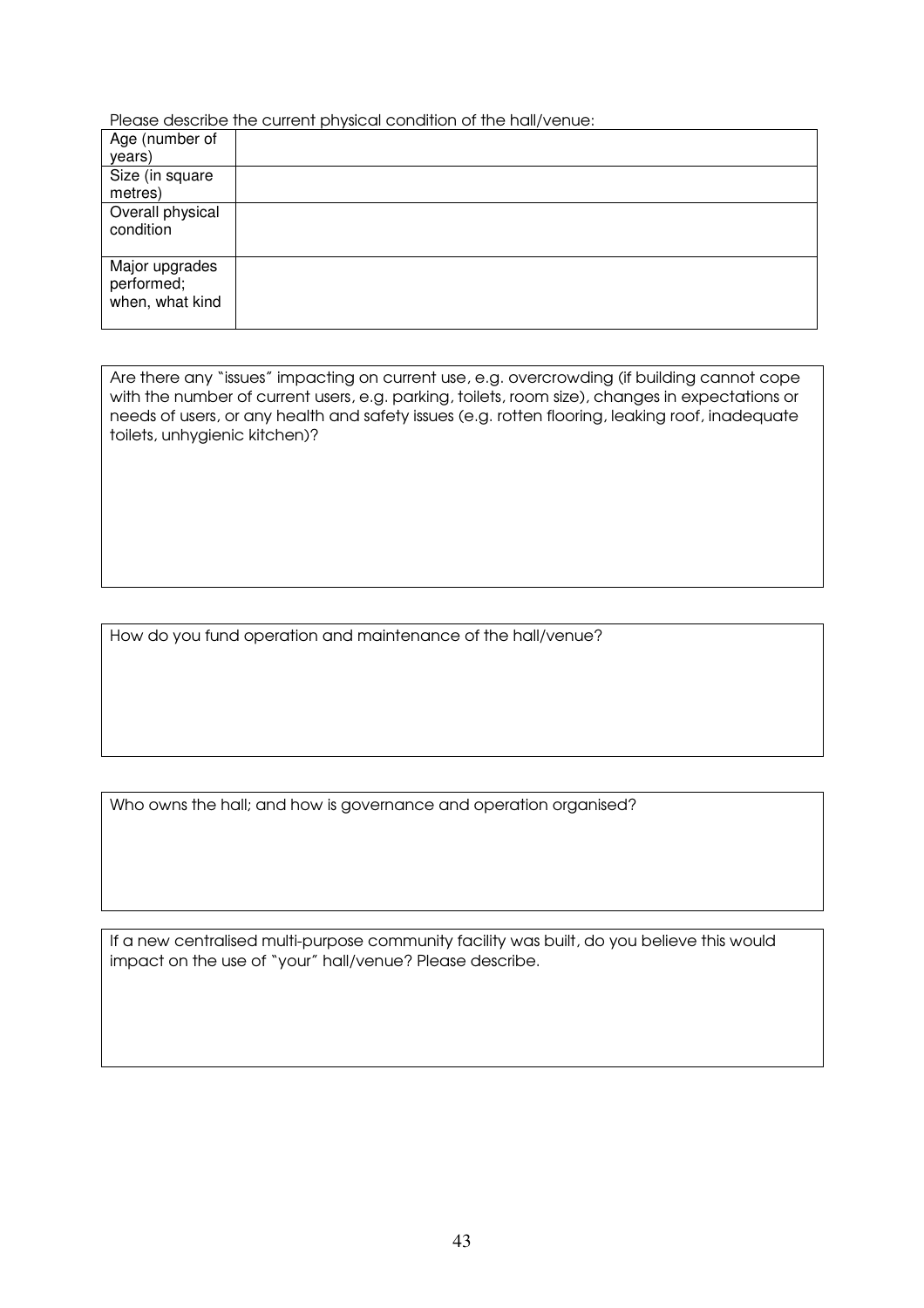### Appendix E

### USERS/HIRERS OF HALLS & VENUES IN GOLDEN BAY **Questionnaire**

Purpose of Questionnaire: To describe the current use of and satisfaction with existing community facilities, halls and venues in Golden Bay. PLEASE USE BACK OF SHEET IF YOU NEED MORE SPACE.

Name of organisation or group: Type of activity:

| Halls you hire at present (i.e. ongoing use): | Halls used in the past: |
|-----------------------------------------------|-------------------------|
|                                               |                         |
|                                               |                         |
|                                               |                         |

How often do you hire a hall/venue? (Please tick)

|                           | One | Two to four I Five or more |
|---------------------------|-----|----------------------------|
| Number of hires per week  |     |                            |
| Number of hires per month |     |                            |
| Number of hires per year  |     |                            |

Are the halls you hire currently satisfactory with regards to the following: (Y/N)

| Name of hall | Price | Avail-<br>ability | Loca-<br>tion | Physical<br>condition | Heat-<br>ing | Lay-<br>Out | Stor<br>-age | Priva-<br>CV | Safety | Acou-<br>stics |
|--------------|-------|-------------------|---------------|-----------------------|--------------|-------------|--------------|--------------|--------|----------------|
|              |       |                   |               |                       |              |             |              |              |        |                |
|              |       |                   |               |                       |              |             |              |              |        |                |
|              |       |                   |               |                       |              |             |              |              |        |                |

Please give brief explanation if NOT satisfactory:

Have you ever needed a venue, but appropriate venue was not available? (Y/N): How often?

Why was it not available?

Which halls/venues are you most happy with, and why?

Which halls/venues are you least happy with and why?

If a new facility were to be built, what type of facility would you need/use?

Two locations for a multi-purpose facility have been suggested: Takaka township or Park Avenue/ Recreation Park area. Do you have a preference?

Would you take part in fundraising, in-kind donation, voluntary work for a new facility?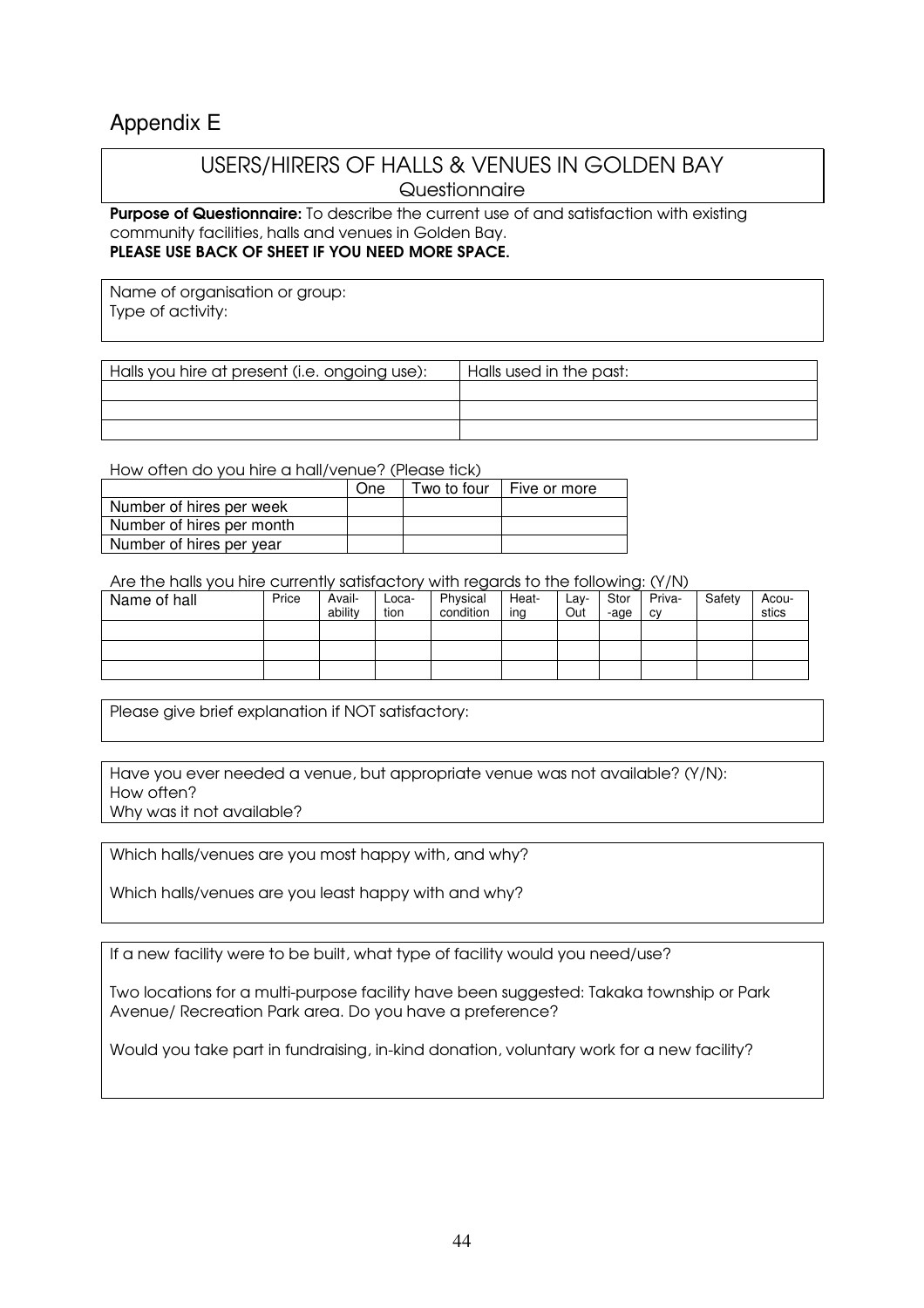### Appendix F

### GOLDEN BAY GENERAL PUBLIC **Questionnaire** Purpose of Questionnaire: To assess the degree of satisfaction with existing community facilities, halls and venues in Golden Bay, and to identify whether a new multi-purpose facility is needed. Gender (M/F): ……. Residential area ……..……………………….…………. Your nearest hall/venue: ………………………………………………………… Your age: How often have you participated in an activity that took place in a hall or other public venue in Golden Bay (please tick): Have you ever hired a hall/venue in Golden Bay? (Please circle one) Yes/No For what kinds of activities do you use halls or other venues? Please tick or fill in name. Type of activity: (tick) Name of halls/venues: Art, craft Drama, music, dance Education, information Community meeting Sport/exercise/yoga **Health** Recreation, hobbies Private functions Other: 18 - 39 40 - 65 Over 65 Once  $\vert$  2-5 times  $\vert$  Over 5 Last week Last month Last year

Are the halls/venues you (most frequently) use satisfactory with regards to the following: (Y/N) Name of hall/venue: **Heating Lay-out Storage Privacy Safety Acoustics** 

Please give brief explanation if NOT satisfactory:

How often have you needed a venue, but appropriate venue was not available?

| ו טושואטווש וטו וישר יו טווישוט ושוט ושטו ושט ושטו וטו שיטוי |  |  |  |  |  |  |  |  |  |
|--------------------------------------------------------------|--|--|--|--|--|--|--|--|--|
| Never   Once   2-4 times   5-10 times   Over 10 times        |  |  |  |  |  |  |  |  |  |
|                                                              |  |  |  |  |  |  |  |  |  |

Why was it not available?

P.T.O.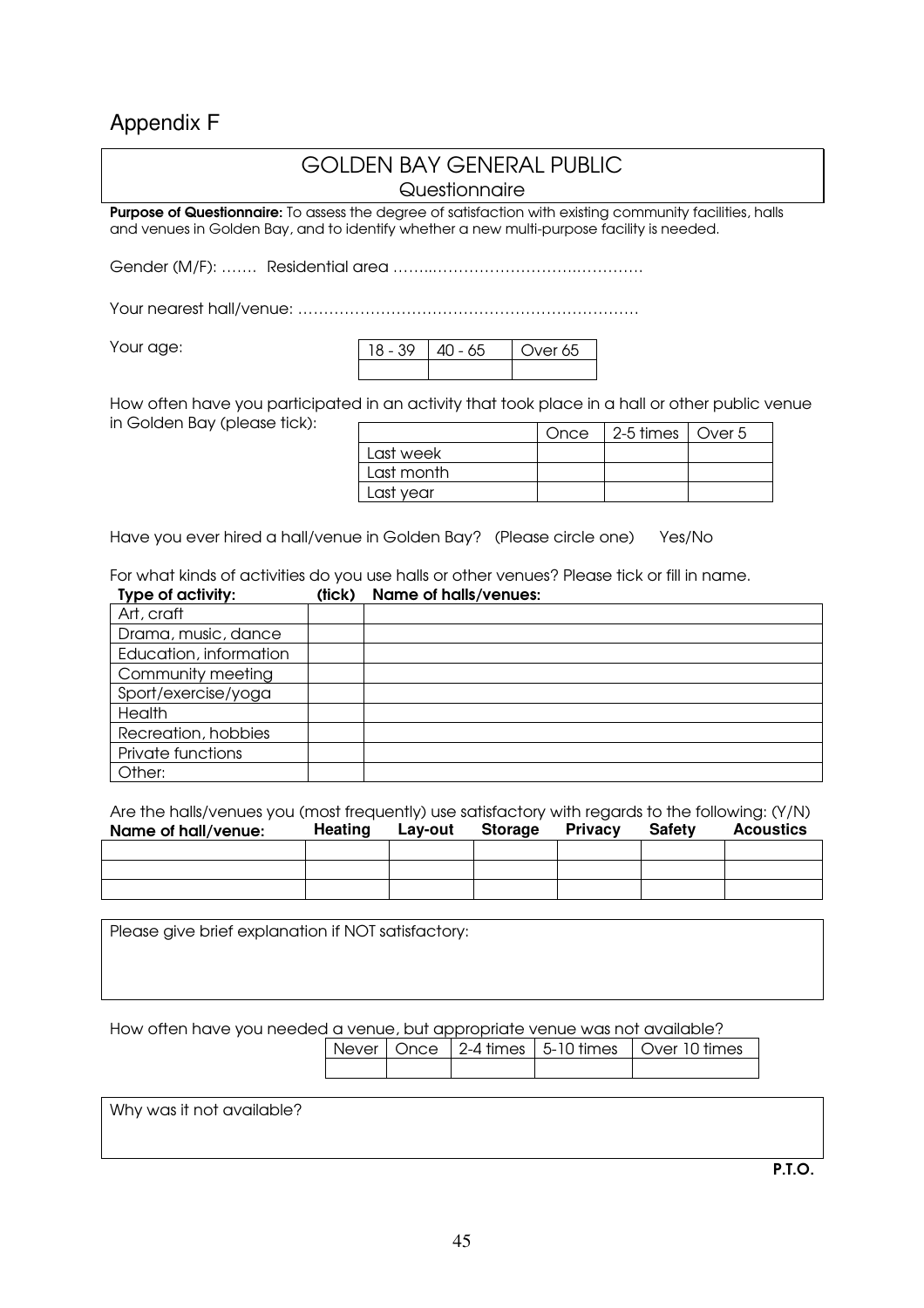Which halls/venues are you most happy with, and why?

Which halls/venues are you least happy with and why?

Do you believe there is a need for a new multipurpose facility in Golden Bay?

| Yes |  | Maybe   I don't know |
|-----|--|----------------------|
|     |  |                      |

Please explain:

#### IF YOU DO NOT BELIEVE GOLDEN BAY NEEDS A NEW FACILITY, YOU DO NOT NEED TO FILL IN THE REST OF THIS QUESTIONNAIRE.

If a new facility were to be built, what purposes should it cater for? (The purposes below have already been listed. You can tick several. Please use 'other' to add your suggestions.)

| Display/gallery for local art     |  |
|-----------------------------------|--|
| Improved I-site                   |  |
| Museum                            |  |
| Youth activity venue              |  |
| Performance venue                 |  |
| Conference venue                  |  |
| Indoor swimming pool              |  |
| Non-specific, multi-purpose rooms |  |
| Other:                            |  |
|                                   |  |

If a new facility were to be built, what type of facility would you (or members of your family) use?

| Display/gallery for local art     |  |
|-----------------------------------|--|
| Improved I-site                   |  |
| Museum                            |  |
| Youth activity venue              |  |
| Performance venue                 |  |
| Conference venue                  |  |
| Indoor swimming pool              |  |
| Non-specific, multi-purpose rooms |  |
| Other:                            |  |
|                                   |  |

Two locations for a multi-purpose facility have been suggested. Please tick your preference:

| Takaka township                   |  |
|-----------------------------------|--|
| Park Avenue/ Recreation Park area |  |

Would you take part in fundraising (or in-kind donation or voluntary work) for a new facility?

(Please circle one): Yes/No

#### THANK YOU for filling in this questionnaire! Please return by 9 April 2009.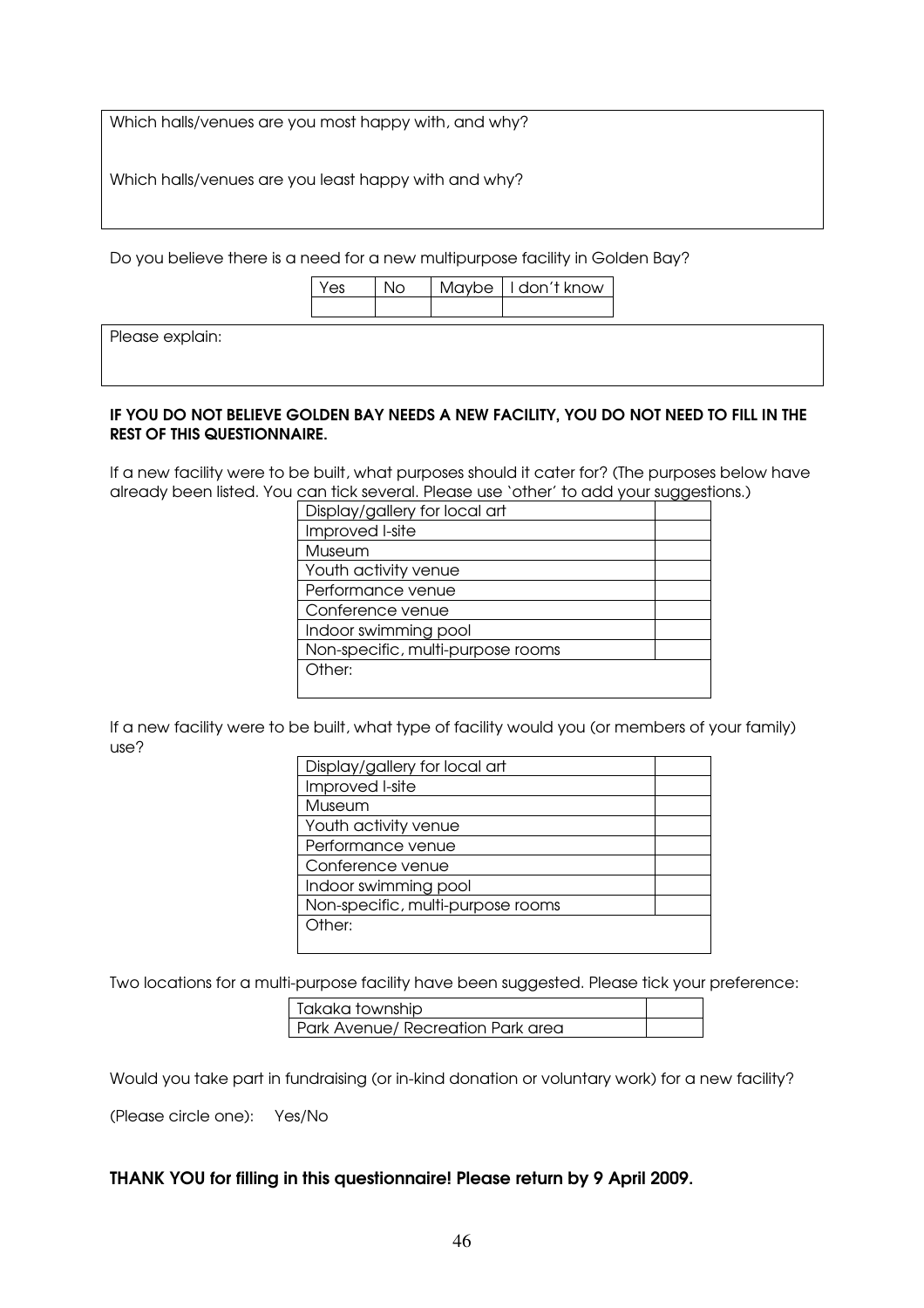### Appendix G

### **Comments by the General Public**

**(Note: each bullet point = comments from a respondent)** 

Comments verbatim (as written) on the open questions in the questionnaire.

### **Do you believe there is a need for a multipurpose facility in Golden Bay? Please explain:**

- No. We need an indoor swimming pool! (Female, 40-65)
- No. Lots of smaller halls are under utilized and good in an emergency as opposed to one central hall. Money should be used to upgrade existing facilities. (Female, 40- 65)
- No. We already have Golden Bay High School Hall and Takaka Primary Hall and Collingwood Area School Hall. As a community, we are much more in need of the proposed health facility. (Male, Over 65)
- No. There are enough facilities. Churches etc benefit from the hire out fees. A new facility would only add one more venue, but at ongoing ratepayer cost. (Female, 40- 65)
- No. I think we need an indoor pool and sports centre. (Female, 40-65)
- No. An indoor swimming pool would be a huge asset to our community in the winter months. (Female, 40-65)
- No. Golden Bay is well enough provided with halls/venues. (Male, Over 65)
- No. We have enough. (Female, 40-65)
- No. We have enough halls, probably too many. (Male, 40-65)
- No. Plenty of venues in own areas, 1 place will not suit everyone Takaka residents mostly. NB: Not willing to pay any more on (already high) rates even extra \$23. (Female, 40-65)
- No. I like small venues in different places easy sometimes also for people that live far – and good to meet new people. (Female, 40-65)
- No. The facilities we have already are under-utilised and meet the requirements of most who use them. I don't believe that TDC won't increase rates to cover costs of new facility – it will change as soon as funding goes over budget and ratepayers will have to come up with the shortfall – again! (Female, 40-65)
- No. Enough halls/venues already and most are underutilized. (Male, 40-65)
- No. I think the greatest need in Takaka is for a meeting place for the youth, but that we are well endowed with buildings and need to be less greedy – its always nice to have the ideal space for every group's needs, but can we afford to build more, or should we utilize what we have more effectively. (Female, 40-65)
- No. There are lots of venues here already. (Female, 40-65)
- No. I think we have enough here in the Bay. (Female, Over 65)
- No. No demand. (Male, Over 65)
- No. Economically unsuitable in a small community. Do not need a hike in rates. Hard enough to survive in this climate. (?, ?)
- No. This is just a waste of time and effort not to mention cost. How much is this exercise costing? We've got halls coming out our ears!! (Male, 40-65)
- No. What is wrong with the High School Hall? Locals raised money towards it in the community. Basketball, mini ball plus other sports are used in it. If you build another halls what will happen to all the other halls in GB? (Female, 40-65)
- No. Why can't the groups that want more halls for their use build and pay for them. We already have 13 halls. If you want to have stupid dreams, why not go to sleep and do not spend money we do not have since National sold off nearly all of our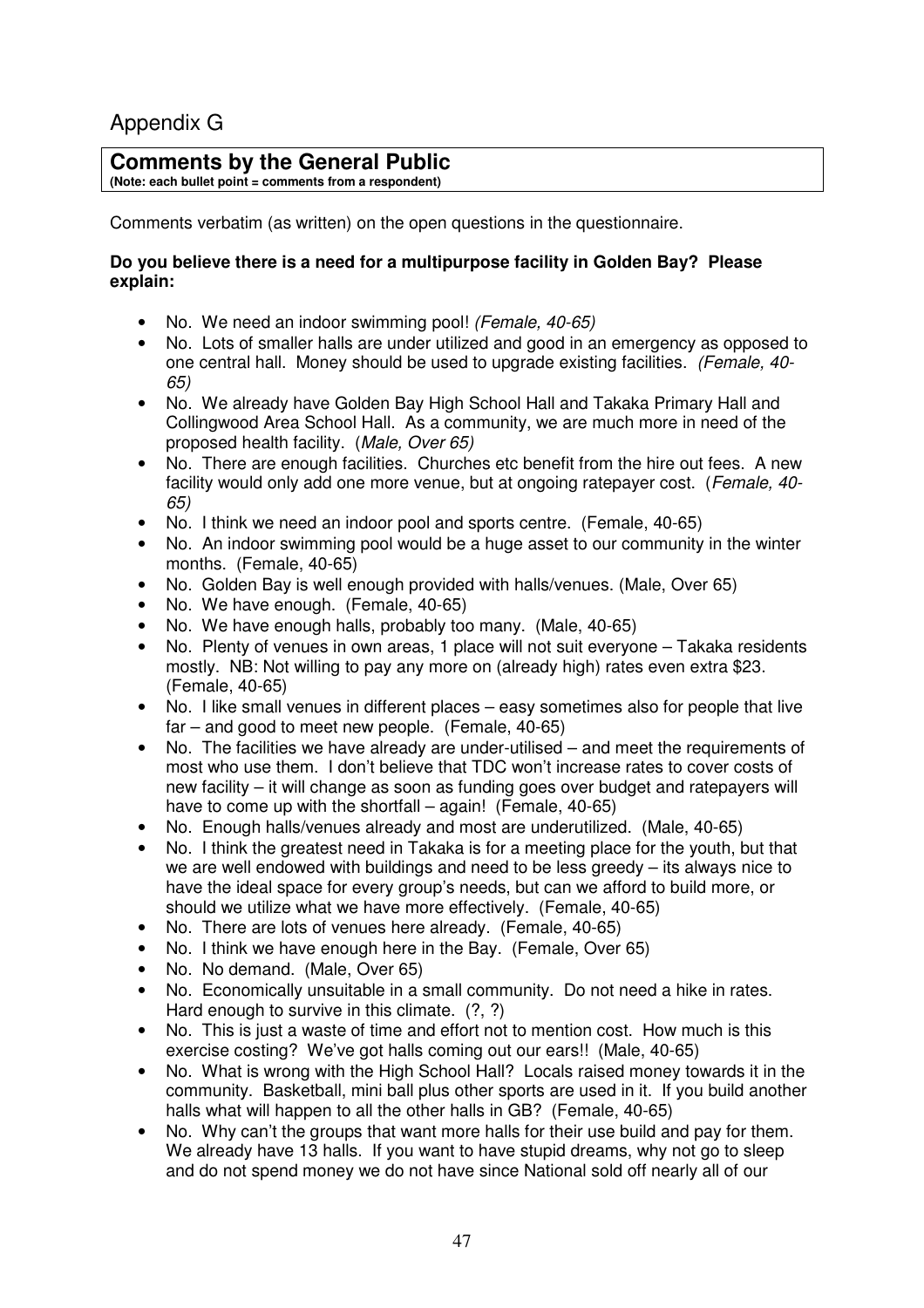money earning assets. What has happened to user pays? Have you not noticed we are in a deepening recession due to rich criminals' greed – we definitely do not need this expense. (Male, Over 65)

- No. No more targeting rates!! (Male, Over 65)<br>• No. "Multi purpose facilities" only provide for the
- No. "Multi purpose facilities" only provide for those capable of travelling to it. The cost of providing and administration will be a huge drain financially on the limited population of Golden Bay. (Male, Over 65)
- No. We already have 14 halls/public buildings. All underutilized now. (Female, 40- 65)
- No. There are plenty of halls/venues around the Bay. If you aren't happy with one find another. (Female, 18-39)
- No. There seems to be many venues already eg: Senior Citizens Room, Commercial Trust Room, Park Avenue Halls at Pohara/Motupipi etc. (Female, ?)
- No. We have sufficient public recreational venues in Golden Bay, a large new complex would be expensive and make many existing facilities redundant. (Male, 40- 65)
- No. There is that many halls in Golden Bay not being used enough now so there is no need for a new one, spend the money on what we have. (Male, Over 65)
- No. There are enough facilities in GB. (Male, 40-65)
- No. As we are in the process of trying to get health facilities off the ground we definitely do not want a multi-purpose recreational culture facility in Golden Bay. The cost – how much more are we having dumped on us? (Female, Over 65)
- No. I think we have enough around the district with the cinema included. All sizes. (Female, 40-65)
- No. We already have 14 halls. (Male, Over 65)
- No. There are plenty of under-utilised halls in Golden Bay. (?, 40-65)
- No. Not in favour have enough halls. (Male, Over 65)
- No. We have plenty of halls already in the Bay, many of which are under-utilised. (Female, Over 65)
- No. Couldn't be more against it than I am. Impractically financially 'now' and maintenance in future too big – a drain. More 'empire building'. Already too many halls and venues. (Female, Over 65)
- No. Pohara is the up and coming hub of GB. What a setting!! Already has parking space around the hall area. Certainly there is no justification for the cost of yet another hall. Too many under-utilised ones here already. (?, Over 65)
- No. The district already has some 17 halls and venues available. We need to get our priorities right and not waste ratepayer money on non-essential luxury items. We need essential roading, water supplies, sewerage etc. We have already squandered \$15,000 on visual pollution at the new library, I believe another \$10,000 is to be wasted on a new clock. (Male, Over 65)
- No. We have enough halls. Better to upgrade existing halls rather than build a new one. We do need a heated swimming pool, but much better to roof existing school pool. (Male, 40-65)
- No. Financial cost on less fortunate rate payers and others (maybe some time in the future). (?, Over 65)
- No. There are enough halls available now. (Female, 40-65)
- No. Keith Page Hall not much used. Back hall at Recreation Park not used much. (Male, Over 65)
- No. Too many halls and venues in GB already. (Female, 40-65)
- No. We have a huge range of halls and facilities already. We cannot afford a new facility at this time. We are unable to afford higher rates to pay for it. (Female, 40-65)
- No. All my needs are met. (Female, 40-65)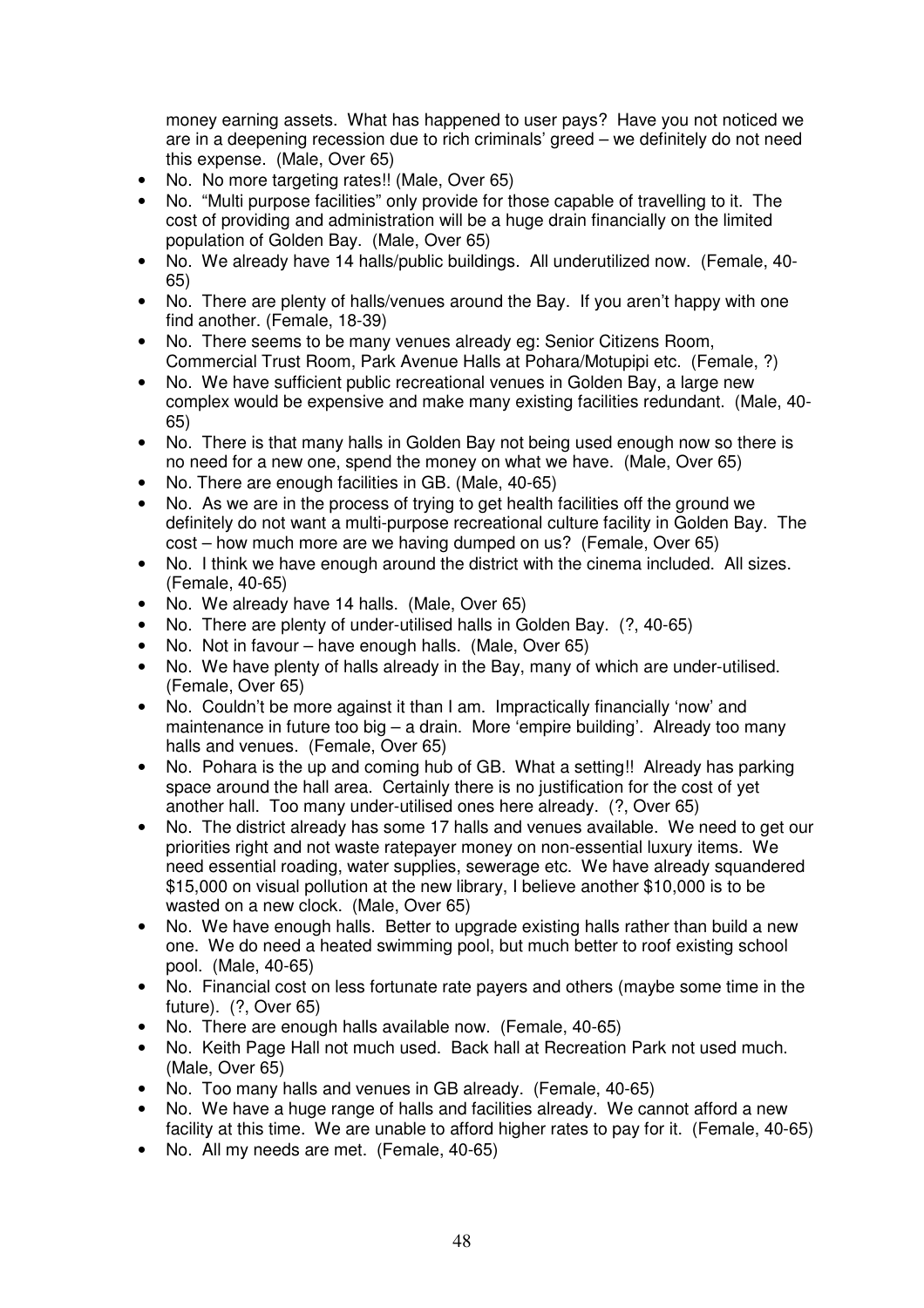- No. There are enough halls in GB that could be used more than they currently are. (Male, 40-65)
- No. GB has more than enough under-utilised halls and publicly available facilities as it is. (Male, Over 65)
- No. There are enough, underutilized ones already eg: boat club and halls and bowling club. (Female, 40-65)
- No. We are already lucky enough to have a huge variety of public halls available to us. The money would be better spent maintaining and upgrading these existing facilities. (Male, 18-39)
- No. We have school halls, community halls throughout the Bay and in town/Takaka. Also, more to the rates and TDC say Facility Rate will not increase – yeah right!! (Male, 40-65)
- Yes. Our youth particularly would benefit if there was both an indoor activity venue and swimming pool. In saying that, families and elderly would also benefit. (Female, 18-39)
- Yes. The museum is inadequate. A performing arts centre is vital to a thriving community. (Female, 40-65)
- Yes. I travel to Nelson to play basketball as the gym here is terrible. (Male, 40-65)
- Yes. We need something modern, warm and appropriate for different users. Halls that are not very suitable for sports are currently used for that purpose. (Female, 18- 39)
- Yes. There is a wide range of needs in the community and they are being met, up to a point, by too many compromise-type venues. A purpose-built venue is definitely needed. (Female, 40-65)
- Yes. We are involved with weekly markets which will and do include performers as well as business stalls. These are entirely dependent on weather – with consequent loss of income, time and organization, and performers. There are frequent such markets and gatherings desperate for all-weather space – large and accessible. We want to clearly state we do not support the construction of a multi-purpose facility that duplicates or upgrades any existing facilities (ie: art galleries, performance venues etc). The Bay already has a range of reasonably OK facilities and doesn't need bigger or better. It needs something it hasn't already got – ie: all weather covered venue, indoor swimming pool. (Female, 40-65)
- Yes. I am Head Teacher at Golden Kids Inc Early Learning Centre and if the community workers were rehoused in a more appropriate building we could increase our roll and provide more childcare for the community. Currently our centre is running with a 2 year waitlist. (Female, 40-65)
- Yes. I am a diabetic with osteoarthritis. Swimming is almost the only exercise I can do which benefits both conditions. I swim year round in sea but am frustrated when sea conditions make it impossible. If we had an indoor pool with lane swimming available all day I think more people with arthritis would exercise. (Female, Over 65)
- Yes. Quality, available appealing. Gym, library, swimming, sports and function centre should all be in one place. (?, 40-65)
- Yes. We don't have a venue that seats a large crowd for a visiting performance or local production. The Masonic Lodge is a good size for fitness activities but is cold and shabby. (Female, 40-65)
- Yes. Mainly for performance and larger events eg: Bay Art. However, the small halls are an integral part of country life and should continue to be supported! (Male, 40-65)
- Yes. While Golden Bay's venues are adequate for current usage levels a new purpose-built venue would encourage more events and provide improved facilities. (Male, 18-39)
- Yes. Covered swimming pool. (Male, 40-65)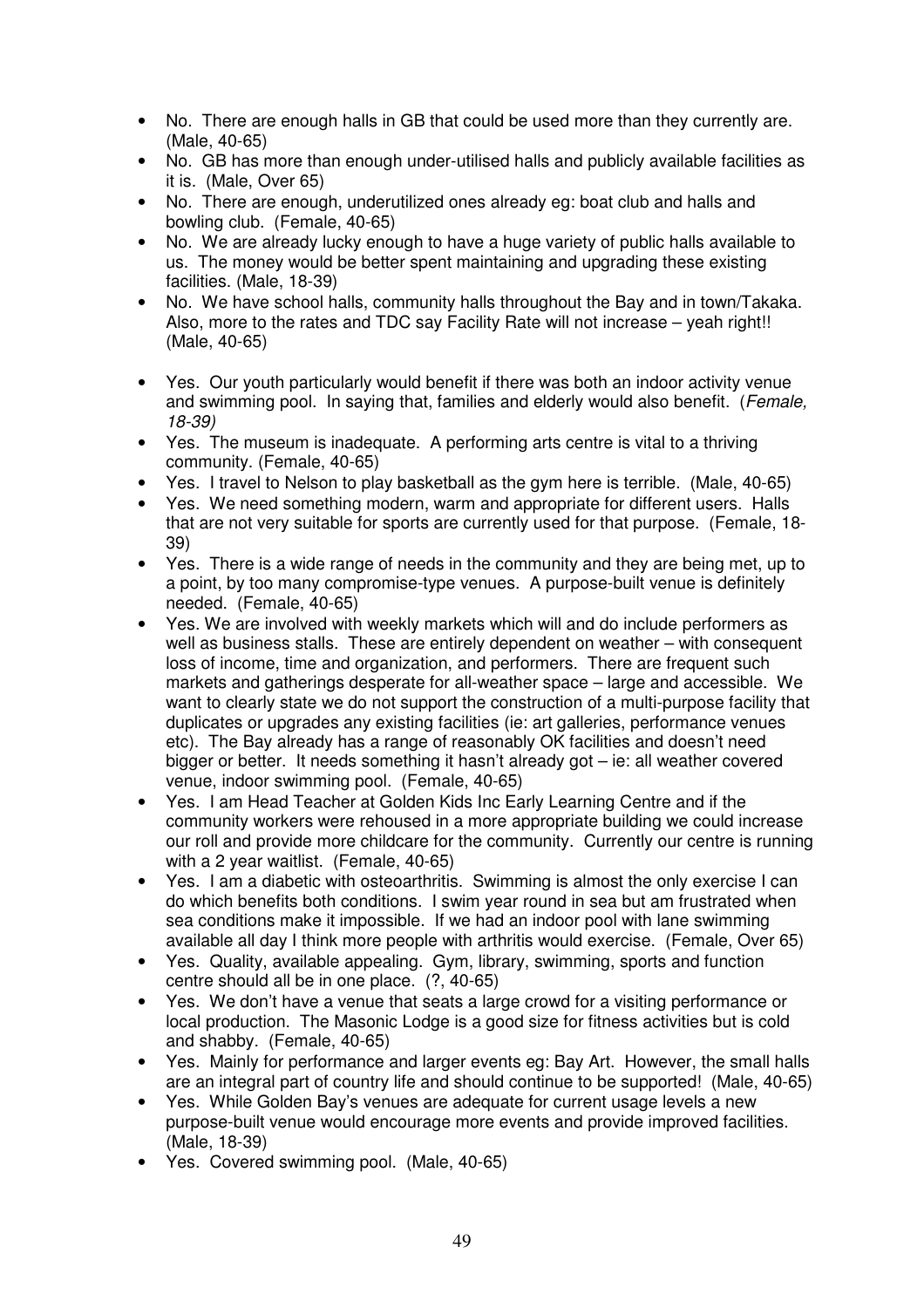- Yes. In countries such as Canada every small town has a sport and performance venue. (Female, 18-39)
- Yes. Both of us spend 6 months a year here and are swimmers therefore we would love a pool. (Female, 40-65)
- Yes. To engage youth into more activity all year round. Better venue for performances/plays needed. (Female, 40-65)
- Yes. To have facilities in one location, one building, so if family went there can do several things at once. Areas will also be available for use and set up with appropriate amenities. (Female, 18-39)
- Yes. It would be great to have a venue where the lighting and sound systems didn't require setting up each time it was hired. (Male, 40-65)
- Yes. For Pilates classes. As an instructor there is nowhere suitable for the small classes I take – 8-10 people. Also for large evening meetings. (Female, 40-65)
- Maybe. Having lived in the Bay for 33 years and been involved in various activities we have always found a venue to suit our needs. (Male, 40-65)
- Maybe. I believe we could upgrade existing venues for a fraction of the cost of a new venue. (Female, 40-65)
- Maybe. Halls like Pohara need upgrading and expanding to make attractive for wedding functions, dances etc, outdoor landscaping on the northern end would be a great idea! (Male, 40-65)
- Maybe. Rate payer would have to pay for it? And that's not right. (Male, 18-39)
- Maybe. GB could really use an indoor swimming pool otherwise we are well served with many local halls and venues some of which could use a bit of a 'spruce' up. (Female, 40-65)
- Maybe. Because it would be nice to have an optimal venue. However, this is Golden Bay and rural NZ and, actually, what we have got is plenty and good enough. A new facility is pure luxury. (?, 40-65)
- Maybe. Before the discussion came up. I never felt the need for another hall, but it would be nice to have a modern multi-purpose hall, I'm not sure it would be used. (Female, 40-65)
- Maybe. Would be good to have a youth facility but a multi-purpose hall may be overkill!! No point in agreeing to a Moutere Hills-type facility just for the sake of it using the facilities rate to make TDC feel good have us permanently in debt!! (Female, 40-65)
- Maybe. Great use of existing facilities/venues. (Female, 40-65)
- Maybe. I think there are a lot of hall already available that meet many needs. New development should cater for things not yet available. (Female, 40-65)
- Maybe. Too big for small groups unless smaller rooms off it. (Female, Over 65)
- Maybe. I can see benefits but don't know how high need is currently. Many needs are already catered for. The maintenance rate makes it less attractive. (Female, 40- 65)
- Maybe for the activities such as youth, performance, rooms etc. (Male, 40-65)
- Maybe. Can see need for indoor sports facility/community centre and a new theatre, but would also support a covered pool in preference. (Female, 40-65)
- Don't know. Unsure if more information was available of usage, numbers etc. Maybe there are numerous facilities here already? (Female, 40-65)
- Don't know. I have no need of one but maybe other people who live closer to town do. (Female, 40-65)
- Don't know. It would be good to convert an existing building. I feel there is a need for a dedicated centre for youth. I feel this should be in Takaka. Perhaps one of the existing halls such as the RSA or similar could be converted. We have 10 halls I can think of in Takaka alone including church halls. (Female, 40-65)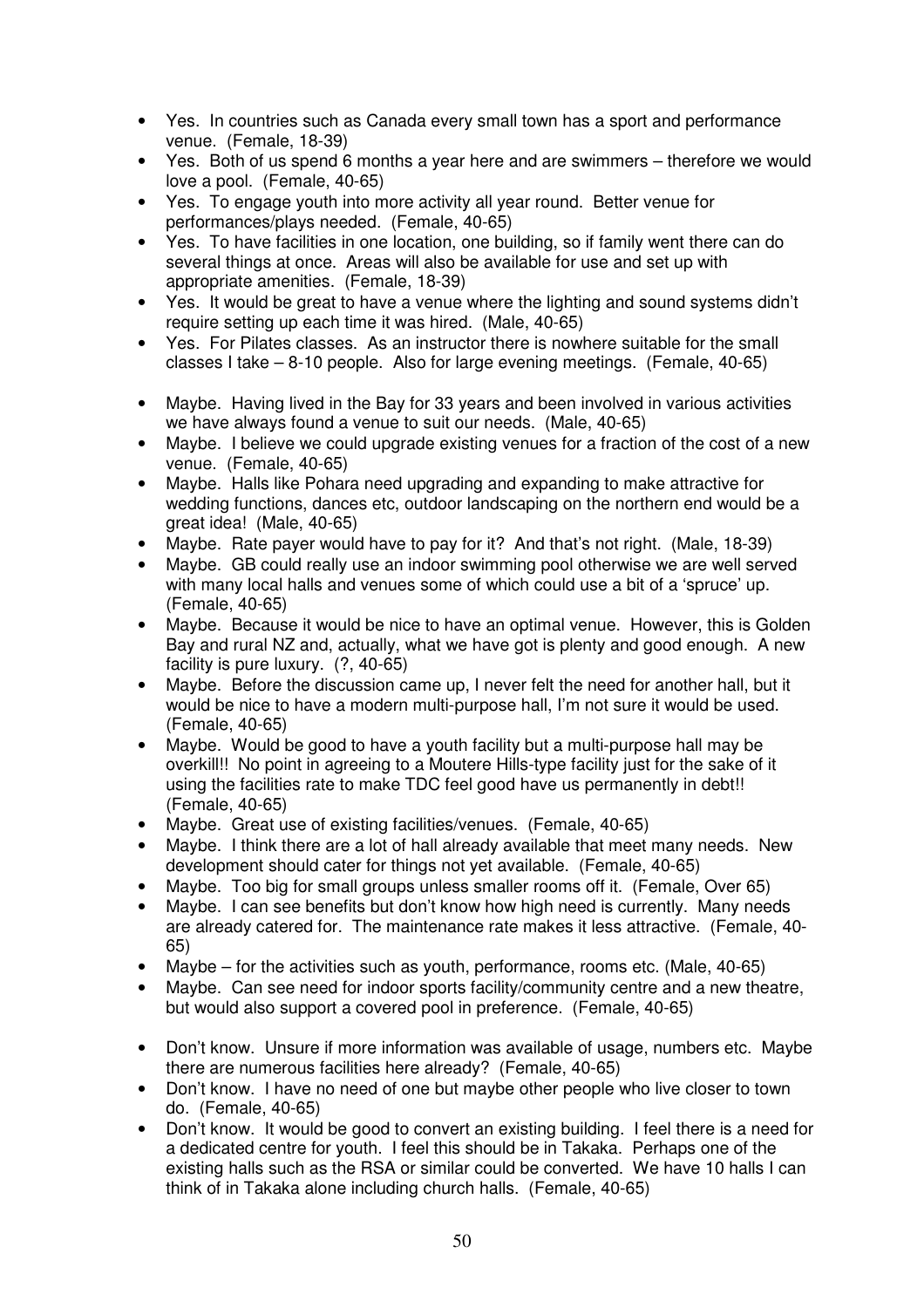• Don't know. What about cost – rates etc! Personally I don't know how much a new facility is needed, then I'm not working in facilities that may not be convenient. I wonder about costs for we have a new library and are looking at new health facilities can we afford this? I found with new public buildings that have been put up recently, one they are not eco-friendly and aesthetically pleasing. Why do we need 'air conditioning' in our new library? While it is a new building and perhaps more user friendly? It looks to me like the books take up about the same space as they did in the old library. Our post office was a pleasant little building, now look where it is!! Even the new Mobil station and the supermarket are about as ugly and they could make them. These are corporations and we have no say but the character of the town soon disappears. I think \$23 per household for maintenance is out of line, how much maintenance does a new building need? Personally I don't mind having offices and services tucked here and there in a small town and the cost of putting up a new structure in hard times is questionable, after all the money has to come from somewhere. (Female, Over 65)

### **'Other' purposes facility should cater for:**

- Would like mirror walls in a hall for yoga, pump, step, way2go exercises better for practice. (Female, 18-39)
- Home for community workers. (Male, 40-65)
- Les Mills Body Pump, Step and other indoor sports. (Female, 40-65)
- Community workers base/rooms. Les Mills Body Pump, Step and other indoor sports. (Female, 40-65)
- Gymnasium. (?, 40-65)
- Squash courts, fitness centre, rock climbing wall, basketball court. (Female, 18-39).
- Specific yoga, pilates, health venue for talks, also for smaller political meetings eg: GB Greens etc. (Female, 40-65)
- Sports. (Male, 18-39)
- Functions. (Female, 40-65)
- Sound-proof room for band practises, carpeted room for yoga classes. (Female, 40- 65)
- If at Park Avenue, soccer club is needing area which could maybe be included. (Female, 40-65)
- A place for movement. (Female, 40-65)

### **'Other' purposes you would use:**

- Les Mills Body Pump, Step and other indoor sports. (Female, 40-65)
- Large, all-weather covered space for market, sports, gatherings etc with close vehicle access. Les Mills Body Pump, Step and other indoor sports. (Female, 40-65)
- Fitness purposes if available. (Female, 18-39)
- Functions. (Female, 40-65)
- Yoga space. (Female, 40-65)

### **Please give brief explanation if the venue you (most frequently) use is NOT satisfactory:**

- Most venues in Golden Bay don't allow you to tick all the boxes listed above. It's fairly primitive, usually clean but lacks adequate heating, acoustics, layout etc. (Female, 18-39)
- Even if not satisfactory this is not a reason to condemn them. (Female,  $40-65$ )
- Facilities at these two venues (Pohara Hall & Golden Bay High School Gym) are not good! (Male, 40-65)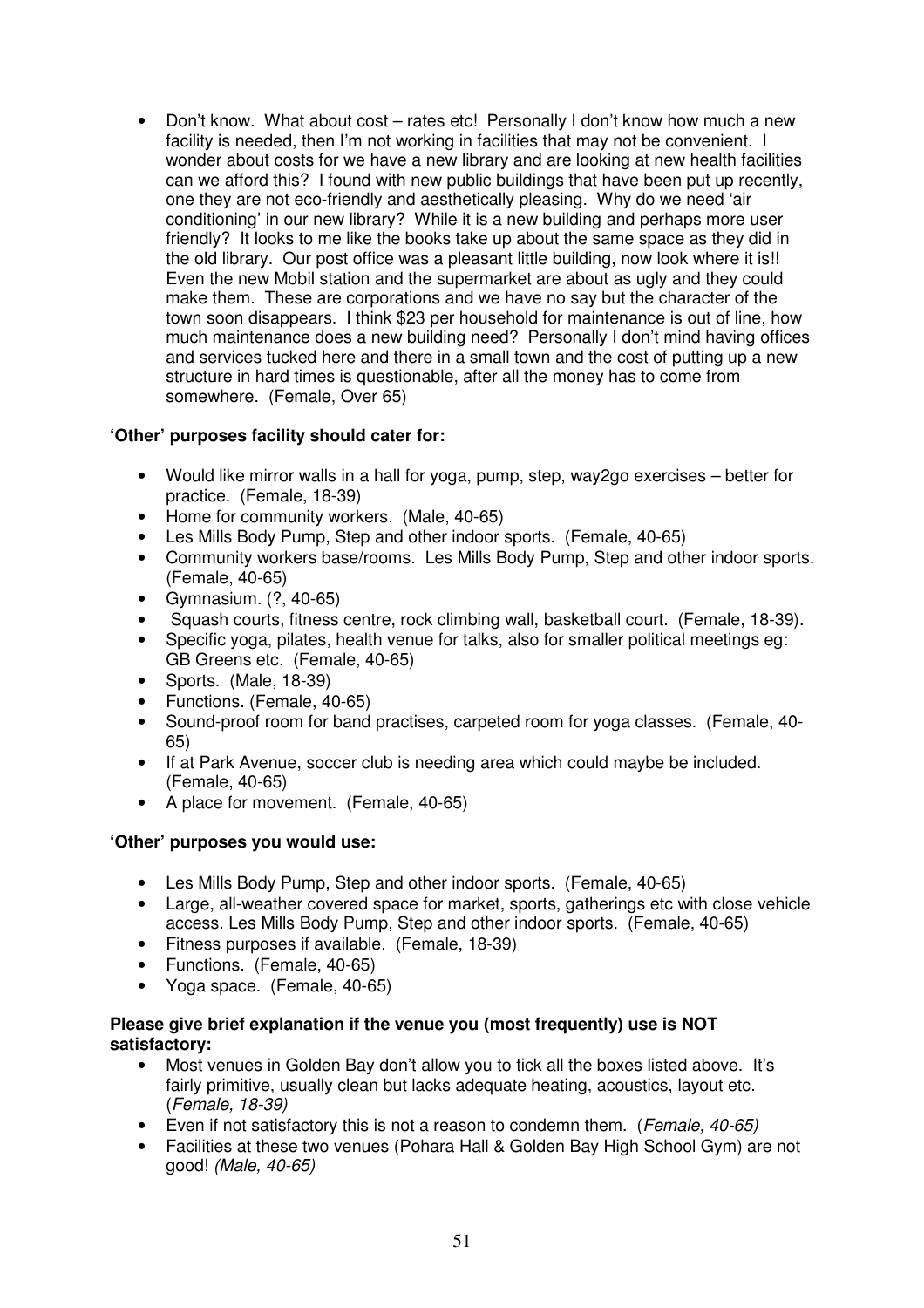- Masonic cold! Especially hall with small kids, SC Hall privacy not if tap dancing next door. Catholic – privacy – not if SCH is in use, High School – too cold on floor in winter for bare foot kids! (Female, 18-39)
- Pohara Hall acoustics are poor, Comm Centre traffic/parking is hazardous, storage is insufficient as is privacy. GB Comm Workers deserve way better! (Male, 40-65)
- Very cold in winter and hot in summer (Masonic Hall). (Female, 40-65)
- The activity I am most involved in needs a large, publicly accessible, covered, allweather space in Takaka. (Female, 40-65)
- We use this facility (Community Centre) with pre-school children and it is not adequately fenced from car park. (Female, 40-65)
- Old, cold, lack of parking. (?, 40-65)
- Neither have sufficient heating (Onekaka Hall & Pakawau Hall). (Male, 18-39)
- Not covered so can only use part of the year problem for me and my family (GBHS Swimming). (Male, 40-65)
- We have a great selection of Halls in GB. All cold, same layout. (Female, 18-39)<br>• No pool. (Female. 40-65)
- No pool. (Female, 40-65)
- Too cold, not carpeted, ages to heat (have to get there 2-3 hours earlier to heat). Acoustics not good. (Female, 40-65)
- Very old buildings. (Female, 40-65)
- We would normally hire hall which nearest suits our needs. (Male, 40-65)
- Catholic Hall another group met in the kitchen and was distracted by the 'noise' coming from the hall. (Male, 40-65)
- Onekaka Hall only has open fireplace freezing in winter! Otherwise is a brilliant local facility as are many of GBs local halls. (Female, 40-65)
- People often enter while our club is using rooms. (Female, Over 65)
- In winter it depends on the activity: sitting can be a cold experience, Community Centre may have people walking in and out; you can hear people talking outside and inside the room have to talk quite loudly. (?, 40-65)
- Pohara Hall could be made more aesthetically pleasing inside the cement walls. Masonic Hall is lacking in several areas for functions etc. It's old and out-dated. (Female, 40-65)
- Too many chairs crowd out the Hall itself (Community Centre). (Female, 40-65)
- Onekaka Hall very small so events happen outdoors. (Female, 40-65)
- Playhouse a cold place in winter. Has been slowly upgraded in other areas as funding has become available. (Female, Over 65)
- Onekaka Hall old and funky/slightly small. (Male, 40-65)
- Rugby Club cold in winter. (Female, 40-65)
- Onekaka Hall needs a bigger car park, speed restriction on main road for larger events. Collingwood Hall always feels cold. (Female, 40-65)
- Kotinga Hall is one large space with high roof, quite echo-ey and not suitable for a small group, but a great venue otherwise. (Female, 40-65)
- Only the High School swimming pool (no heating at present) and not covered in. Could be used throughout winter! (Female, Over 65)
- Has been addressed by provision of sound equipment. *(Male, Over 65)*
- Takaka Rugby Grounds are cold. (Female, 18-39)
- Drama Club Hall could be bigger and be renovated. (Female, 40-65)
- If you wanted privacy why would you want to hire a hall? (Male, Over 65)
- Has been difficult to find a free venue for 'charity' committee meetings that must be confidential although the new library has a reading room which is satisfactory although the advent of wi-fi and computer users now has to be reckoned with. (Female, Over 65)
- Motupipi Hall is ideal for medium sized functions so well equipped and kept. Excellent for most family functions etc. Pohara Hall – dark on entering – depressing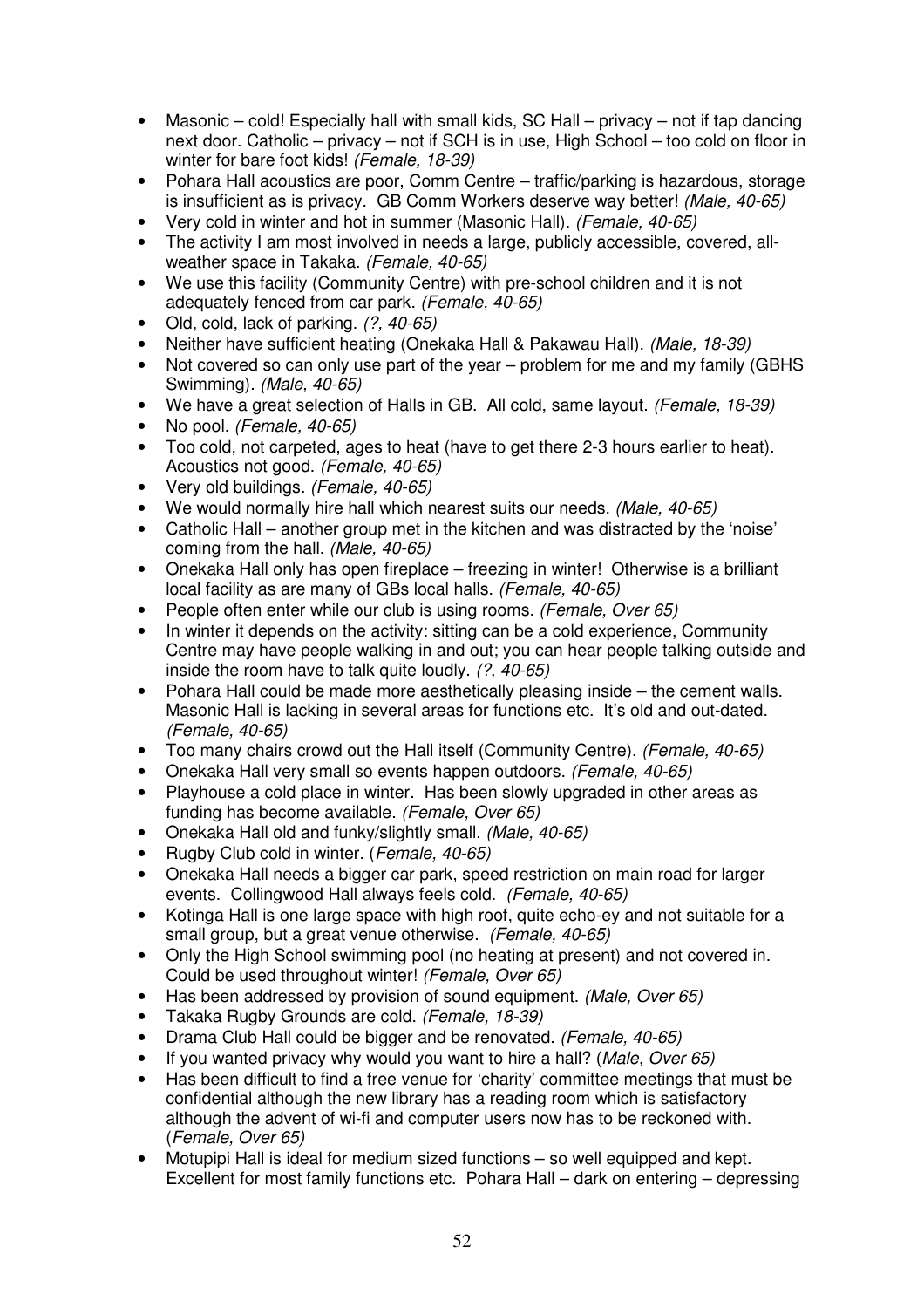– like a heavy weight on your head, needs windows in far wall to give light and view of lovely bush behind. Also clear roofing panels – put the mezzanine floor back!! Build a cultural centre for art etc on the old boat club areas. (?, Over 65)

- Pohara is the up and coming hub of GB. What a setting!! Already has parking space around the hall area. Certainly there is no justification for the cost of yeat another hall. Too many underutilized ones here already! (?, Over 65)
- Not so good for heating in mid winter. (Female, 40-65)
- Heating too loud for sound (Playhouse). (Male, 40-65)
- Heating seems to be problematic just about everywhere! Catholic Hall and Community Centre are noisy. Catholic Hall ramp gets slippery when wet. (Female, 40-65)
- No private outside socializing area. (Female, 40-65)
- Could be cosier more comfortable, less barren. I'd like to see a space that children and families can use in winter for 'indoor play' – maybe it needs to have at least two rooms. Comfortable Lounge area. (Female, 40-65)
- Motupipi Hall old, cold, nothing in good condition, needs overhaul, right on main road. (Male, 18-39)

### **Which halls/venues are you most happy with and why?**

- Senior Cits Hall clean, has all seating etc. (Female, 18-39)
- I am not providing you with this information. (Female, 40-65)
- Masonic! Just a great hall. (Female, 18-39)
- The two school gyms. Large, versatile. Village Theatre. Cosy intimate, has character, proximity to audience. (Female, 40-65)
- Community Centre. (Female, 40-65)
- Kingdom Hall purpose-built. (Female, Over 65)
- Onekaka as it is close to where we live. (Female, 40-65)
- Onekaka because it is local ie accessible. (Male, 40-65)
- All have served the purpose intended satisfactorily. (Male, 18-39)
- GB High School is the largest venue and most aesthetic, warm. (Female, 18-39)
- Pohara Hall because of its site. Senior Citizens Hall is adequate. (Female, 40-65)
- Onekaka Hall is close. (Female, 40-65)
- Village Theatre multi purpose. (Male, 40-65)
- Kotinga and Onekaka small, intimate and 'easier' but not easy to warm. (Female, 40-65)
- Onekaka close to home part of the community been going thre for years. (Female, 40-65)
- Fire Station. Pohara Community Centre most work for the purpose used. (Female, 40-65)
- Onekaka. (Female, 40-65)
- Kahurangi Function Centre. Multi purpose, clean, fantastic setting. (Female, 40-65)
- Pohara good size, good parking. (Male, 40-65)
- Couldn't rate them they all have their pros and cons. Have always found one to suit the needs. (Female, 40-65)
- All of them are pretty much OK, but could do with some upgrading eg: heating. (Female, 40-65)
- Community Centre central, kitchen, lots of windows. Kotinga Hall private and cozy. (?, 40-65)
- Senior Citizens Hall it is central, has wheelchair access, kitchen. It is light and airy but not too big. (Female, 40-65)
- Bainham, excellent size, kitchen well equipped, lovely atmosphere, beautiful wood. (Female, 40-65)
- Senior Citizens warm, light and easy access. (Female, Over 65)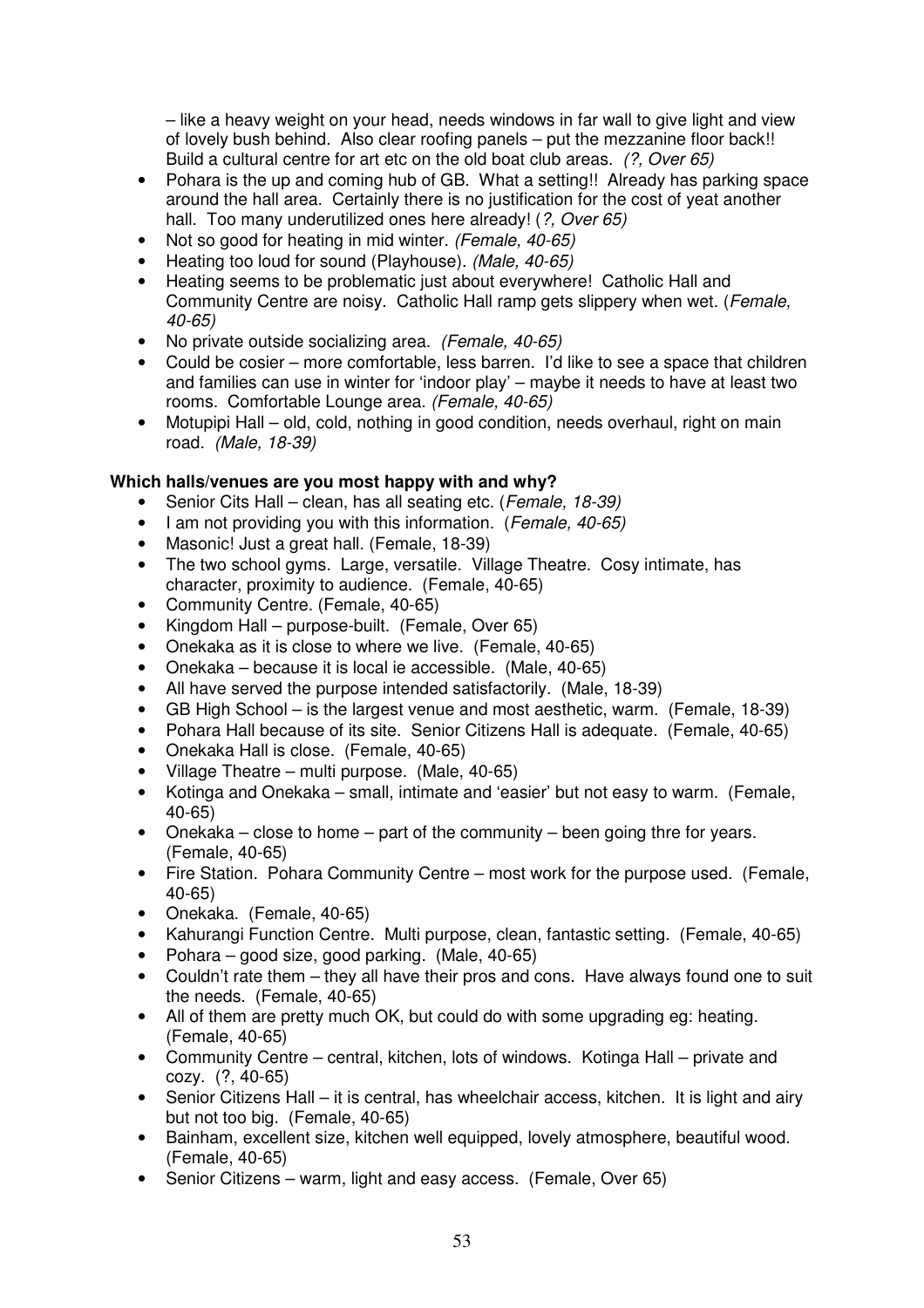- Onekaka Hall good multi-use facility for our local community. (Female, 40-65)
- None really. They are old and cold in winter or have concrete floors or are too big. (Male, 40-65)
- GBHS Gym, Takaka Primary Hall up to date, appropriate. (Female, 40-65)
- Takaka Primary Hall good acoustics and kitchen. (Female, 40-65)
- Happy with them all. (Male, 40-65)
- Onekaka Hall good space, character, more local, large space outside, cosy and small inside. (Female, 40-65)
- Church Hall suits my requirements. (Female, 40-65)
- All good. (Male, 40-65)
- Community Centre, Kotinga Hall. (Female, 40-65)
- Pohara Hall Have attended many functions here. (Female, 40-65)
- All Halls fine. (Female, 40-65)
- Keith Page Hall/ Senior Citizens? Rugby Club suit our needs at the time. (Female, 40-65)
- What a stupid question it all depends on the size of the event. (Male, Over 65)
- Senior Citizens Hall fills my needs both ease of access and affordability, why change when it is not necessary!! (Male, Over 65)
- All with the exception of the return of the Pohara mezzanine floor. (Female, 40-65)
- Collingwood Hall is good you can do anything with that big space. Good and lots of toilets and nice kitchen. (Female, 18-39)
- Pohara proximity. (Female, ?)
- Collingwood Area School Hall, Collingwood Memorial Hall, Rockville Hall, Pakawau Hall, Rugby Club Rooms. (Male, 40-65)
- Puramahoi and Primary School Hall. (Male, Over 65)
- All the halls are suitable depending on requirements. (Female, Over 65)
- GB High School, Takaka Primary, East Takaka, Senior Citizens good facilities. (Female, 40-65)
- They are all OK for different sizes of group. (Female, Over 65)
- All are adequate for what used for. (Female, Over 65)
- Motupipi. (?, Over 65)
- Kotinga Hall good acoustics, good heating and ventilation. (Male, 40-65)
- Pohara Hall location. (Male, 40-65)
- Pohara Hall big and close to the beach. (Female, 40-65)
- Bainham very beautiful, good size. (Female, 40-65)
- Collingwood Hall because it is central to the district and everything is there. (Male, 40-65)
- Golden Bay Community Hall but parking awful. (Male, 40-65)
- Catholic Hall central location, close to my home, wood floor, wall space for yoga poses on wall. (Female, 40-65)
- Pohara Hall, GBHS Assembly Hall both good size, clean and functional. (Female, 40-65)

### **Which halls/venues are you least happy with and why?**

- Onekaka Loud parties. (Male, 40-65)
- I am not providing you with this information. (Female, 40-65)
- Community Centre its main purpose is to house the Community Workers and its no longer good enough for them. (Male, 40-65)
- Pohara Hall committee or people responsible for hiring it have been extremely difficult to deal with – not a happy venue to hire. The Playhouse – committee a reputation for being so controlling they force productions into seeking other venues. (Female, 40-65)
- Motupipi Hall very small and dark good for some small activities. (Female, 40-65)